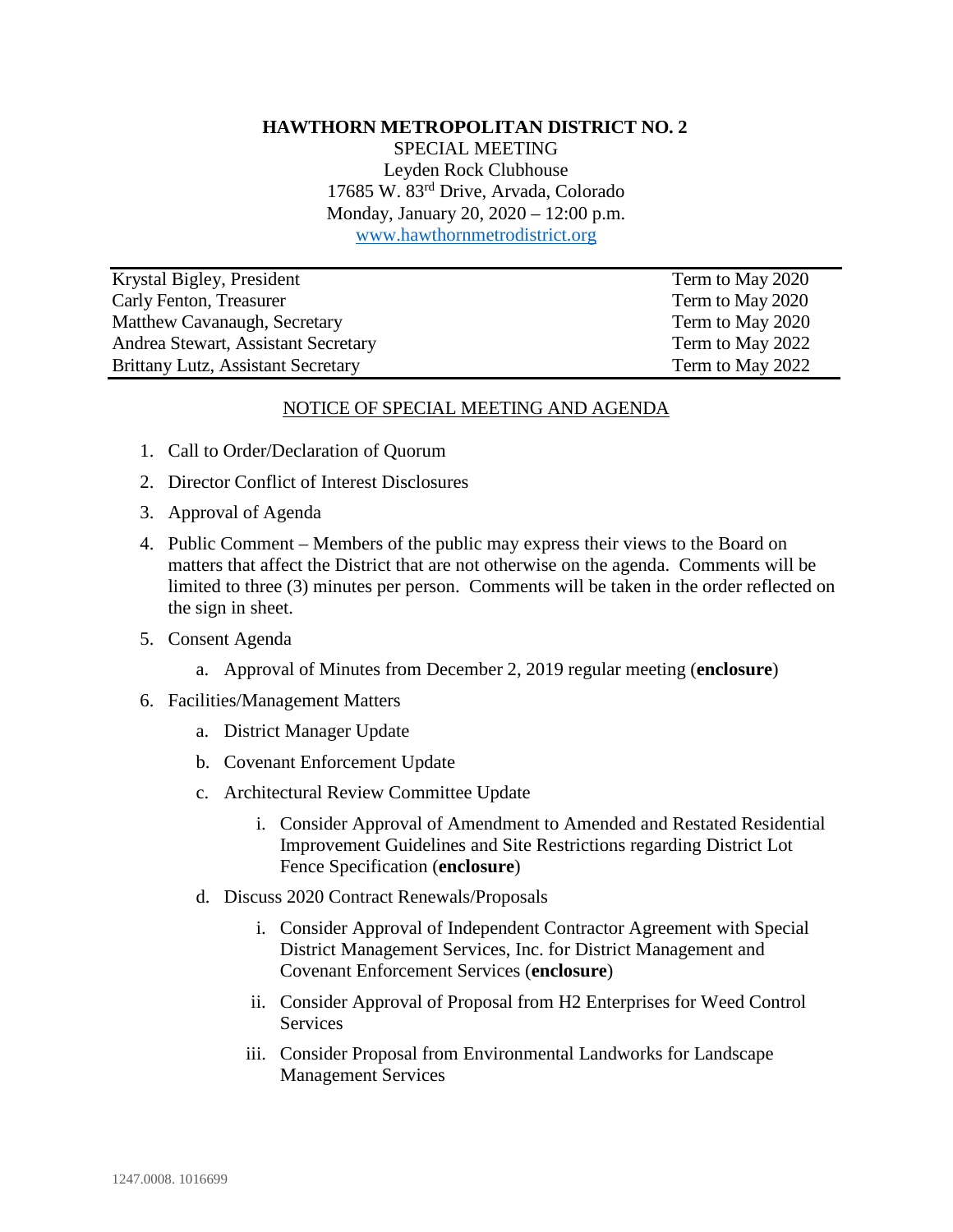# 7. Legal Matters

- 8. Financial Matters
- 9. Other Business
- 10. Adjourn

| 2020 Regular Meetings                                                                | Location                                                           |
|--------------------------------------------------------------------------------------|--------------------------------------------------------------------|
| March 2, 2020; June 1, 2020; September 7,<br>2020; and December 7, 2020 at 2:00 p.m. | Leyden Rock Clubhouse,<br>17685 W. 83rd Drive.<br>Arvada, Colorado |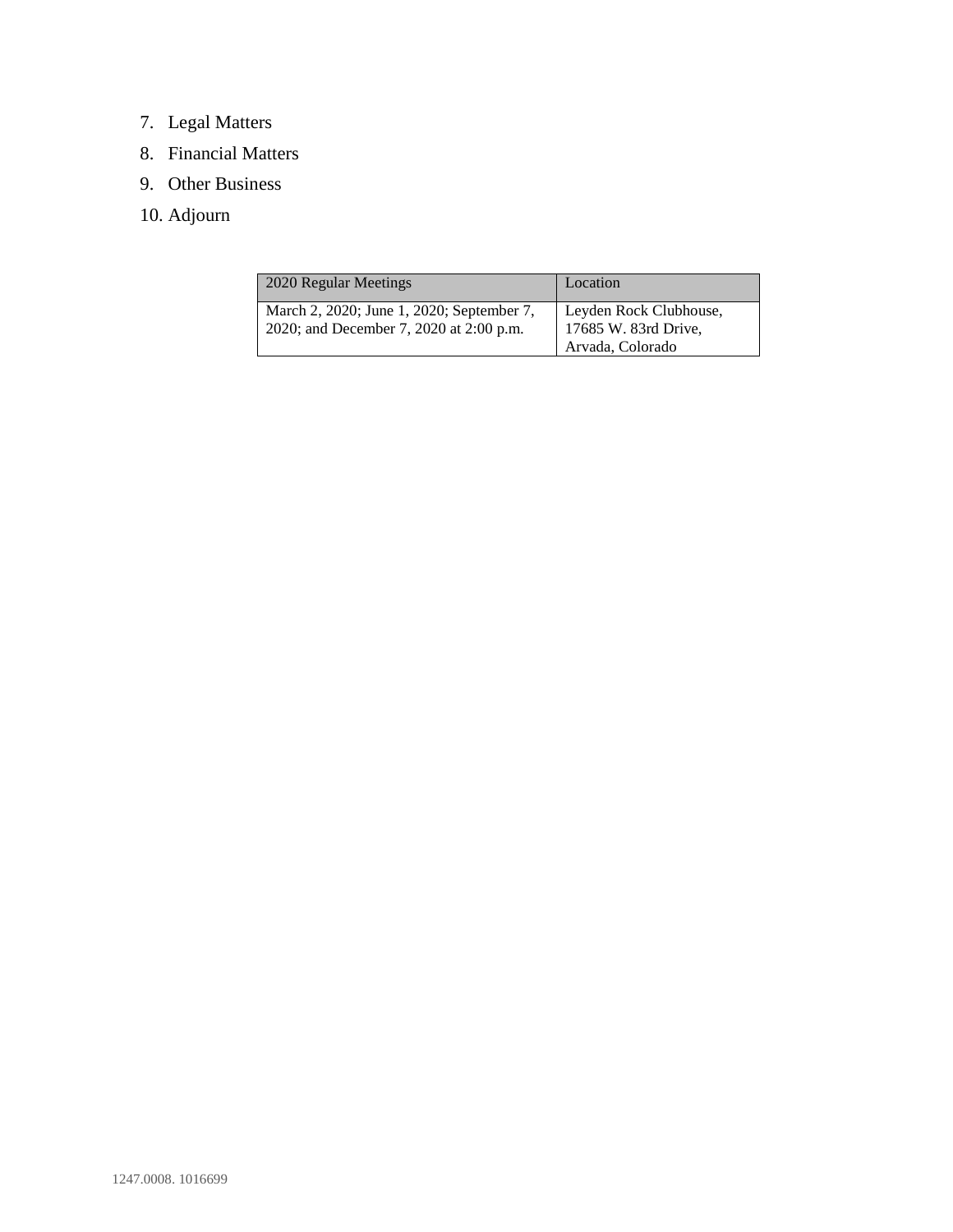# MINUTES OF THE REGULAR MEETING OF THE BOARD OF DIRECTORS OF HAWTHORN METROPOLITAN DISTRICT NO. 2 Held: Monday, December 2, 2019, at 2:00 p.m. at 17685 W. 83rd Drive, Arvada, Colorado. Attendance The regular meeting of the Board of Directors of the Hawthorn Metropolitan District No. 2, was called and held as shown above and in accordance with the applicable statutes of the State of Colorado. The following Directors, having confirmed their qualification to serve on the Board, were in attendance: Krystal Bigley Carly Fenton Matthew Cavanaugh Andrea Stewart Brittany Lutz All Director absences are deemed excused unless otherwise specified. Also present were: Megan J. Murphy, Esq., White Bear Ankele Tanaka & Waldron, Attorneys at Law, District General Counsel; Denise Denslow and Patrick Shannon, CliftonLarsonAllen, LLP, District Managers; Susie Ellis, Community Preservation Specialists. **Call to Order It** was noted that a quorum of the Board was present and the meeting was called to order. **Conflict of Interest Disclosures** Ms. Murphy advised the Board that, pursuant to Colorado law, certain disclosures might be required prior to taking official action at the meeting. Ms. Murphy reported that disclosures for those directors with potential or existing conflicts of interest were filed with the Secretary of State's Office and the Board at least 72 hours prior to the meeting, in accordance with Colorado law, and those disclosures were acknowledged by the Board. Ms. Murphy noted that a quorum was present and inquired into whether members of the Board had any additional disclosures of potential or existing conflicts of interest with regard to any matters scheduled for discussion at the meeting. No additional disclosures were noted. The Board determined that the participation of the members present was necessary to obtain a quorum or to otherwise enable the Board to act. **Approval of Agenda** Ms. Murphy presented the Agenda to the Board for consideration. Following discussion, upon a motion duly made and seconded, the Board unanimously approved the Agenda as amended. **Public Comment** None.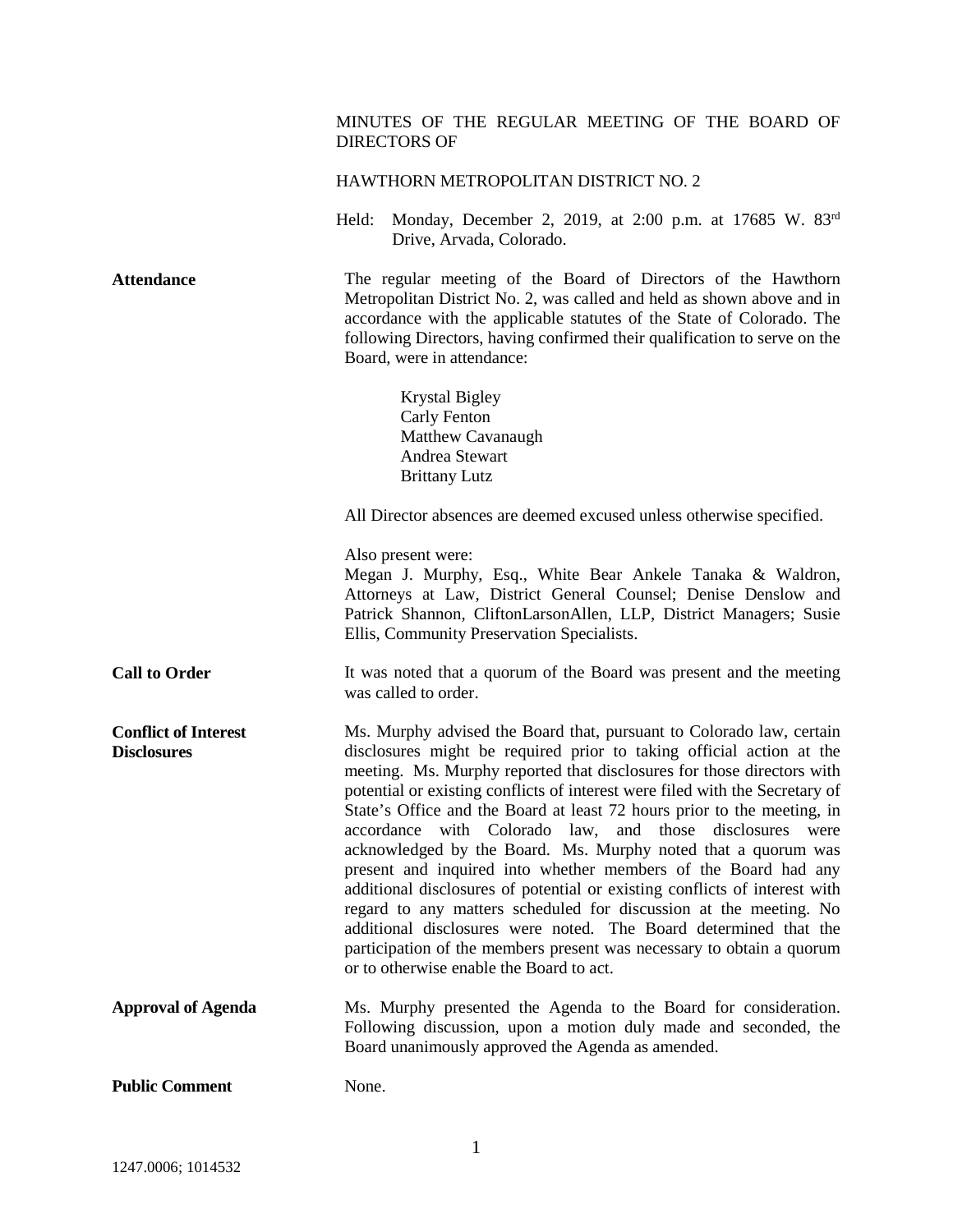| <b>Consent Agenda</b>              | The following items on the consent agenda were considered routine or<br>administrative. Following a summary by Ms. Murphy the items on the<br>consent agenda were approved by one motion duly made, seconded, and<br>vote unanimously carried.                                                                                                                                                                                                                                                                                                                                                                                              |
|------------------------------------|---------------------------------------------------------------------------------------------------------------------------------------------------------------------------------------------------------------------------------------------------------------------------------------------------------------------------------------------------------------------------------------------------------------------------------------------------------------------------------------------------------------------------------------------------------------------------------------------------------------------------------------------|
|                                    | 1. Minutes from September 9, 2019 special meeting<br>2. Resolution Calling May 2020 Election                                                                                                                                                                                                                                                                                                                                                                                                                                                                                                                                                |
| <b>Facilities Management</b>       |                                                                                                                                                                                                                                                                                                                                                                                                                                                                                                                                                                                                                                             |
| District Manager Update            | Mr. Shannon presented the Board with the district manager report. The<br>Board engaged in general discussion regarding the Davey Tree contract.<br>Davey Tree has represented that the 1 year warranty that only covers<br>the cost of replacement trees but not labor to install the trees which is<br>approximately \$6,080. Mr. Shannon will talk to Davey Tree about<br>winter watering.                                                                                                                                                                                                                                                |
|                                    | The Board engaged in discussion regarding doggie daycare fence that<br>was repaired by Director Fenton and Ty Fenton. Mr. Cavanaugh said<br>Jefferson County wanted the fence installed and it is not an asset to the<br>District. Susie will reach out to Jefferson County regarding the fence<br>and will provide an update to the Board at the next meeting. The Board<br>engaged in general discussion regarding the Reservation Signs and<br>Rules and Regulations Signs. Following discussion, upon a motion duly<br>made and seconded, the Board approved two Park and Open Space<br>Rules signs from FastSigns not to exceed \$800. |
|                                    | Mr. Shannon noted that the RV has been moved.                                                                                                                                                                                                                                                                                                                                                                                                                                                                                                                                                                                               |
|                                    | Mr. Shannon presented a proposal from H2 Enterprises for native area<br>seeding. Director Bigley presented a proposal from DTEC Solutions &<br>Services for native seeding. Following discussion, the Board decided to<br>defer this matter until Spring 2020.                                                                                                                                                                                                                                                                                                                                                                              |
|                                    | Shannon presented the CliftonLarsonAllen ("CLA") 5%<br>Mr.<br>Technology Fee to the Board. Beginning in 2020, CLA is implementing<br>a firm wide 5% Technology Fee on all client invoices. This fee is a<br>direct cost pass through for expenses related to protecting client data<br>and will appear on all invoices beginning in January.                                                                                                                                                                                                                                                                                                |
| <b>Covenant Enforcement Update</b> | Ms. Ellis presented the Board with the covenant enforcement report.                                                                                                                                                                                                                                                                                                                                                                                                                                                                                                                                                                         |
|                                    | The Board engaged in discussion regarding a homeowner fence. The<br>Residential Improvement Guidelines and Site Restrictions require<br>perimeter lot fencing to be setback a minimum of 10' from the font of<br>the home. The homeowners' fence is 4.5 feet from the front of the<br>garage but more than 10' from the front porch of the home. Following<br>discussion, upon a motion duly made and seconded, the Board<br>unanimously approved the fence as installed.                                                                                                                                                                   |
|                                    | Following discussion, upon a motion duly made and seconded, the                                                                                                                                                                                                                                                                                                                                                                                                                                                                                                                                                                             |

2

Board directed legal counsel to revise the language regarding the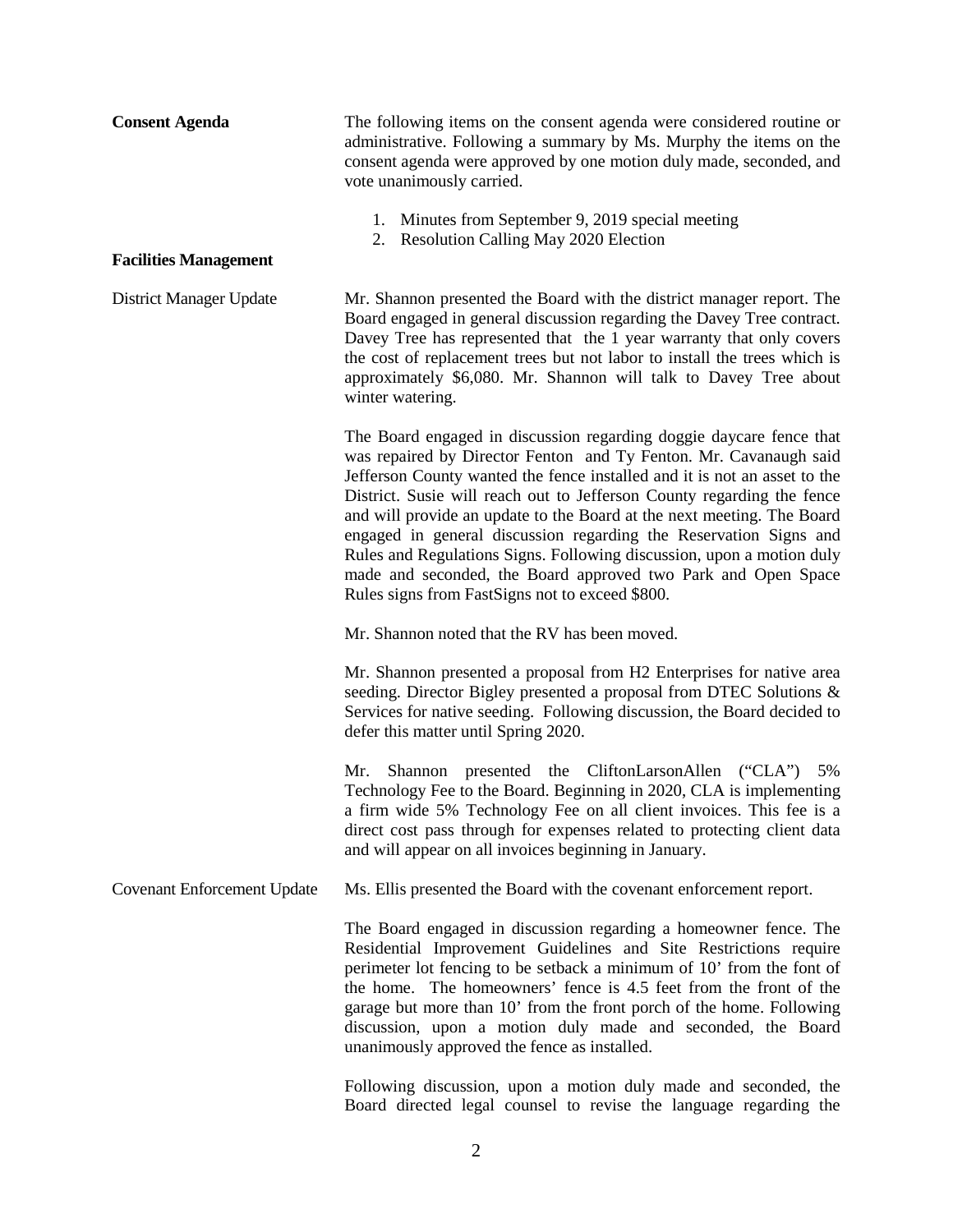|                                                                                                             | minimum setback for District Lot Fence Specifications as stated in the<br>Residential Improvement Guidelines and Site Restrictions.                                                                                                                                                              |
|-------------------------------------------------------------------------------------------------------------|--------------------------------------------------------------------------------------------------------------------------------------------------------------------------------------------------------------------------------------------------------------------------------------------------|
| <b>Architectural Review</b><br>Committee Update                                                             | No update.                                                                                                                                                                                                                                                                                       |
| <b>Discuss 2020 Contract</b><br><b>Renewals/Proposals</b>                                                   |                                                                                                                                                                                                                                                                                                  |
| Discussion regarding District<br>Management and Covenant<br><b>Enforcement Proposals</b>                    | Ms. Murphy presented the Board with the proposals. Ms. Ellis and Ms.<br>Denslow answered questions from the board. This was deferred until<br>after the 2020 budget discussion.                                                                                                                  |
| <b>Consider Approval of Proposal</b><br>from H2 Enterprises for Weed<br><b>Control Services</b>             | This was deferred.                                                                                                                                                                                                                                                                               |
| <b>Consider Approval of Proposal</b><br>from Metco Landscape for<br>Landscape Maintenance<br>Services       | This was deferred.                                                                                                                                                                                                                                                                               |
| <b>Consider Proposal from</b><br><b>Environmental Landworks for</b><br>Landscape Management<br>Services     | This was deferred.                                                                                                                                                                                                                                                                               |
| <b>Consider Approval of Proposal</b><br>from Poop911                                                        | Ms. Murphy presented the Board with proposal from Poop911 for<br>consideration. Following discussion, upon a motion duly made and<br>seconded, the Board unanimously approved the proposal.                                                                                                      |
| <b>Financial Matters</b><br>Consider Approval of<br>Payables/Financials                                     | Ms. Pangindian presented the Board with the September 30, 2019<br>unaudited financials for consideration. Following discussion, upon a<br>motion duly made and seconded, the Board unanimously accepted the<br>unaudited financials.                                                             |
|                                                                                                             | Ms. Pangindian presented the Board with the claims payable. Following<br>discussion, upon a motion duly made and seconded, the Board<br>unanimously ratified the claims from September 6, 2019 through<br>November 25, 2019 for a total of \$37,326.29.                                          |
| Consider Approval of<br><b>Engagement Letter from Dazzio</b><br>& Associates, P.C. to perform<br>2019 Audit | Ms. Pangindian presented the engagement letter from Dazzio &<br>Associates, P.C. The audit fee of \$4,700, is the same cost as 2018.<br>Following discussion, upon a motion duly made and seconded, the Board<br>unanimously approved the engagement letter from Dazzio $\&$ Associates,<br>P.C. |
| Conduct Public Hearing on<br>2019 Budget Amendment<br>and Consider Adoption of                              | Director Bigley opened the public hearing for the 2019 budget<br>amendment. Ms. Murphy noted that the notice for the public hearing<br>was made in accordance with the applicable Colorado statutes. No                                                                                          |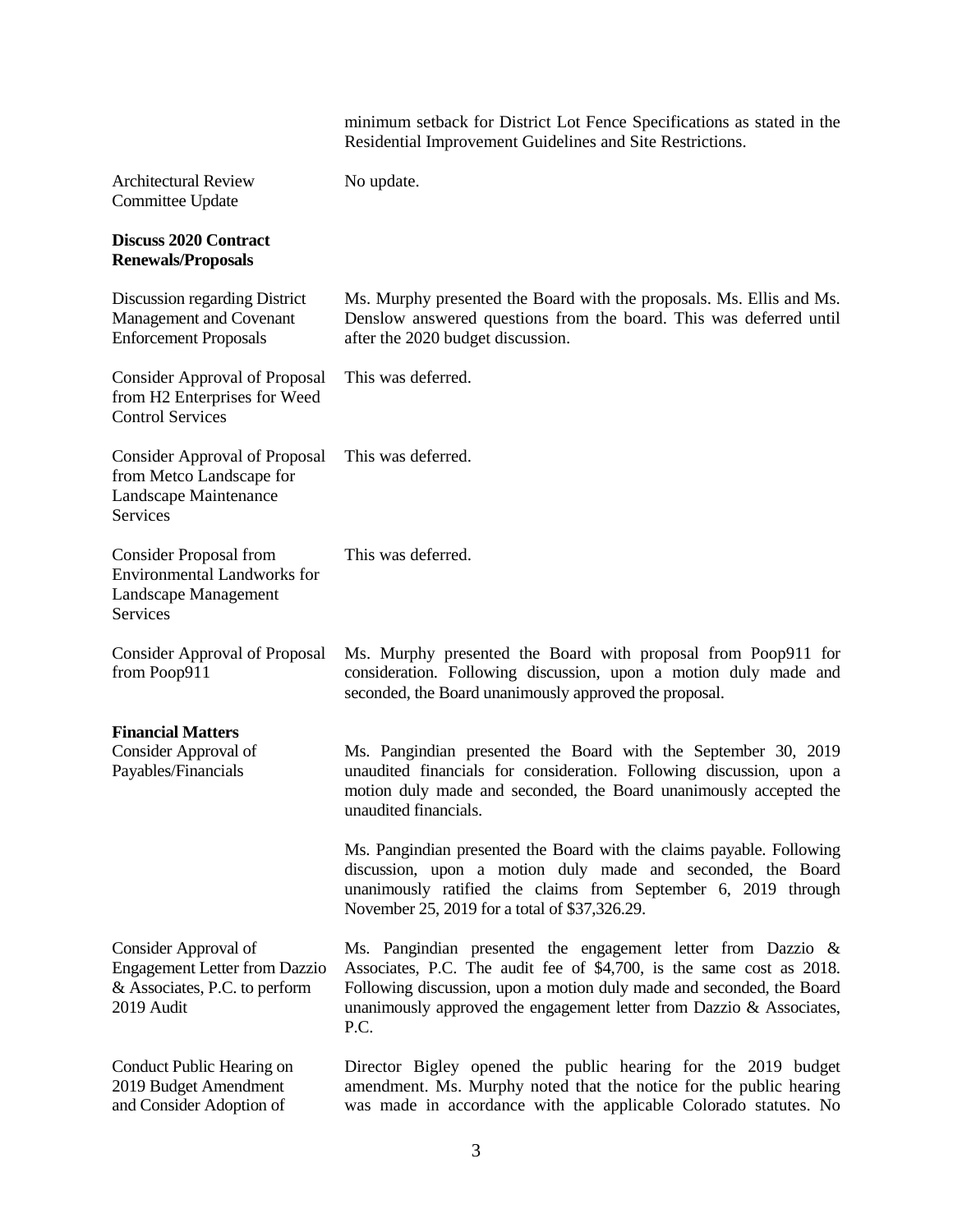Resolution Amending 2019 Budget

Conduct Public Hearing on 2020 Budget and Consider Adoption of Resolution Adopting 2020 Budget

Discuss Dissolution of Hawthorn Metropolitan District No. 1

Discuss 2020 District Management Contract (Executive Session for the purpose of receiving legal advice on specific legal questions pursuant to § 24-6- 402(4)(b), C.R.S. and determining positions relative to matters that may be subject to negotiations, developing strategy for negotiations, and instructing negotiators pursuant to  $§$  24-6-402(4)(e), C.R.S.

**Legal Matters** 

written objections were received prior to the public hearing. After no public comment was made, the public hearing was closed.

Ms. Pangindian presented the proposed 2019 budget amendment to the Board for consideration. Following discussion, upon a motion duly made and seconded, the Board determined to amend the 2019 Operations Fund from \$156,220 to \$162,353.

Director Bigley opened the public hearing for the 2020 budget. Ms. Murphy noted that the notice for the public hearing was made in accordance with the applicable Colorado statutes. No written objections were received prior to the public hearing. After no public comment was made, the public hearing was closed.

Ms. Pangindian presented the proposed 2020 budget to the Board for consideration. Following discussion, upon a motion duly made and seconded, the Board unanimously adopted the budget as presented, subject to receipt of the 2019 Final Assessed Valuation, and certified 20.382 in the General Fund and 55.663 in the Debt Service Fund.

The Board directed legal counsel and the District's accountant to certify the District's mill levy by December 15, 2019, and to file the 2020 budget by January 30, 2020.

The Board engaged in general discussion. Following discussion, the Board decided to not allocate funds to the dissolution of District No. 1 in 2020.

Upon motion by Director Bigley, seconded by Director Fenton, and upon an affirmative vote of at least two-thirds of the quorum present, the Board convened in executive session at 3:39 p.m. for the purpose of receiving legal advice pursuant to §24-6-402(4)(b), C.R.S.; and determining positions relative to matters that may be subject to negotiations, developing strategy for negotiations, and instructing negotiators pursuant to § 24-6-402(4)(e), C.R.S. Pursuant to  $\S 24-6-402(2)(d.5)(II)(B)$ , C.R.S., no record will be kept of the portion of this executive session that, in the opinion of the District's attorney, constitutes privileged attorney-client communication pursuant to  $\S$  24-6-402(4)(b), C.R.S.

Also pursuant to § 24-6-402(4), C.R.S., the Board did not adopt any proposed policy, position, resolution, rule, regulation or take formal action during execution session.

The Boards reconvened in regular session at 4:20 p.m. and instructed legal counsel to request that CLA honor their current contract price in January 2020. The Board will interview potential district managers in December and January with the intention of awarding a district management contract for 2020 at a special meeting in January.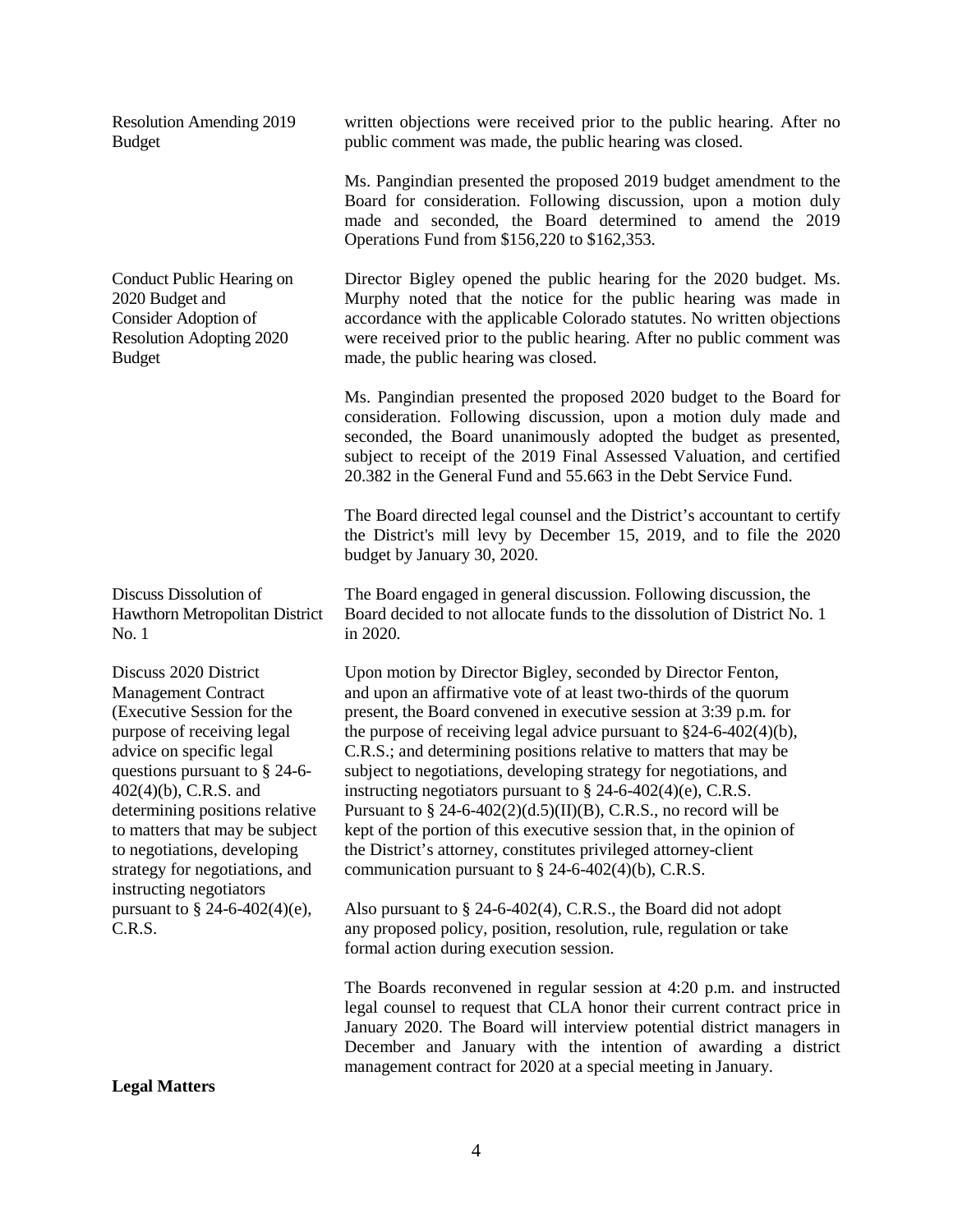| Consider Adoption of<br><b>Resolution Adopting a Park</b><br>and Open Space Use Policy                                                                                     | Ms. Murphy presented the Board with the Resolution Adopting a Park<br>and Open Space Use Policy for consideration. Following discussion,<br>upon a motion duly made and seconded, the Board unanimously adopted<br>the resolution.                                                                                    |
|----------------------------------------------------------------------------------------------------------------------------------------------------------------------------|-----------------------------------------------------------------------------------------------------------------------------------------------------------------------------------------------------------------------------------------------------------------------------------------------------------------------|
| Consider Approval of<br><b>Amended and Restated</b><br><b>Resolution Establishing</b><br>Guidelines for the Processing<br>and Collection of Delinquent<br>Fees and Charges | Ms. Murphy presented the Board with the Amended and Restated<br>Resolution Establishing Guidelines for the Processing and Collection of<br>Delinquent Fees and Charges for consideration. Following discussion,<br>upon a motion duly made and seconded, the Board unanimously adopted<br>the resolution.             |
| Consider Adoption of 2020<br>Annual Administrative<br>Resolution                                                                                                           | Ms. Murphy presented the Board with the 2020 Annual Administrative<br>Resolution for consideration. Following discussion, upon a motion duly<br>made and seconded, the Board unanimously adopted the resolution.                                                                                                      |
| <b>Consider Renewal of Property</b><br>and Liability Schedule and<br>Limits, Workers Compensation<br>and SDA Membership                                                    | Ms. Murphy presented the Board with the Renewal of Property and<br>Liability Schedule and Limits, Workers Compensation and SDA<br>Membership for consideration. Following discussion, upon a motion duly<br>made and seconded, the Board unanimously authorized legal counsel to<br>bind insurance coverage for 2020. |
| <b>Next Meeting</b>                                                                                                                                                        | The next meeting is scheduled for Monday, March 2, 2020 at 2:00 p.m. at<br>17685 W. 83rd Drive, Arvada, Colorado.                                                                                                                                                                                                     |
| <b>Adjournment</b>                                                                                                                                                         | There being no further business to come before the Board, and<br>following discussion and upon motion duly made, seconded and<br>unanimously carried, the Board determined to adjourn the meeting.                                                                                                                    |
|                                                                                                                                                                            | The foregoing constitutes a true and correct copy of the minutes of the<br>above-referenced meeting.                                                                                                                                                                                                                  |

Secretary for the Meeting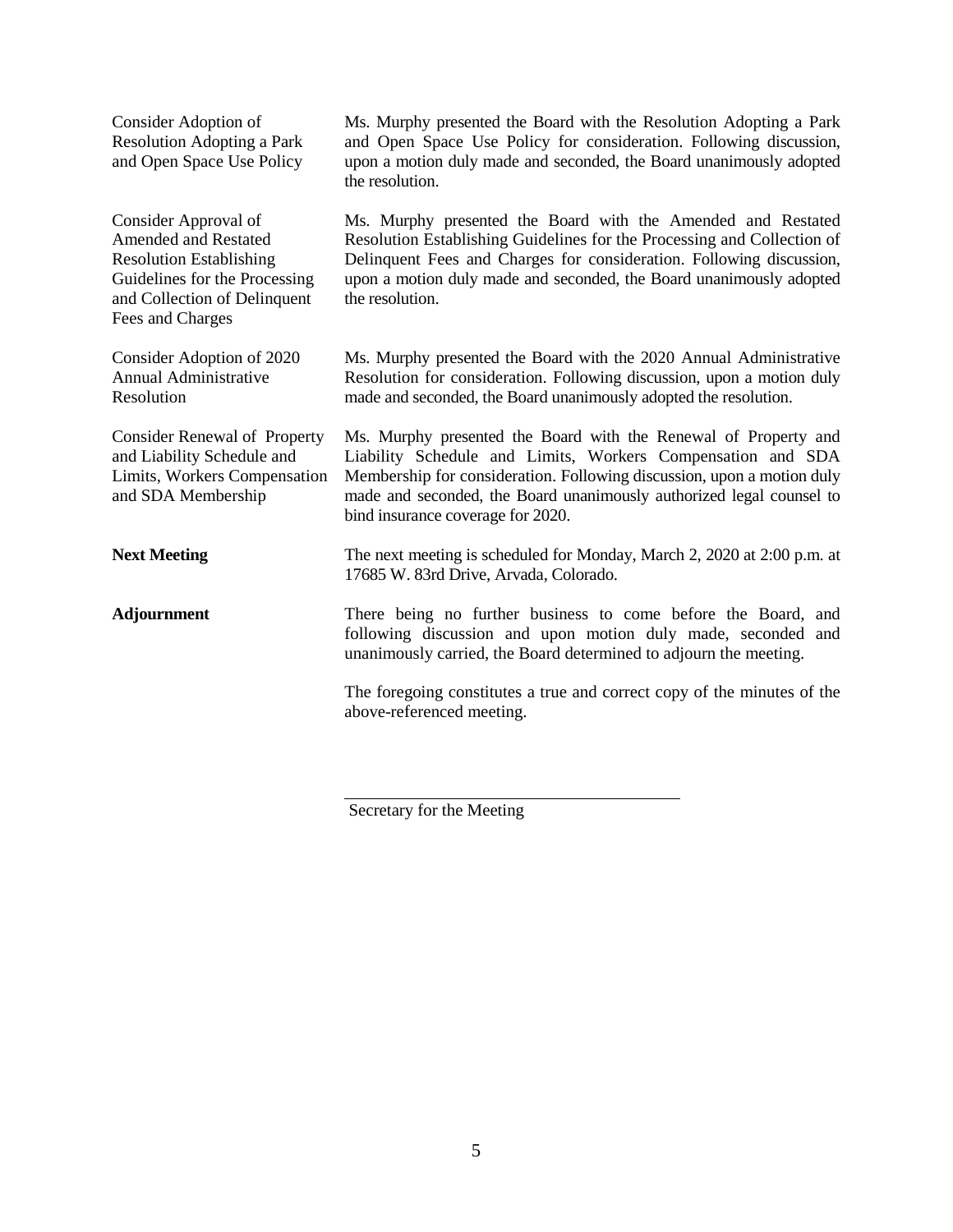#### **ATTORNEY STATEMENT REGARDING PRIVILEGED ATTORNEY-CLIENT COMMUNICATION**

Pursuant to Section 24-6-402(2)(d.5)(II)(B), C.R.S., I attest that, in my capacity as the attorney representing Hawthorn Metropolitan District No. 2, I attended the executive session at the regular meeting of Hawthorn Metropolitan District No. 2 convened at 3:39 p.m. on December 2, 2019, for the purpose of providing legal advice on specific legal matters and determining positions relative to matters that may be subject to negotiations, developing strategy for negotiations, and instructing negotiators all pertaining to the 2020 district manager contract, as authorized by Section 24-6-402(4)(b), C.R.S and 24-6-402(4)(e), C.R.S.. I further attest it is my opinion that the executive session discussion constituted privileged attorney-client communications as provided by Section 24-6-402(4)(b), C.R.S. and, based on that opinion, no record, written or electronic was kept or required to be kept pursuant to Section 24-6-402(2)(b), C.R.S. or Section 24-6-402(2)(d.5)(II)(B), C.R.S.

Megan J. Murphy, Esq.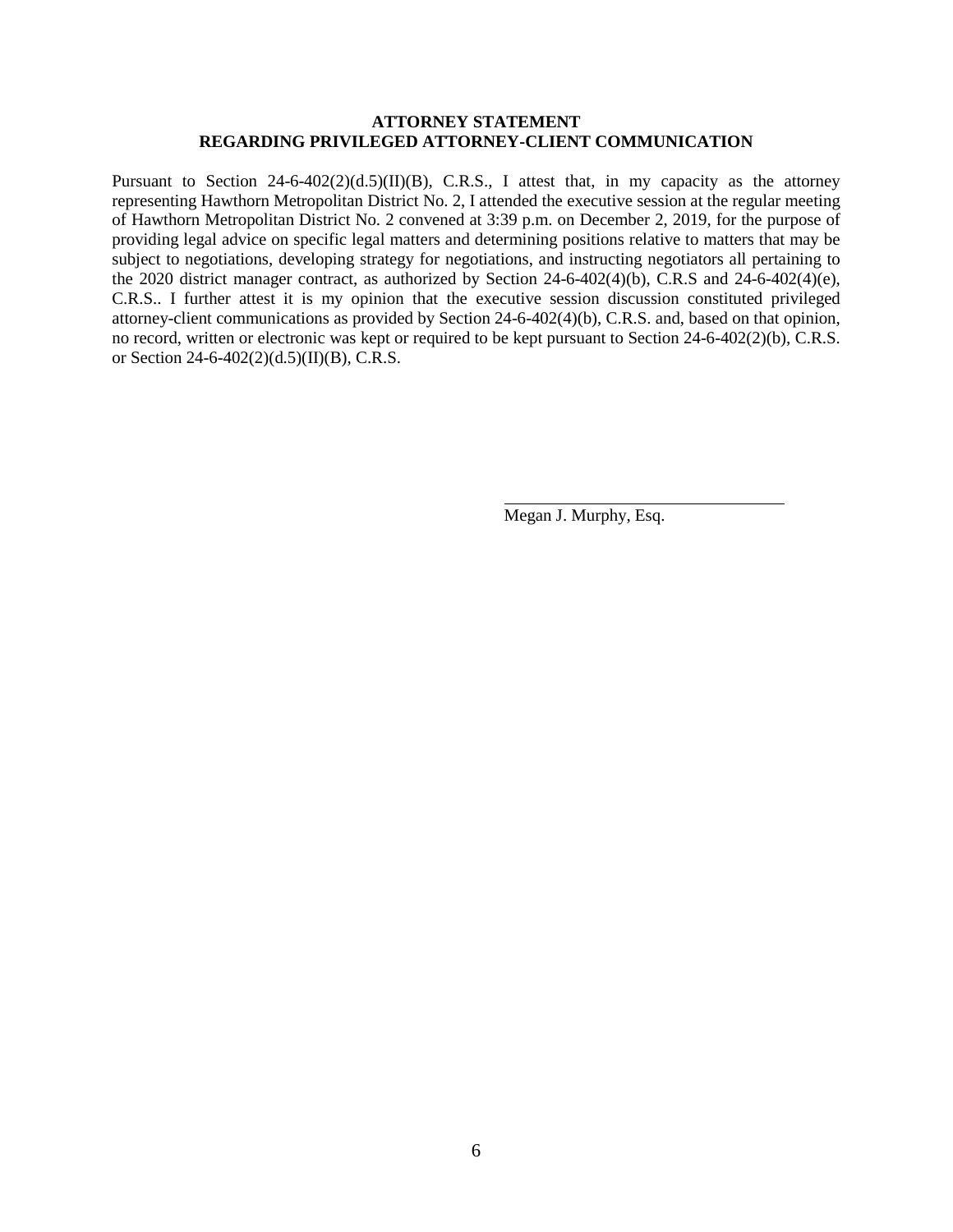## **AMENDMENT TO AMENDED AND RESTATED RESIDENTIAL IMPROVEMENT GUIDELINES AND SITE RESTRICTIONS FOR HAWTHORN METROPOLITAN DISTRICT NO. 2 (District Lot Fence Specification)**

This Amendment to Amended and Restated Residential Improvement Guidelines for Hawthorn Metropolitan District No. 2 (the "**Amendment**") was duly adopted the day and year hereinafter set forth by Hawthorn Metropolitan District No. 2 (the "**District**").

#### WITNESSETH:

WHEREAS, on September 10, 2019, the Board of Directors of the District adopted the Amended and Restated Residential Improvement Guidelines for Hawthorn Metropolitan District No. 2 (the "**Guidelines**"); and

WHEREAS, Section 3.25.3.A of the Guidelines states that all fencing shall comply with the fence specifications in Exhibit A; and

WHEREAS, the Board of Directors of the District desires to amend Exhibit A of the Guidelines regarding District Lot Fence Specifications.

NOW, THEREFORE, the Guidelines as hereby amended as follows:

A. The first full paragraph in Exhibit A is hereby repealed in its entirety and replaced with the following:

## **EXHIBIT A DISTRICT LOT FENCE SPECIFICATION**

The following fence specification is for perimeter lot fencing not installed and maintained by the District. Please note minimum required fence setback from the front of home is 10'. Notwithstanding the foregoing, no fence may be installed closer than 28' from the back of the sidewalk. The side yard fence of certain lots may face a right of way (road). It is the owner's responsibility to install side yard fence in compliance with any County required setback from right of way. Patio privacy fencing described in the Design Guidelines shall be submitted by Owner and approved on a case by case basis. Note that all side-yard fencing adjoined another lot must be installed on the property line. Perimeter lot fencing shall be 6' cedar picket as described below. Where perimeter fencing terminates at District open space railed fence, a 16'maximum height transition to 4' District fence height as described below shall be required.

B. Except as amended hereby, the Guidelines shall be and remain in full force and effect without modification.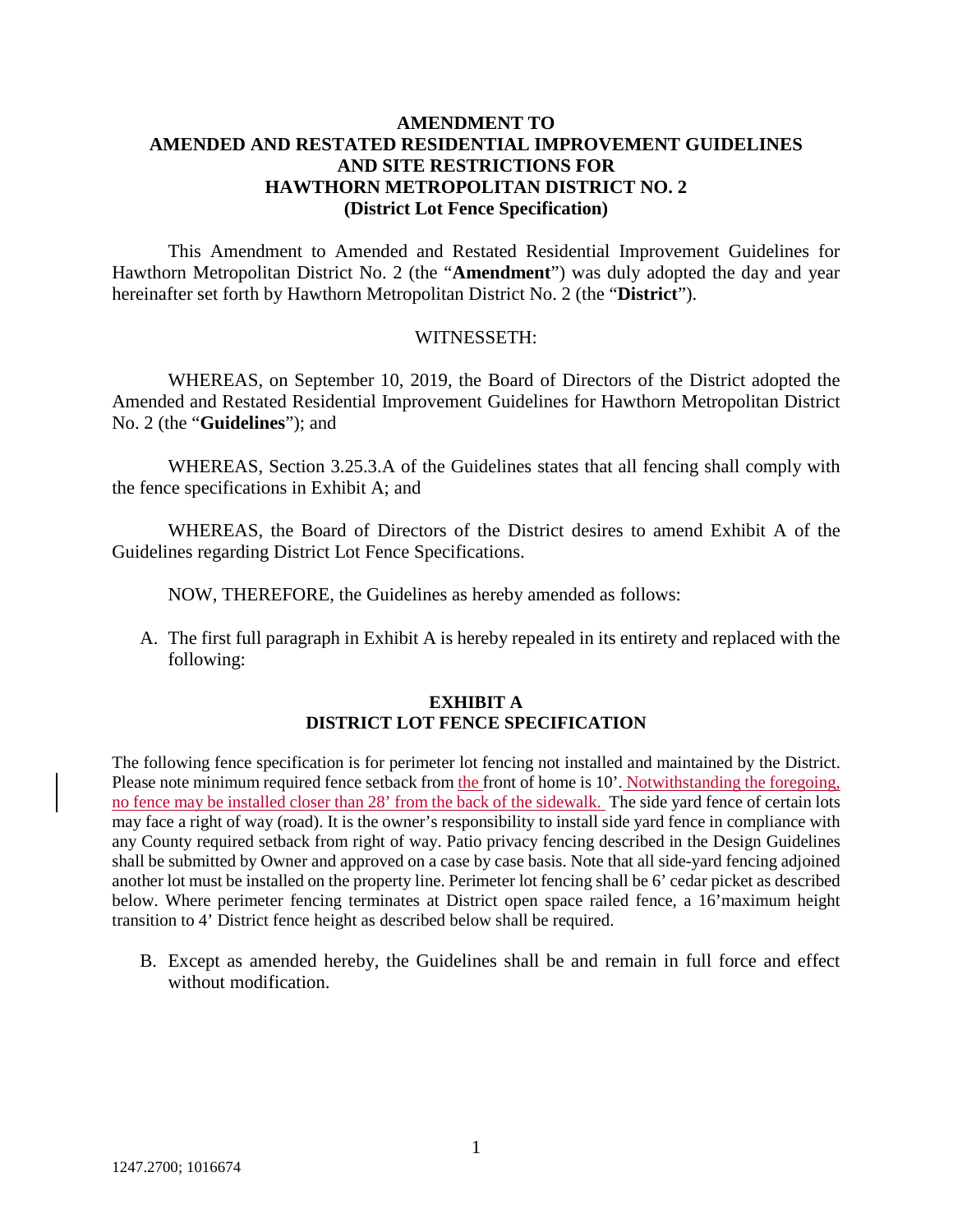ADOPTED this 20<sup>th</sup> day of January, 2020.

# **HAWTHORN METROPOLITAN DISTRICT NO. 2**

Officer of the District

ATTEST:

APPROVED AS TO FORM:

WHITE BEAR ANKELE TANAKA & WALDRON Attorneys at Law

General Counsel to the District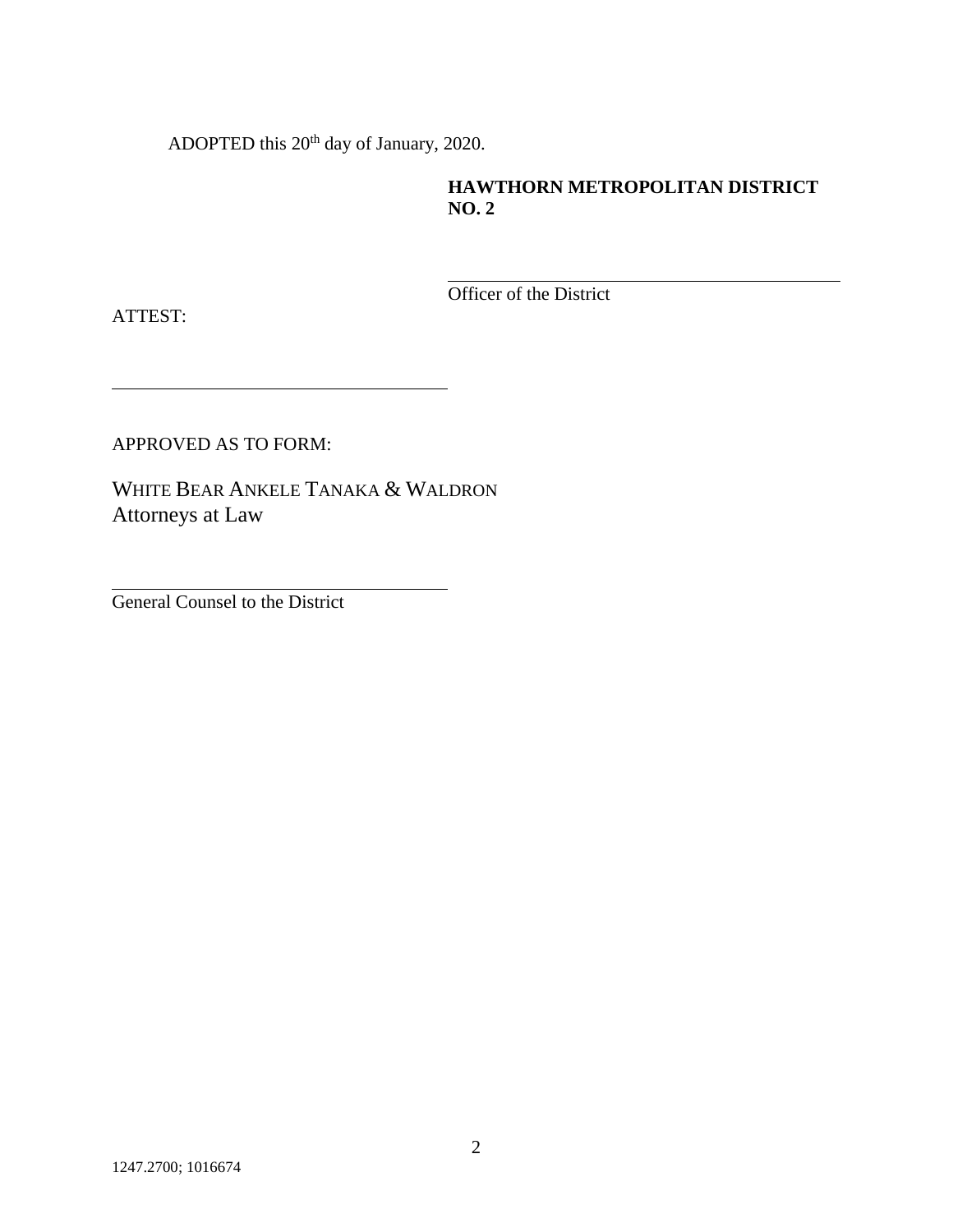

# SDMS Special District<br>SDMS Management<br>Services, Inc.

# Professional Services Proposal Prepared for

Hawthorn Metropolitan District No. 2

January 17, 2020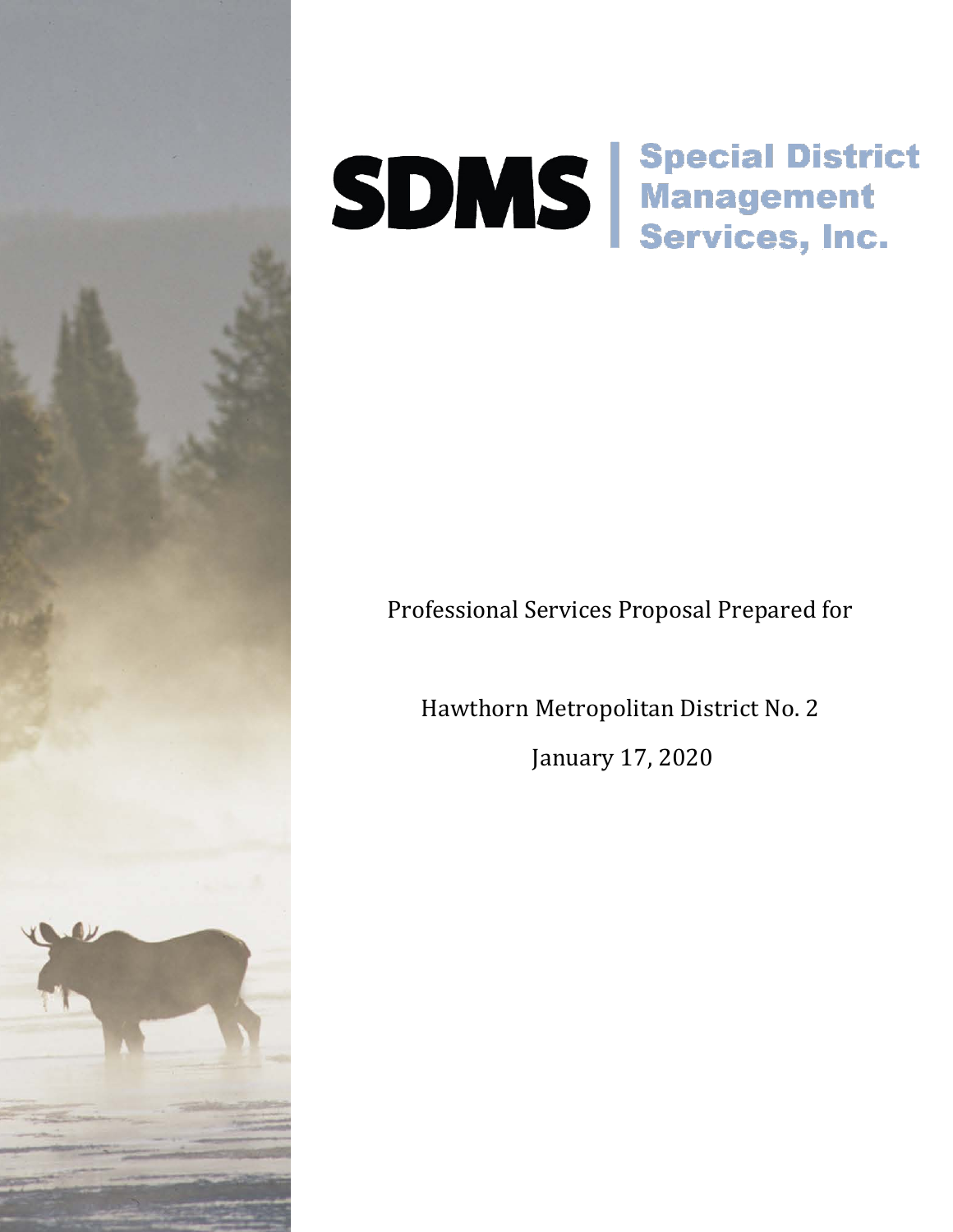

# **Table of Contents**

| REPRESENTATIVE CLIENTS AND CONFLICTS13       |  |
|----------------------------------------------|--|
| APPENDIX - COST DETAIL AND RATE STRUCTURE 14 |  |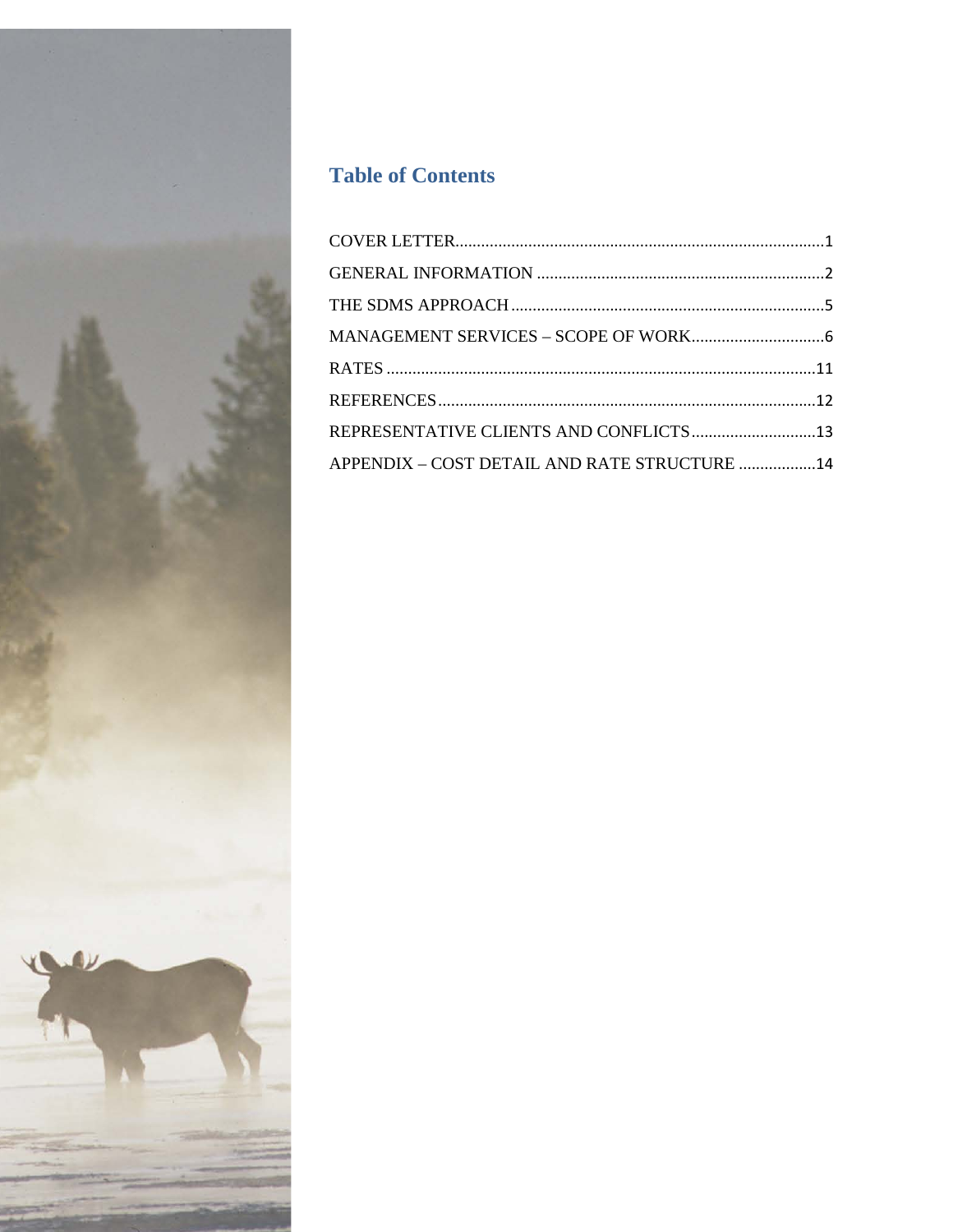

# Special District Management Services, Inc.

<span id="page-12-0"></span>141 Union Boulevard, Suite 150 Lakewood, CO 80228-1898 303-987-0835 ● Fax: 303-987-2032 **www.sdmsi.com**

January 17, 2020

## **VIA EMAIL TRANSMISSION**

Hawthorn Metropolitan District No. 2 c/o Ashley Frisbie [afrisbie@wbapc.com](mailto:ktompkins@wbapc.com)

#### **Re: Proposal for Professional Services**

Dear Board of Directors:

Thank you for offering Special District Management Services, Inc. ("SDMS") the opportunity to provide a proposal for management services for the Hawthorn Metropolitan District No. 2 (the District").

In 2019, SDMS celebrated its 32nd anniversary of providing management, accounting, and operational services for local governments in the State of Colorado. We assume the day-to-day responsibility of operating the local government, manage all outside contractors and consultants, and support the Board of Directors with experienced and sound policy recommendations.

SDMS staff has many years of experience delivering the services important to SDMS clients. We are comprised of the best staff in our industry with over seventy-five years of combined experience in the management, accounting, and operations of Colorado Local Governments. We are presently providing services to over one-hundred and fifty special districts and authorities, ranging in size from a handful of residents to several thousand. Each entity is unique and requires a specialized set of services. Our staff has a wealth of knowledge and the expertise necessary to provide you with an accurate and detailed work product.

It is our commitment to the District to provide unequaled service with the highest ethical standards, expert knowledge, accuracy and efficiency at the most reasonable price. Our commitment to our clients is unmatched in the industry. Attached is general information regarding our firm and our qualifications. If you have any questions, please contact me at (303) 987-0835.

Sincerely,

Deborah D. McCoy President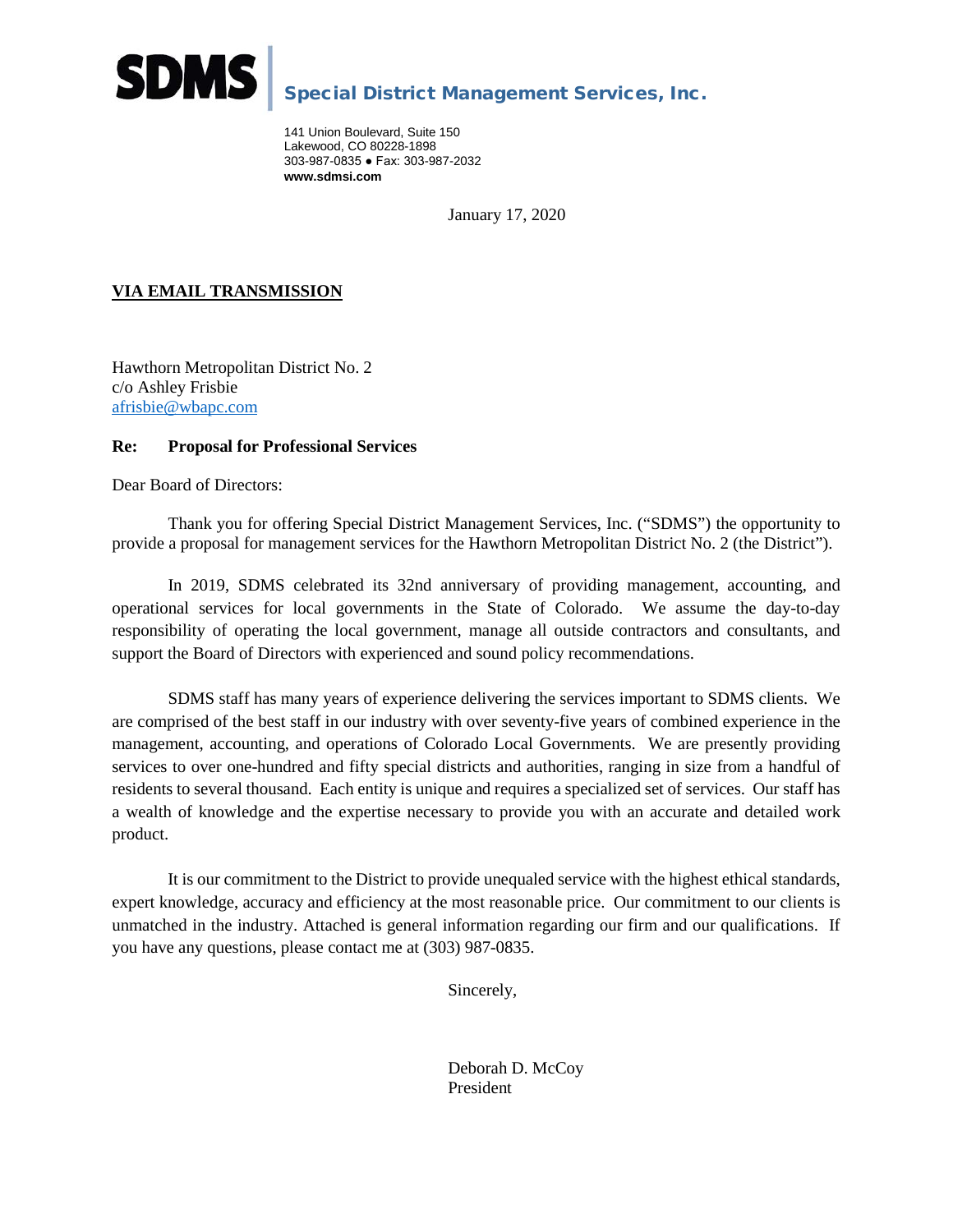# <span id="page-13-0"></span>**GENERAL INFORMATION**

Founded in 1987 by Deborah McCoy, Special District Management Services, Inc. ("SDMS") is among Colorado's most respected special district and local government management firms. We pride ourselves in meeting the specific needs of each of our clients in the most costeffective manner possible.

Prompt, personal attention to detail, while providing the highest quality service at the lowest possible price, is the hallmark of SDMS. SDMS takes pride in our seamless continuity of service when working with governing boards, staff, business representatives or homeowners. Our approach is to roll up our sleeves and pay attention to the unique needs of every client. Our managers don't stamp out cookie-cutter solutions; they pay special attention to the details to find the right solution for every situation.

SDMS has four distinct divisions within our company: a District Management and Administration Division, an Accounting Division, a Community Management/HOA Division and an Operations and Field Services Division.

Below is a summary of the services we offer:

**District Management / Administrative Services:** SDMS is staffed by experienced professional managers who take care of day-to-day administrative details on behalf of our clients. All of our managers regularly participate in educational opportunities provided by the Special District Association and often provide educational opportunities to others in our industry through presentations offered by the Special District Association. With the recent demand for District governance of covenant controlled communities, SDMS is taking the initiative (although not required in the industry) to obtain licensure for its managers as is currently required of homeowners association managers.

Based upon client needs, and when directed by the client, SDMS recommends and will implement initiatives to address specific needs. Examples of such initiatives include community communications (e.g., newsletters, websites, public meetings), meeting procedures to maximize efficient use of Board member time and involvement of community representatives, cost-saving measures, etc.

Depending on a particular client's needs and desires, SDMS management and administrative responsibilities include activities such as the following:

> • Ensure compliance with statutory filings with state, county and local entities as required;

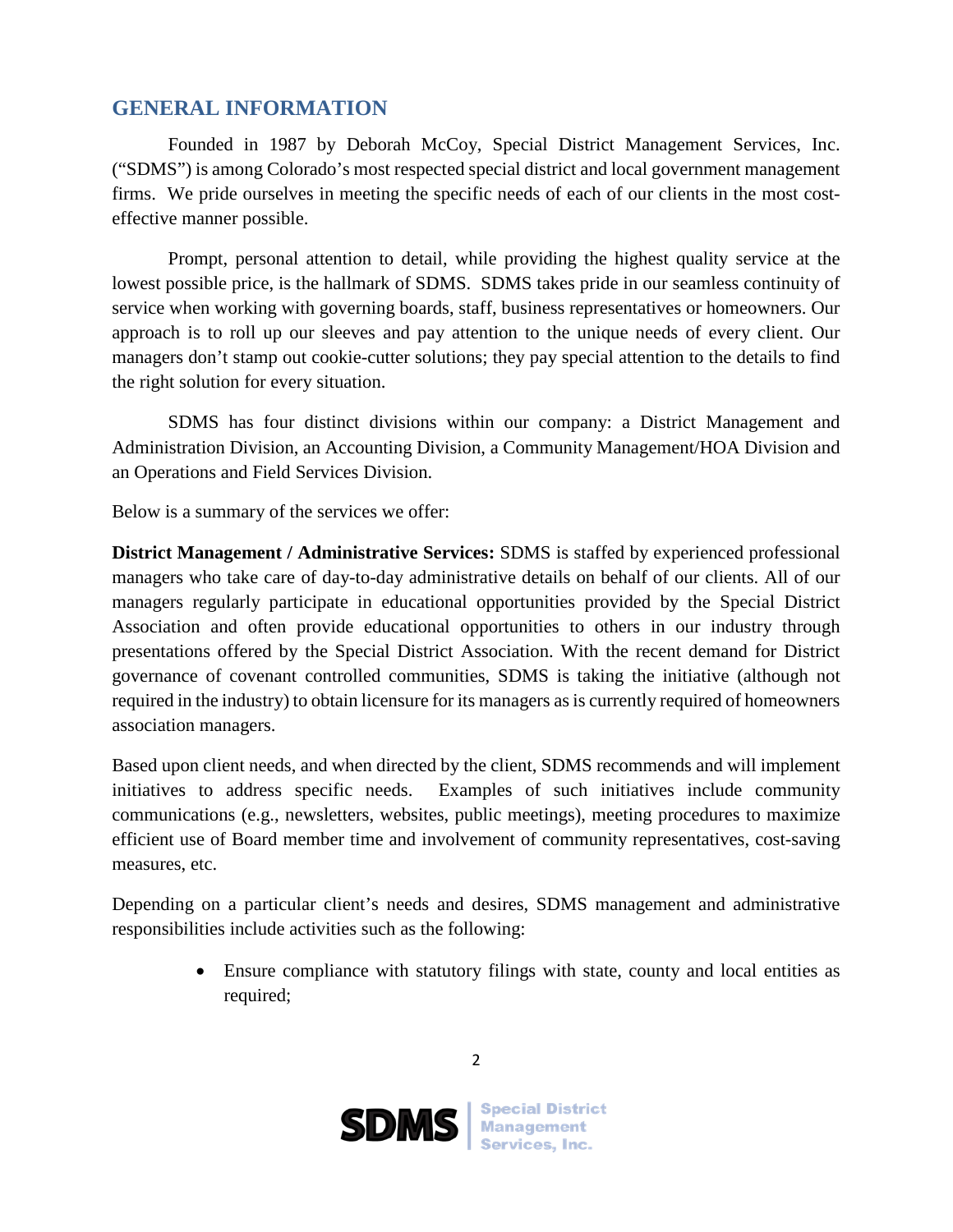- Respond to inquiries made by government officials, property owners, consultants and residents;
- Maintain all District records, which must be available for public inspection during regular business hours;
- Coordinate and attend board meetings;
- Draft minutes and agendas; Manage and coordinate services of consultants and staff; Perform regular and special election services.
- Manage public outreach information such as news letters or websites
- Perform covenant enforcement and field services
- Provide Accounting, accounts payable and billing services

**Board Meetings and Elections:** SDMS coordinates board meetings, prepares and distributes meeting agendas and information, and prepares and files all meeting notices as required by law. Our staff attends board meetings, records the minutes, and makes sure they are distributed in a timely manner. In addition, SDMS will act as your election official to ensure all legal requirements are met according to Colorado's Uniform Election Code.

**Custodian of District Records:** SDMS will act as the official custodian of the District's records utilizing Microsoft Office, Adobe Pro and Microsoft Outlook. SDMS maintains a secure data system with daily backup of all District information and records.

**Accounting, Financial Reporting and Fiduciary Responsibility:** Our Accountants work closely with the District Managers to ensure that financial information provided is accurate, comprehensive and reported in a timely manner. They prepare regularly scheduled financial reports so Managers and Board Members can monitor "planned vs. actual" financial status and make informed decisions. Additionally, our accounting team will prepare special purpose reports, as needed, to allow for more detailed monitoring of matters such as construction contract status.

SDMS maintains tight control over resources, keeps cash properly invested, and issues detailed reports. We also provide professional advice during the annual budget planning cycle and preparation of budget documents, including budgeting for debt service requirements, tracking TABOR impacts, and will prepare supplementary budgets if needed. SDMS coordinates with auditors for timely completion and filing of annual audits required by state law.

From developing pro-forma operating budgets and long-range forecasts, to reporting for continuing disclosure compliance for bonded debt, SDMS provides support for safeguarding the financial health of the Districts.

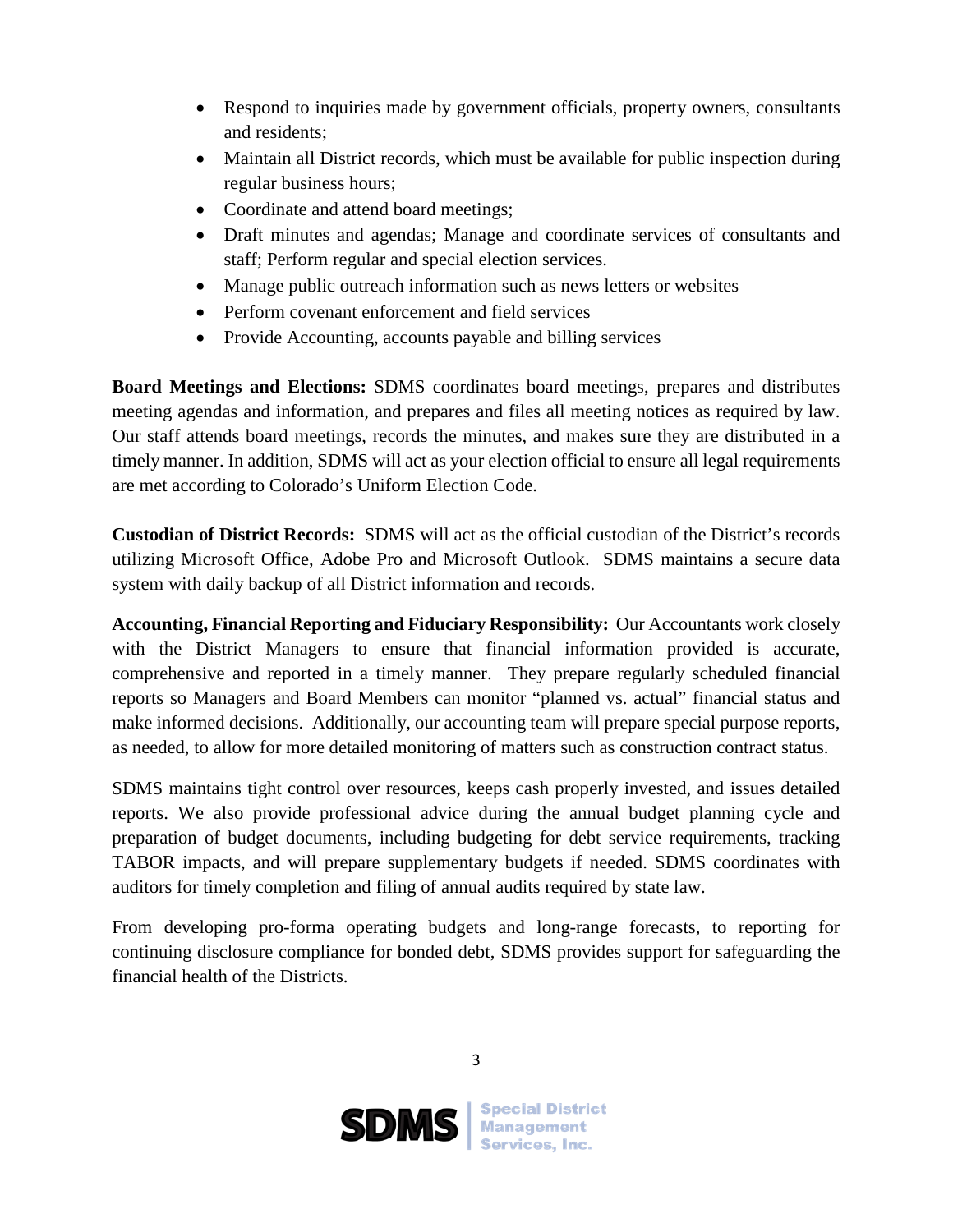**Special Assessment Fees:** SDMS coordinates the collection of fees, rates, tolls, and charges such as sewer and water tap fees, system development fees, and bills for fee collection. SDMS also issues certificates upon payment, coordinates with local entities and monitors development to ensure prompt payment when due.

**Operations, Field and Construction Management Services:** SDMS helps the Board run their communities efficiently and economically through its Operations and Field Services staff. The Operations and Field Services Division performs work, or manages the work of Board-retained contractors, and ensures that all work is completed on schedule and in accordance with covenants, conditions, restrictions, rules and regulations, as determined by the Board. Examples of Operations and Field Services support include the following:

- Covenant and architectural inspections and enforcement;
- Project management and contractor oversight;
- Customer relations:
- Meter reading and billing services;
- Field locates of underground utilities;
- On-site review of improvements for compliance;
- Operation and maintenance budgeting.

We expertly manage and monitor construction projects to ensure the legal public bidding process is followed, including bid publication, final payment remittance, and insurance and bond requirement follow-up. SDMS also tracks actual vs. budgeted costs on a project-by-project and contract-by-contract basis to allow its clients to proactively manage projects.

**Property Management and Community Management Services:** SDMS provides community management services in accordance with each community's governing documents, and will consult with each Board on covenant development and enforcement procedures as necessary. Detailed and customized reports are provided as frequently as desired. SDMS will proactively monitor the property and all of the District's amenities to ensure that it is being maintained to the level desired by the Board. When appropriate, SDMS will employ the use of GIS-based software systems for tracking, reporting and monitoring covenant enforcement activities and common area maintenance.

We understand that unique staffing arrangements may sometimes be necessary to obtain a desired level of service. SDMS will consult with each client and propose a carefully tailored solution depending on the needs of the community. Our staff will work with all of the District's contractors to ensure that the District is not wasting time or money.

In short, SDMS manages the day to day operations of the District.

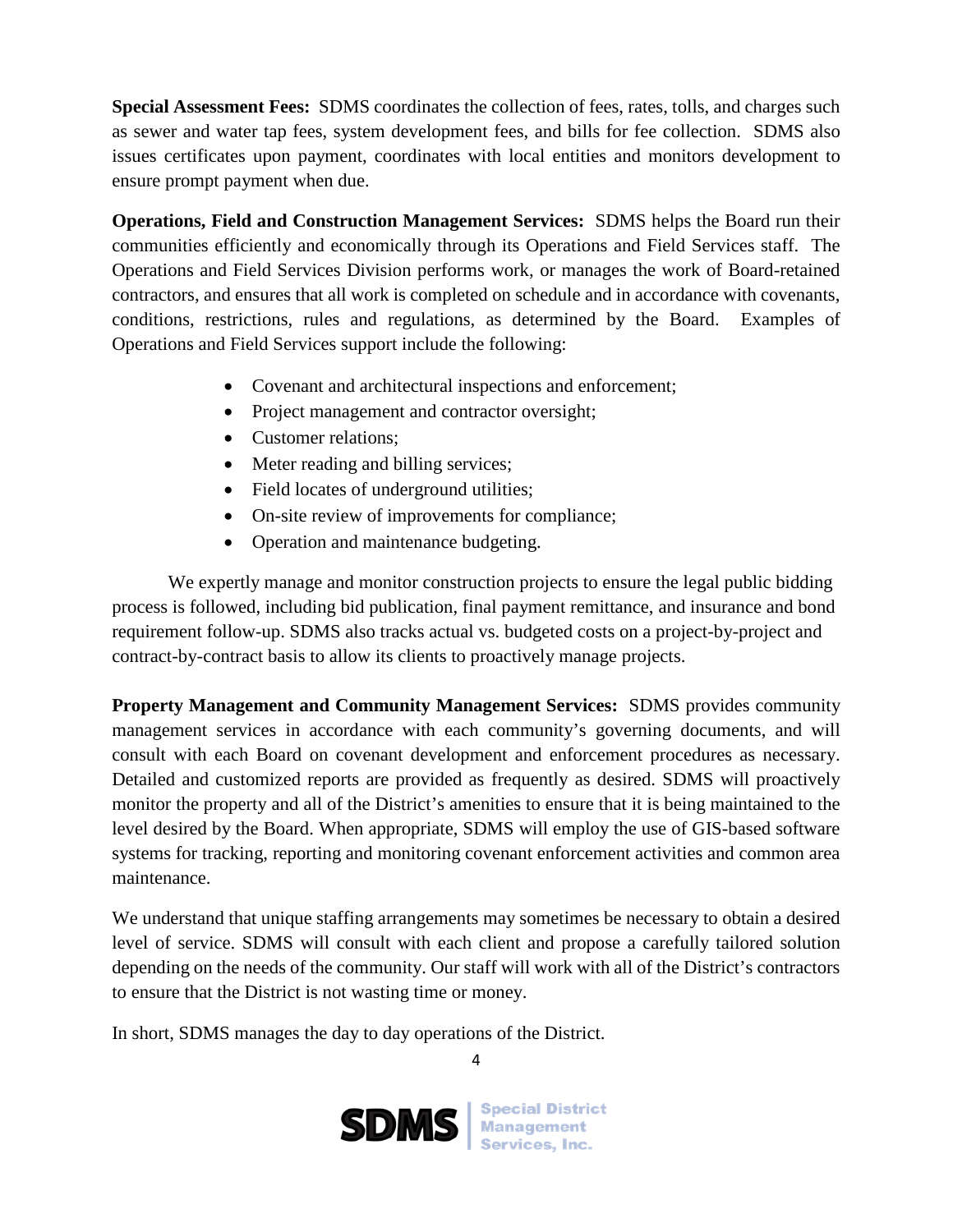# <span id="page-16-0"></span>**THE SDMS APPROACH**

SDMS is proposing to offer its management services to act as the District's Manager to include accounting and property management services. By selecting SDMS, the Board is ensuring that every aspect of the District's business will be performed in the most professional and costeffective manner possible.

While each of our clients is subject to the same Colorado Statutes, each client also has its own unique needs and objectives. Therefore, SDMS tailors its services to address each client's unique objectives and needs with the same efficiency, vigor and attention to detail as it applies to managing each client's statutory compliance requirements.

SDMS strives to exceed the expectations of our clients by ensuring that every aspect of the District is managed in the most professional manner. Our commitment to providing exceptional customer service, maintain accurate and detailed records, and provide cost-effective management is unmatched in our industry.



5

**SDMS** Management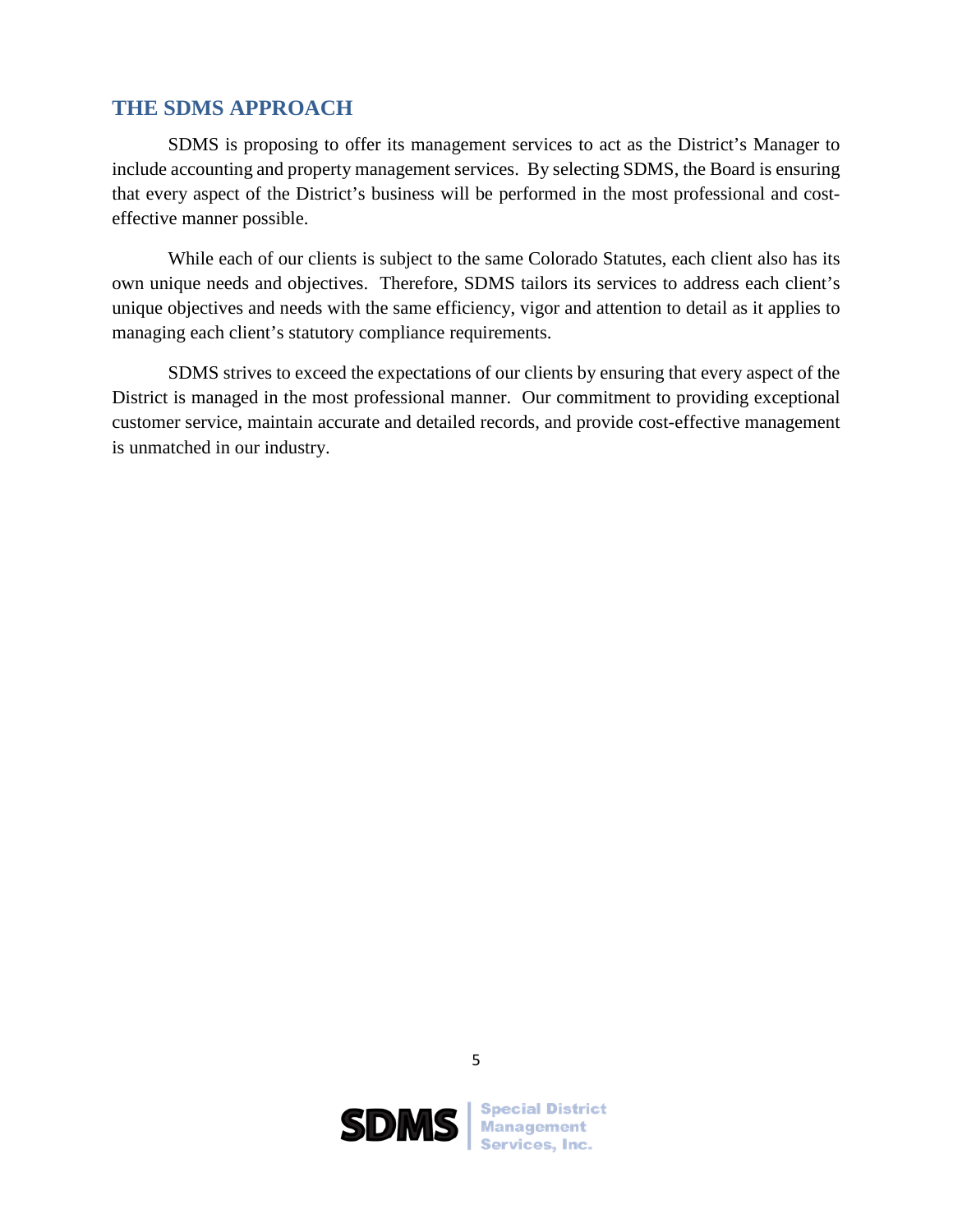# <span id="page-17-0"></span>**MANAGEMENT SERVICES – SCOPE OF WORK**

# **Administrative Management**

- Coordinate and attend all Board Meetings; draft agendas, minutes, and meeting notices; post in accordance with Colorado law.
- Attend study sessions, executive sessions and special meetings of the Board as requested.
- Maintain a business location and 24-hour availability for emergencies via answering service.
- Maintain the District's records in accordance with State laws and statutes which affect the District.
- Perform statutory filings with the various state, county and local entities as required.
- Assist the Board in the administration of District elections; serve as the Designated Election Official for the same.
- Track action items and keep a detailed history of events related to action items assigned to all contractors, consultants and Board members.
- Attend public forums as may be requested by the Board.
- Resolve property owner concerns as they pertain to the District.
- Coordinate with General Counsel.
- Ensure timely compliance with all statutory filings.
- Facilitate appropriate communication between the District and the property owners.
- Review and monitor insurance coverage, evaluate risks and monitor coverages required for contractors.
- File insurance claims and monitor status of reimbursements.
- Distribute District information to new property owners.
- Manage, administer, and enforce policies, rules, and regulations adopted by the Board.

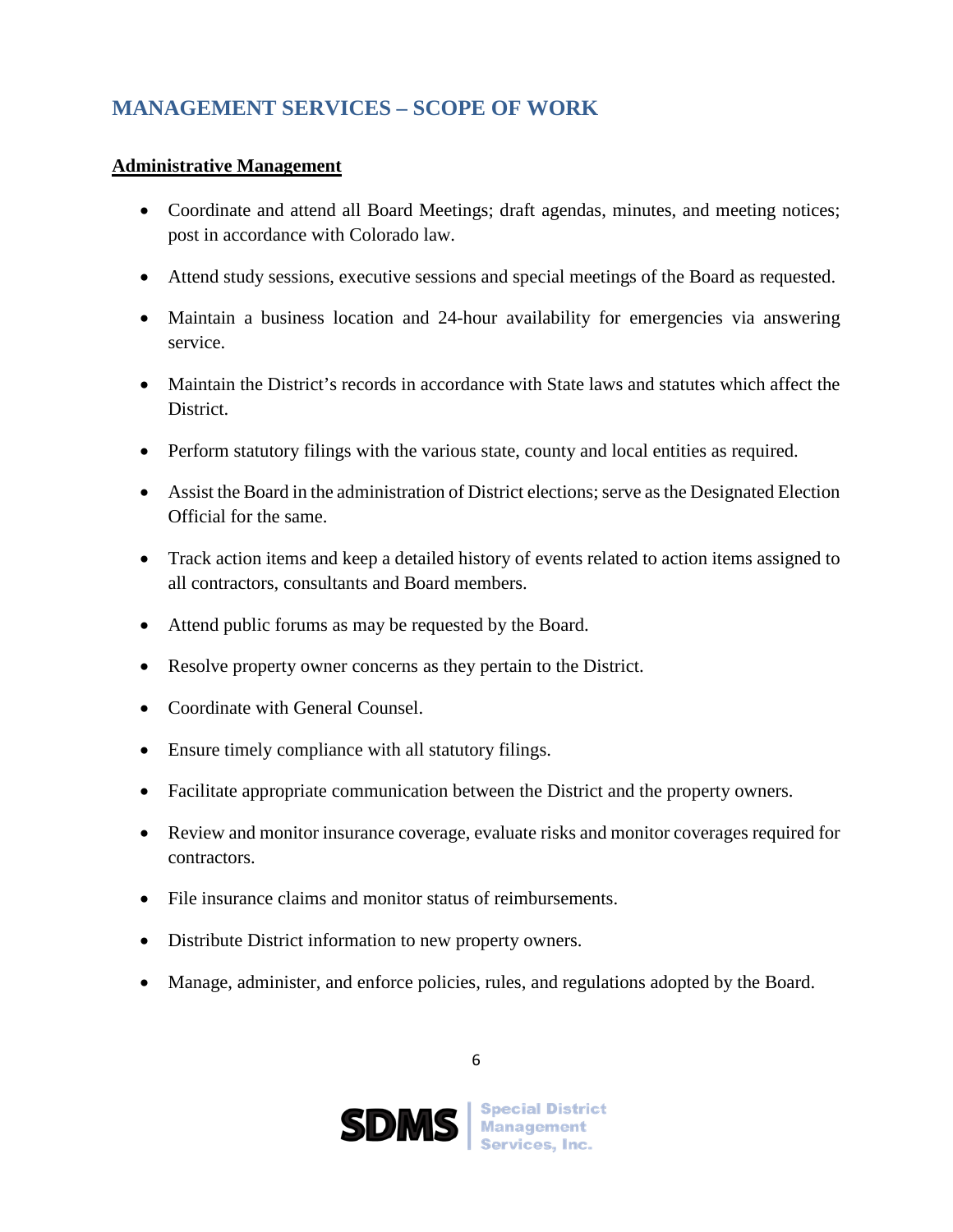- Act as liaison to the other local governmental entities, associations, developers and builders within the community.
- Upon request of the Board, prepare requests for proposals, solicit, evaluate and present bids for services required.
- Maintain the District website (if established).
- Webpage design and maintenance.
- Other duties as may be required or requested by the Board.

# **Financial Management**

- Prepare reports to track and project costs associated with annual landscaping and beautification.
- Prepare periodic financial statements.
- Monitor expenditures to preclude exceeding appropriated (budgeted) expenditures.
- Assist auditor in performing the annual audit, to accomplish timely completion and filing.
- Maintain accounting books and supporting records, including:
	- o Cash Receipts Journal.
	- o Cash Disbursements Journal.
	- o General Ledger.
	- o Accounts Receivable Journals and Ledgers.
- Prepare all deposits; prepare disbursements for approval (coding invoices; cutting and disbursing checks).
- Coordinate the preparation of disbursements for approval.
- Prepare or assist in the annual budget preparation (including preparation of all budget documents).
- Prepare or assist in the preparation of supplementary budgets and accompanying documents, if required.
- Manage collections process coordinating with general counsel.

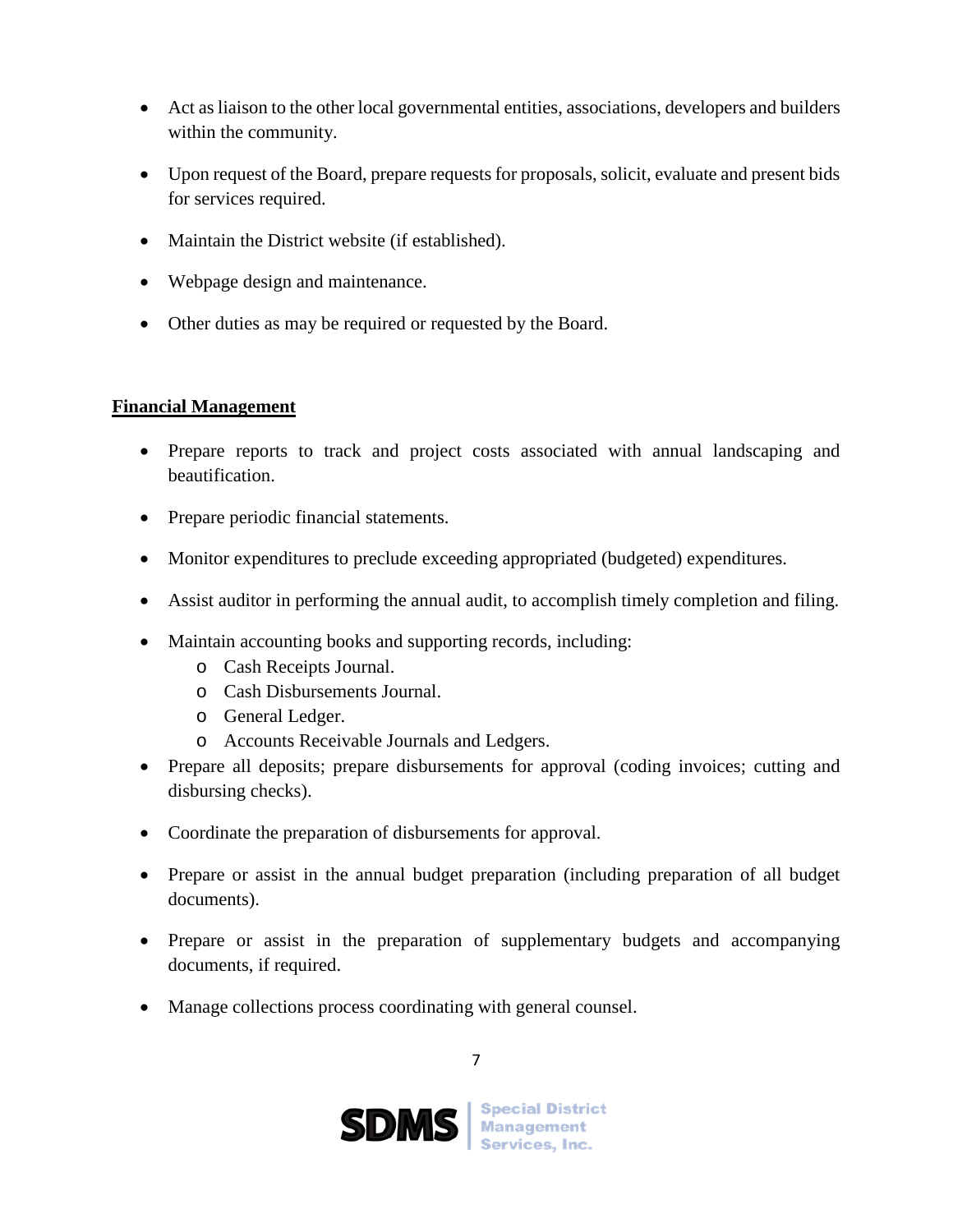# **Field Services**

Oversee contracts and contractors providing service for:

- Landscaping maintenance and upgrades.
- Snow removal.
- Pet waste stations.
- Pest control services.
- Repairs and maintenance for specific projects.
- Process work orders for routine maintenance and repairs.
- Perform site inspections as necessary to ensure the facilities are being properly maintained.
- Upon request of the Board, prepare requests for proposals, solicit, evaluate and present bids for services required in connection with the facilities.
- Oversee and follow up on all projects. Maintain communication with vendors providing services for the facilities.
- Keep an inventory of the district property.
- Validate work completed by contractors.
- Provide professional locating services for the Districts non-potable system.
- Other duties as may be required or requested by the Board.

# **District Community Management Services**

- Review and assist in the development of District Covenants, Rules and Regulations and/or Design Guidelines.
- Create start-up Operations and Maintenance budgets, and make recommendations for potential District fees.

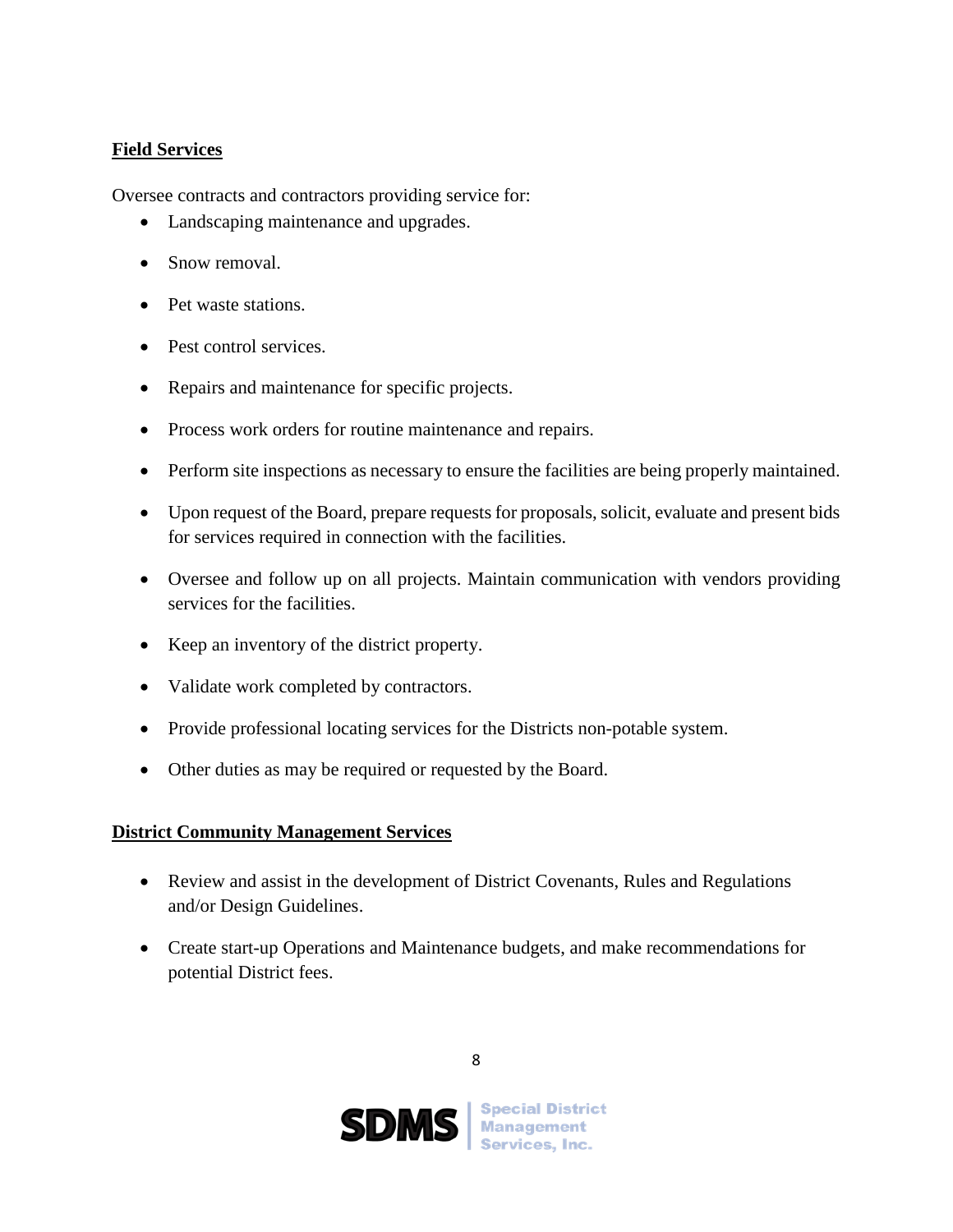- Work with District legal counsel to ensure all governing documents and associated fees abide by applicable laws and statues.
- Enforce Covenants, Rules and Regulations and/or Design Guidelines.
- Develop, coordinate, and process Design and/or Architectural Review Requests.
- Facilitate Design and/or Architectural Review Committee Meetings.
- Resolve customer and property owner concerns.
- Create and distribute Board Reports as needed, and attend and present information at Board meetings.
- Communicate with community members, customers, vendors, and contractors.
- Develop and distribute Welcome Packets and Community Newsletters.
- Generate and ensure delivery of homeowner Notices.
- Assist the Board in the development of community special events.
- Develop and monitor the District community website, and provide online billing options.
- Conduct Covenant, Design and/or Architectural inspections on a weekly, biweekly, monthly or quarterly basis as required.
- Perform on-site review of Improvements for compliance.
- Generate and maintain resident tracking sheets and inspection reports.
- Follow-up on inspection Violations by noting, generating, and delivering Courtesy and/or Violation Notices.
- Take and record photographic documentation as needed.

**Billing and Collection Services** provide billing and collection services for a water distribution system, including:

- Post/print/mail billing statements.
- Receive/record/deposit receipts.

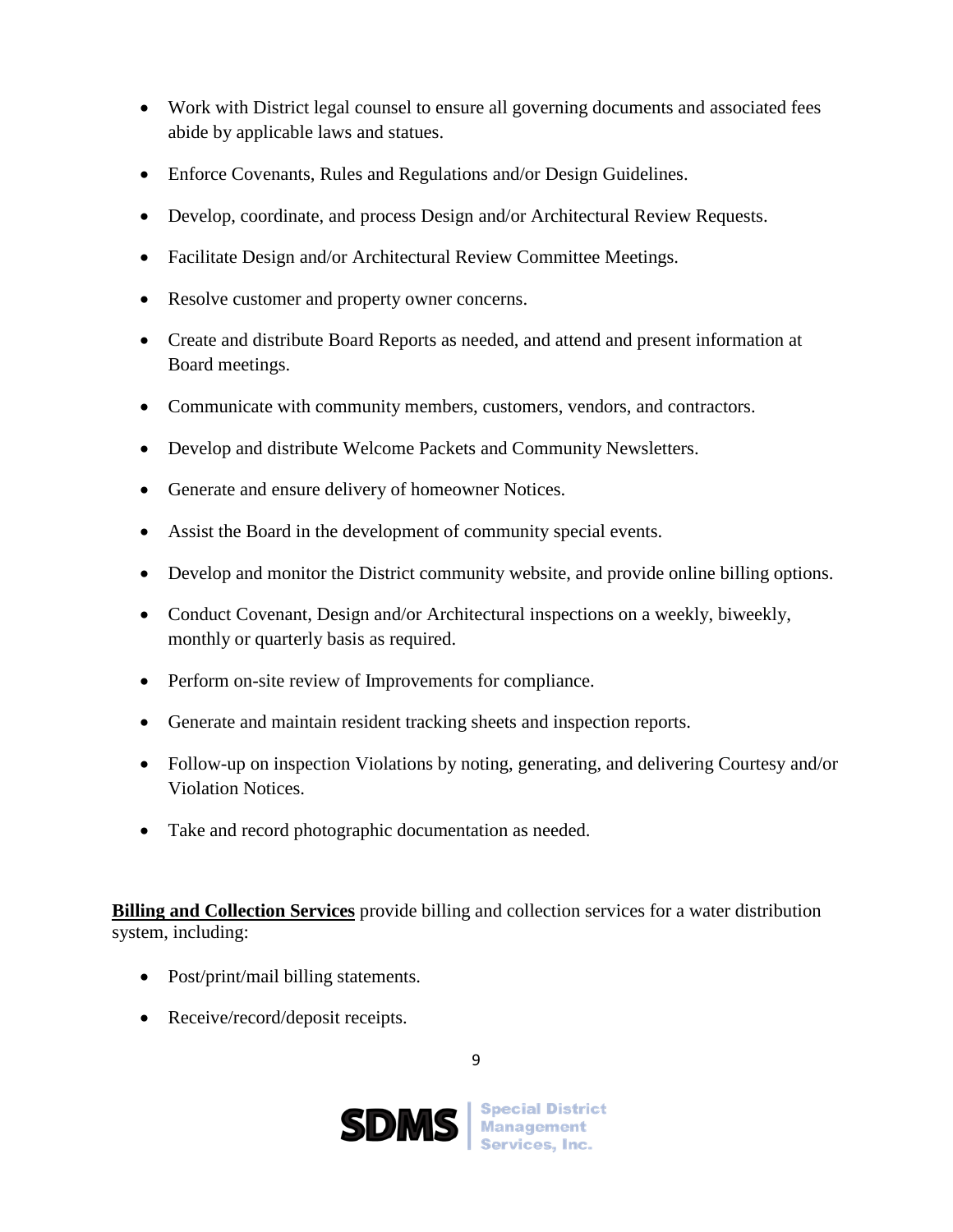- Follow-up on delinquent accounts.
- Communicate with customers and vendors.
- General reports for the Board.
- Certification of delinquent accounts.
- Set up and utilization of online bill pay features.
- <span id="page-21-0"></span>• Other duties as may be required or requested by the Board.



10

**SDMS** Management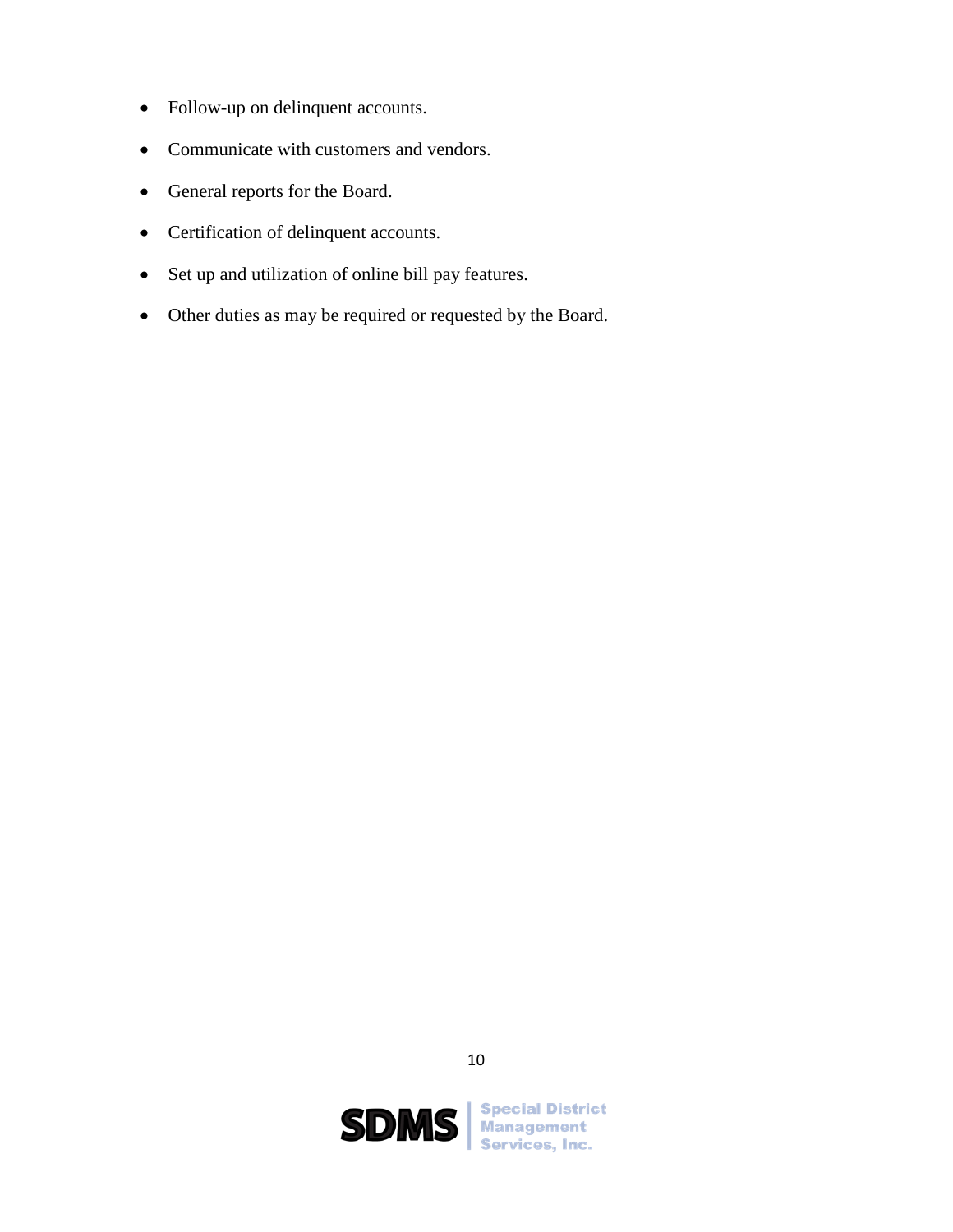# **RATES**

SDMS has incorporated a variable rate structure for management/administrative services. We believe this rate structure fosters a "team" approach, allowing for greater hands-on knowledge of the client, utilizing an amalgam of staff expertise.

SDMS tracks all time spent on the District in increments of 0.1 hours. All amounts billed to the District will be for actual time spent. Incidental, out-of-pocket expenses, such as postage, facsimiles, printing, etc. are billed as detailed on the attached Cost Detail and Rate Structure Table. No purchases will be made without the approval of the Board of Directors and receipts for such purchases will be provided with the monthly billing.



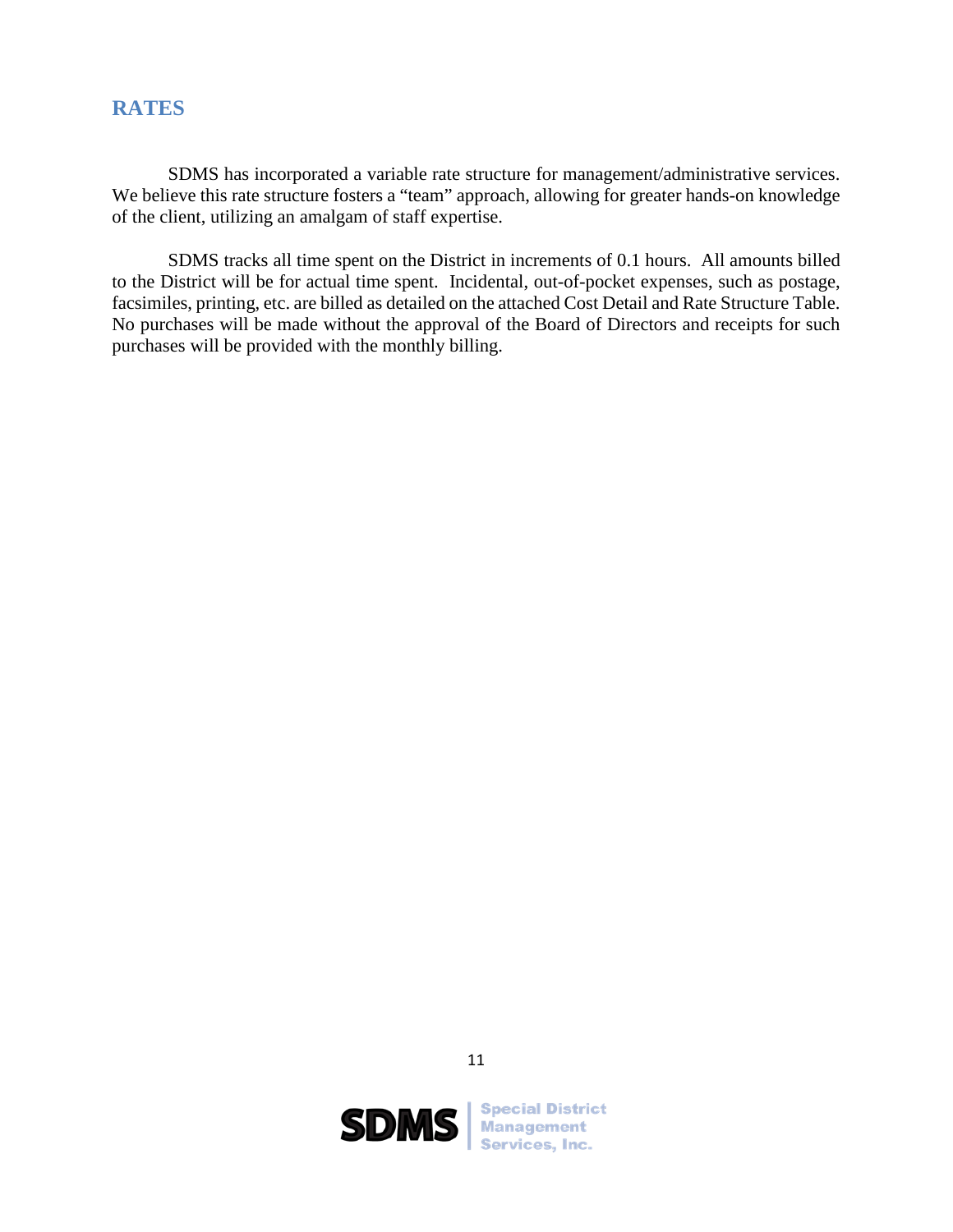## **REFERENCES**

<span id="page-23-0"></span>Sky Ranch Community Authority Board Arapahoe County Mark Harding- President 303-292-3456

Mayberry, Colorado Springs Metropolitan District No. 1 Ironworks Village Metropolitan District Lee Merritt – Director [lee@blvdbuilders.com](mailto:lee@blvdbuilders.com) (970) 222-0743

Beebe Draw Farms Authority Weld County Christine Hethcock, Vice President 720-244-3336

<span id="page-23-1"></span>Greatrock North Water and Sanitation District Adams County Robert Fleck, President 303-637-9700

Vista Ridge Metropolitan District Weld County James Spehalski, President 303-920-9400

Denver Connection West MD City and County of Denver Rob Johnson – President William Lyons Homes 303-703-8671

STC MD Nos. 1 - 3 Jim Brzostowicz – President [jim@civilresources.com](mailto:jim@civilresources.com) 303-833-1416 x 203

Spring Valley Metropolitan District Nos. 1-4 CJ Kirst - Director 303-330-8947 [cjkirst@tahoelandservices.net](mailto:cjkirst@tahoelandservices.net)

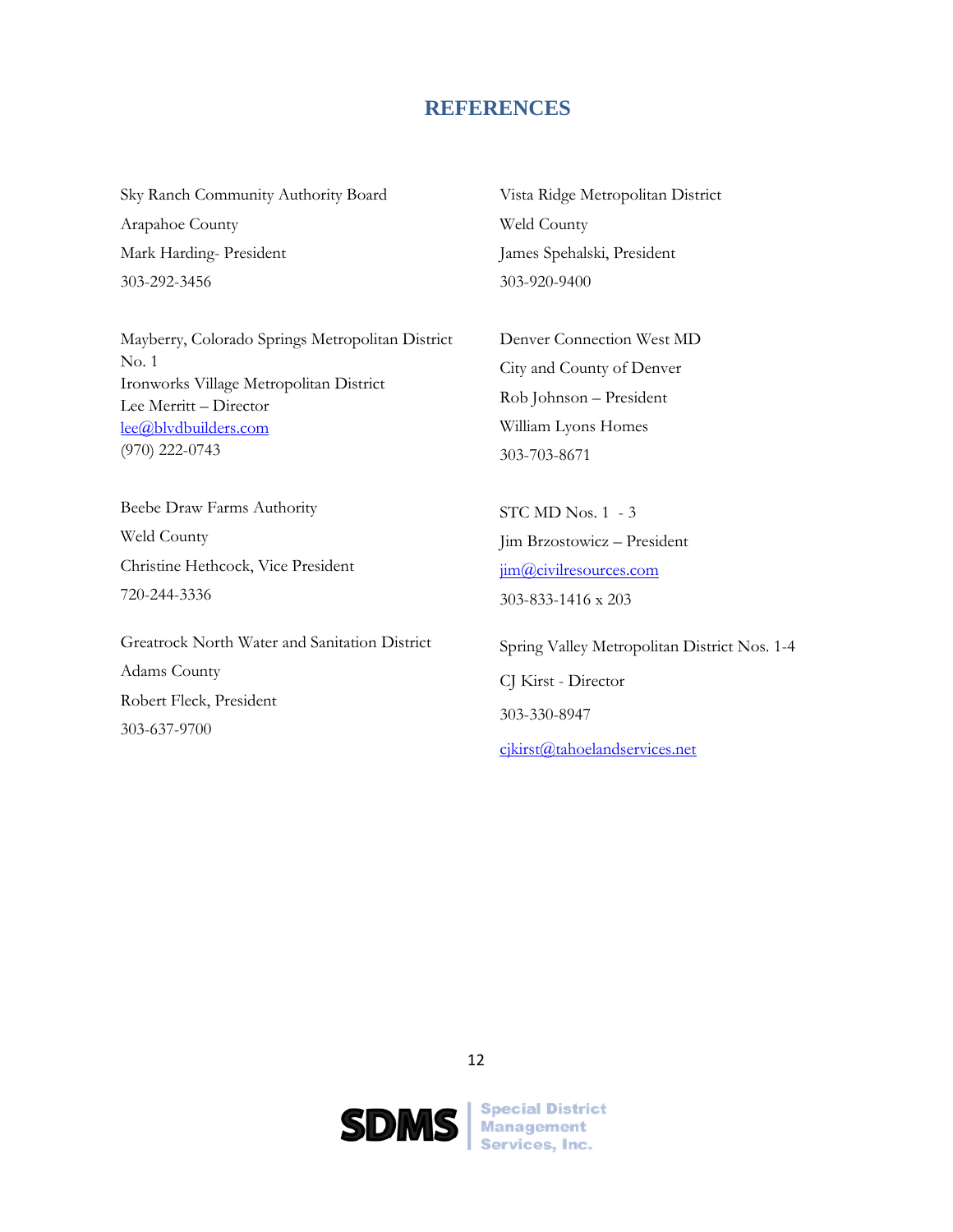# **REPRESENTATIVE CLIENTS AND CONFLICTS**

Although SDMS is unaware of any professional relationships that would constitute a conflict in providing management services to the District; we would like to disclose that we work closely with the following legal firms who represent the various districts we manage:

Collins Cockrel Cole, PC Duncan Ostrander Dingess, PC McGeady Becher, PC Robinson Waters & O'Dorisio, PC Spencer Fane, LLP White Bear Ankele Tanaka & Waldron, PC Icenogle, Seaver Pogue, P.C.



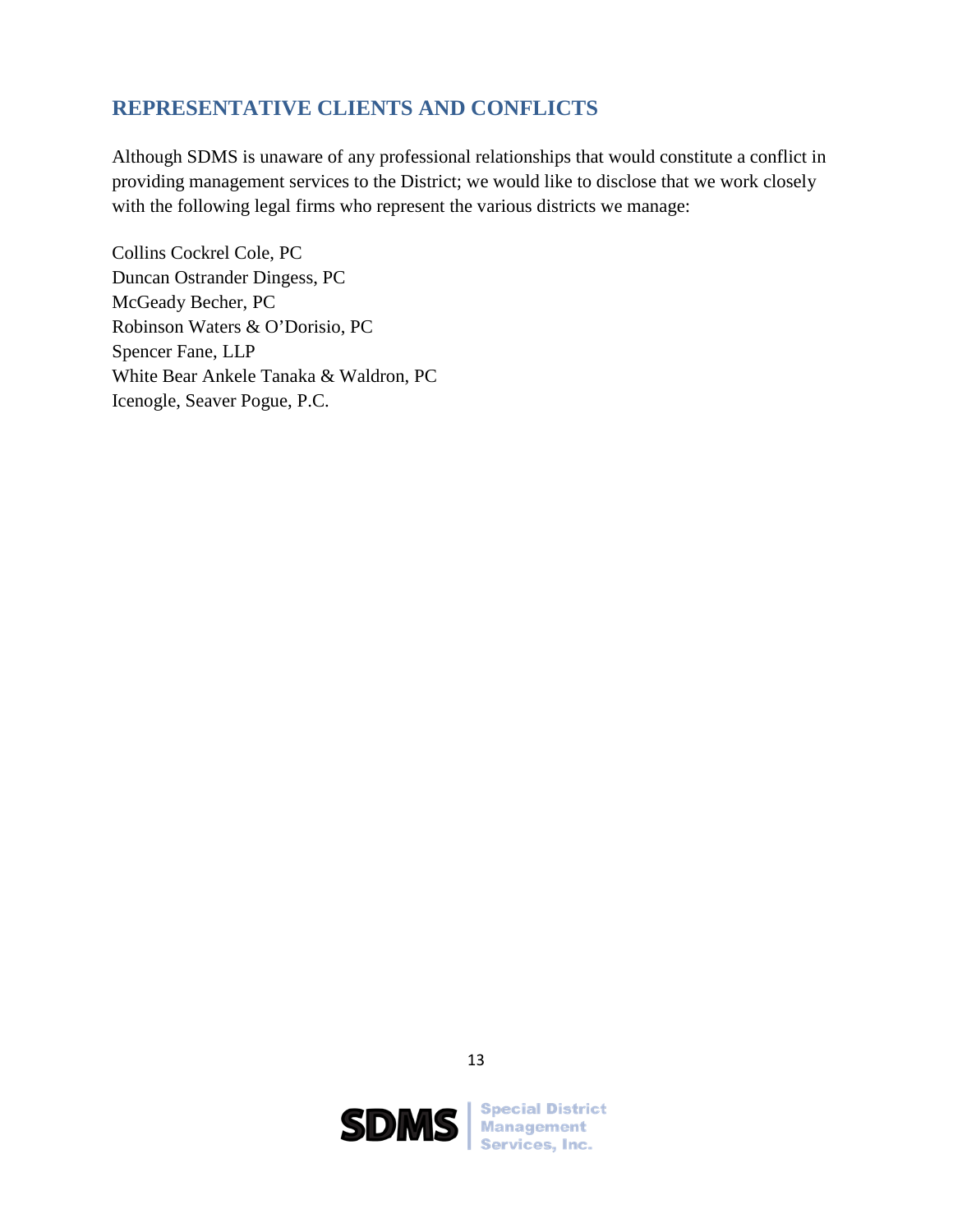# <span id="page-25-0"></span>**APPENDIX – COST DETAIL AND RATE STRUCTURE**

| <b>Supplies and Materials</b>                      | Per       |               | Cost              |
|----------------------------------------------------|-----------|---------------|-------------------|
| Copies, Black and White                            | each      | $\mathcal{S}$ | 0.20              |
| Copies, Color                                      | each      | \$            | 0.69              |
| Fax                                                | page      | \$            | 0.20              |
| Mileage                                            | mile      | \$            | 0.58              |
| Postage                                            | each      |               | at cost           |
| Supplies                                           | each      |               | at cost           |
| Digitizing of Records                              | hourly \$ |               | 140.00            |
| <b>Hourly Rates</b>                                |           |               |                   |
| District Management & Administration:              |           |               |                   |
| Senior Managers & Managers                         |           |               | \$140.00-190.00   |
| Assistant Managers & Admin. Coordinators           |           |               | \$115.00-150.00   |
| <b>Finance &amp; Accounting:</b>                   |           |               |                   |
| Senior Accountants & Accountants                   |           |               | \$130.00-160.00   |
| <b>Assistant Accountants &amp; AP Coordinators</b> |           |               | \$110.00-150.00   |
| <b>Utility Billing Service:</b>                    |           | $\mathcal{S}$ | 65.00             |
| <b>Operations, Maintenance and Field Services:</b> |           |               | $$75.00 - 95.00$  |
| <b>Community Management:</b>                       |           |               |                   |
| Managers & Assistant Managers                      |           |               | $$95.00 - 140.00$ |
| <b>Administrative Support</b>                      |           |               | 75.00 -140.00     |

District Community Management- Monthly fee of \$1,250

This will include the following:

- 1. Preparation and attendance at four (4) Board meetings a year.
- 2. Inspections conducted 17 times per year as outline above, and the resulting administrative tasks (violation letters, etc.).

To be billed on an hourly basis:



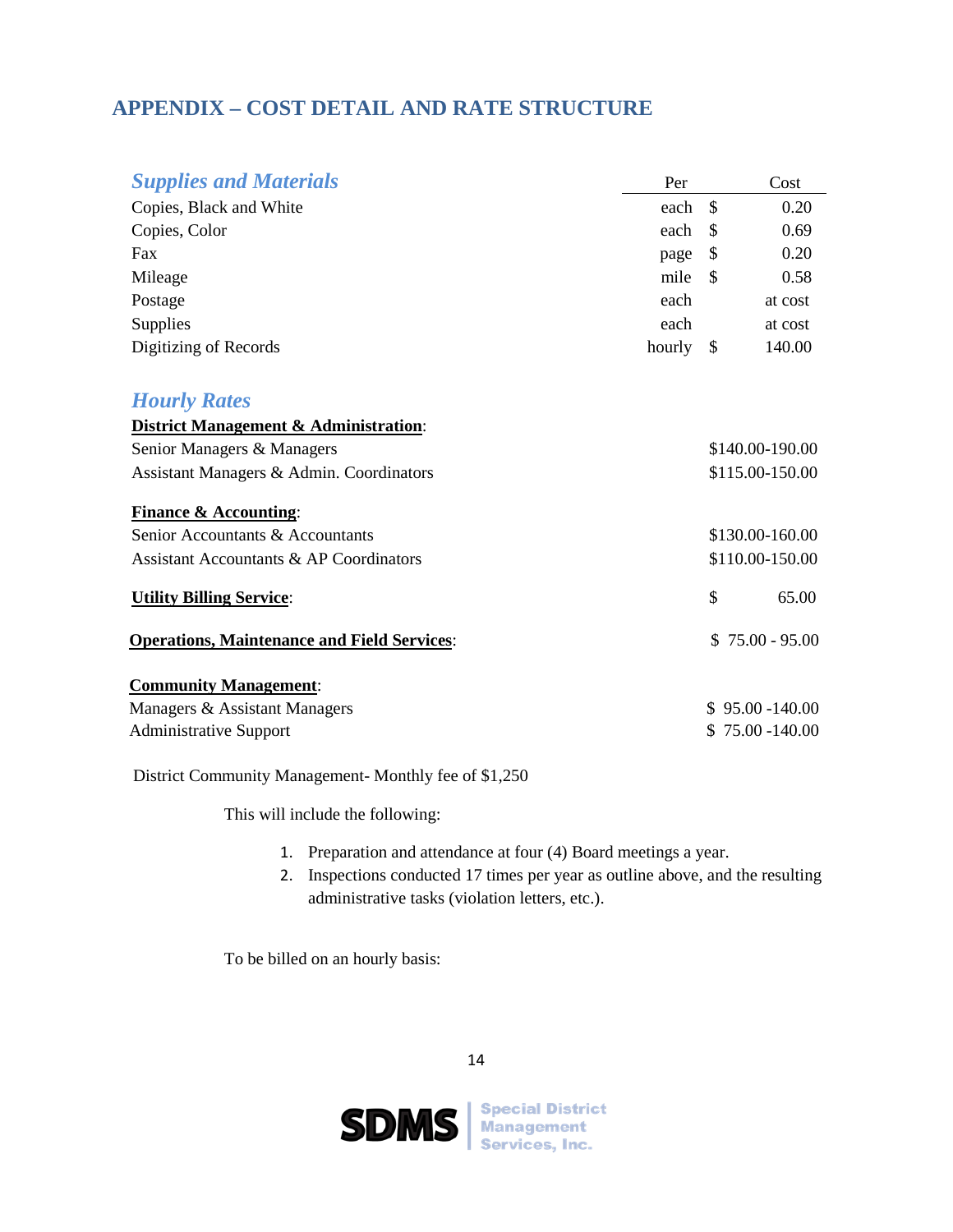- 1. Communication with legal counsel, including but not limited to consultation regarding enforcement, covenant enforcement legal action and court appearances on behalf of the District.
- 2. Incoming communication regarding enforcement, including but not limited to phone calls and e-mails.
- 3. Additional meetings and/or inspections as directed by the Board.



15

**SDMS** Management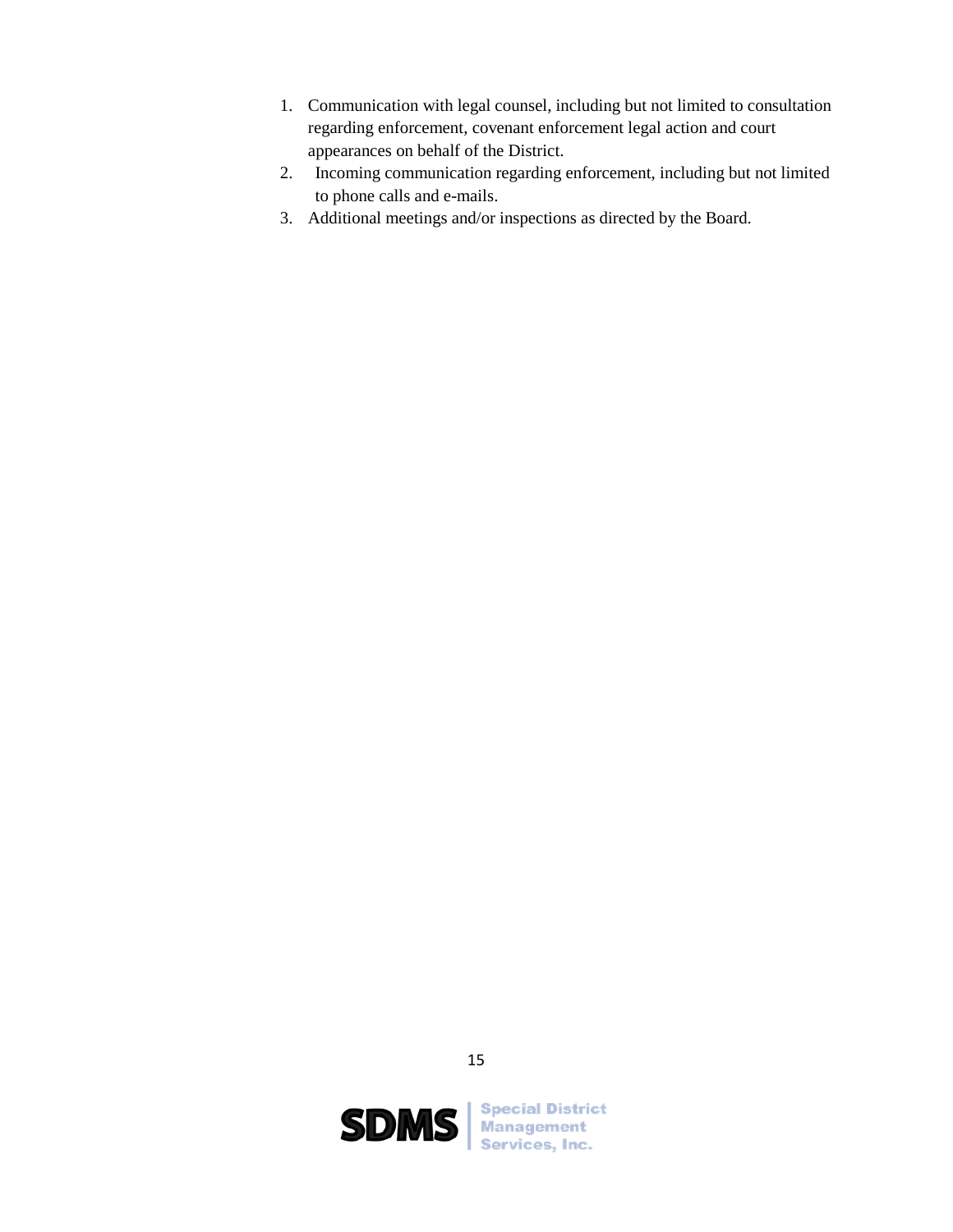#### **INDEPENDENT CONTRACTOR AGREEMENT**

(Community Management Services)

This **INDEPENDENT CONTRACTOR AGREEMENT**, including any and all exhibits attached hereto (the "Agreement"), is entered into this  $20<sup>th</sup>$  day of January, 2020, by and between the **HAWTHORN METROPOLITAN DISTRICT NO. 2**, a quasi-municipal corporation and political subdivision of the State of Colorado (the "District"), and **SPECIAL DISTRICT MANAGEMENT SERVICES, INC.**, a Colorado corporation (the "Company"). The District and the Company are referred to herein individually as a "Party" and collectively as the "Parties."

## RECITALS

WHEREAS, the District was organized pursuant to and in accordance with the provisions of §§ 32-1-101, *et seq*., C.R.S., for the purpose of constructing, financing, operating and maintaining certain public facilities and improvements for itself, its taxpayers, residents and users; and

WHEREAS, pursuant to  $\S 32-1-1001(1)(d)(I)$ , C.R.S., the District is empowered to enter into contracts and agreements affecting the affairs of the District; and

WHEREAS, pursuant to § 32-1-1001(1)(i), C.R.S., the District is empowered to appoint, hire and retain agents, employees, engineers and attorneys; and

WHEREAS, the District desires to engage the Company to perform certain services as are needed by the District to serve the property within and without its boundaries.

NOW, THEREFORE, in consideration of the mutual covenants and stipulations set forth herein, the receipt and sufficiency of which are hereby acknowledged, the Parties hereto agree as follows:

#### TERMS AND CONDITIONS

1. SCOPE OF SERVICES; PERFORMANCE STANDARDS. The Company shall perform the services described in **Exhibit A** attached hereto and incorporated herein by this reference (the "Services"): (a) in a professional manner, to the reasonable satisfaction of the District, using the degree of skill and knowledge customarily employed by other professionals performing similar services; (b) within the time period and pursuant to the Scope of Services specified in said Exhibit A; (c) using reasonable commercial efforts to minimize any annoyance, interference or disruption to the residents, tenants, occupants and invitees within the District; and (d) in compliance in all material respects with all applicable federal, state, county and local or municipal body or agency statutes, ordinances and regulations (collectively, "Laws"). In the event of any conflict between terms set forth in the body of this Agreement and terms set forth in Exhibit A, the terms in the body of this Agreement shall govern. Company shall have no right or authority, express or implied, to take any action, expend any sum, incur any obligation, or otherwise obligate the District in any manner whatsoever, except to the extent specifically provided in this Agreement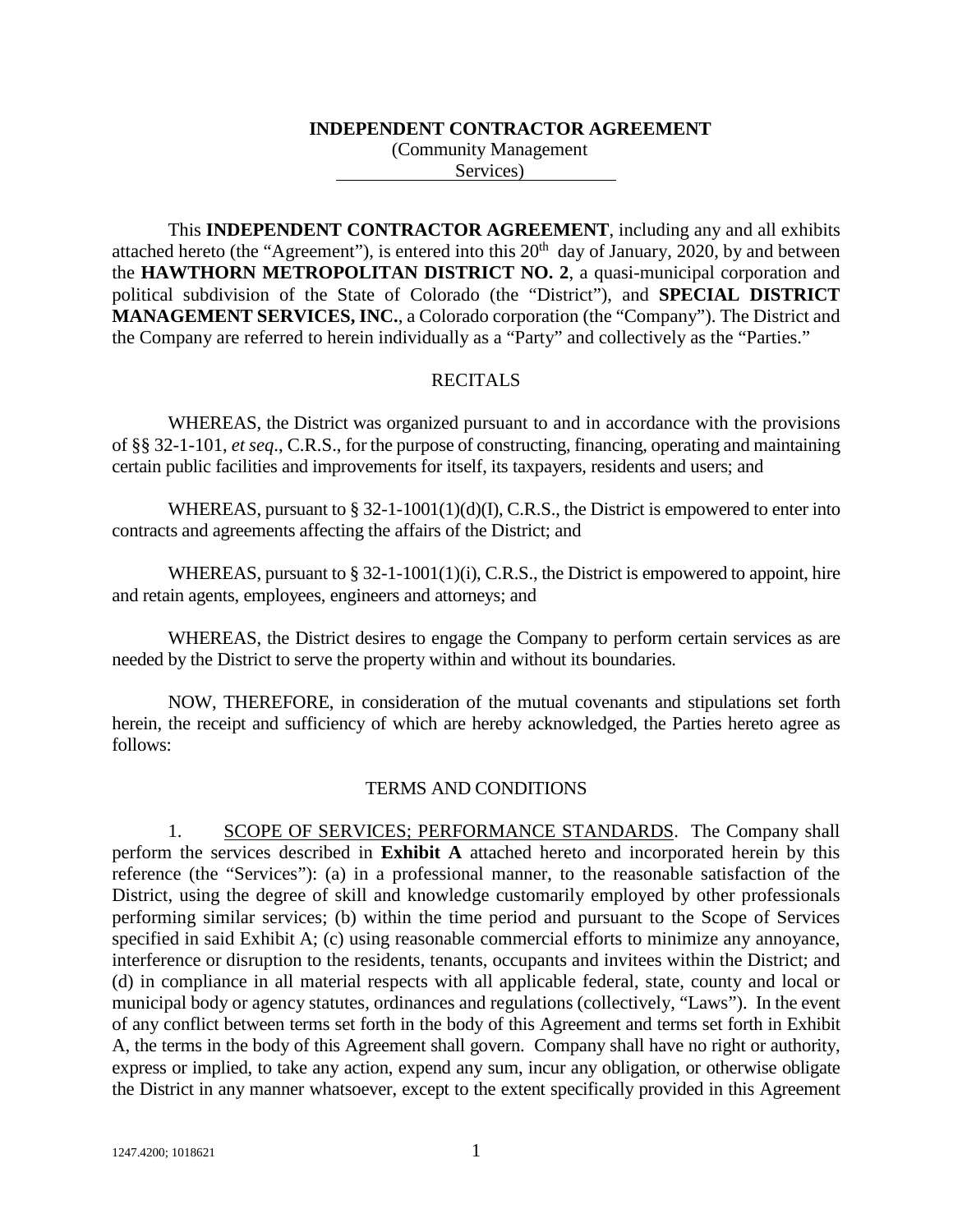(including Exhibit A) or through other authorization expressly delegated to or authorized by the District through its Board of Directors.

2. TERM/RENEWAL. This Agreement shall be effective as of the dated date hereof and shall terminate on the earlier to occur of: (i) termination pursuant to Section 18 hereof or (ii) December 31, 2019. Notwithstanding the foregoing, unless terminated pursuant to subsection (i) hereof, this Agreement shall automatically renew on January 1<sup>st</sup> of each succeeding year for an additional one (1) year term.

3. ADDITIONAL SERVICES. The District may, in writing, request the Company provide additional services not set forth in Exhibit A. The terms and conditions of the provision of such services shall be subject to the mutual agreement of the Company and the District pursuant to a written addendum to this Agreement. Authorization to proceed with additional services shall not be given unless the District has appropriated funds sufficient to cover the additional compensable amount. To the extent additional services are provided pursuant to this Section 3, the terms and conditions of this Agreement relating to Services shall also apply to any additional services rendered.

# 4. RESERVED FOR FUTURE USE.

# 5. GENERAL PERFORMANCE STANDARDS.

a. The Company represents that it has or shall acquire the capacity to perform the Services in accordance in all material respects with the provisions set forth in Section 1 of this Agreement. The District shall provide the Company with prompt written notice if the District believes the Company has failed to fulfill its obligations thereunder, and shall afford the Company the opportunity to cure such failure within a reasonable time, without additional compensation to be paid to the Company; provided that in no event shall the scope of the Services to be performed under this Section 5.a be expanded beyond the original Services provided.

b. The Company shall use reasonable commercial efforts to perform and complete the Services in a reasonably timely manner. If performance of the Services by the Company is delayed due to factors beyond the Company's reasonable control, or if conditions of the scope or type of services are expected to change, the Company shall give prompt notice to the District of such a delay or change and receive an equitable adjustment of time and/or compensation, as negotiated between the Parties.

6. MONTHLY STATUS REPORT. The Company shall provide to the District, at the District's request, on or before the  $25<sup>th</sup>$  of each month, a narrative progress and status report describing work in progress and results achieved during the reporting period, including a description of the Services performed during the period ("Monthly Report").

# 7. COMPENSATION AND INVOICES.

a. Compensation. Compensation for the Services provided under this Agreement shall be in accordance with the compensation schedule attached hereto as **Exhibit B**. The Company shall be responsible for all expenses it incurs in performance of this Agreement and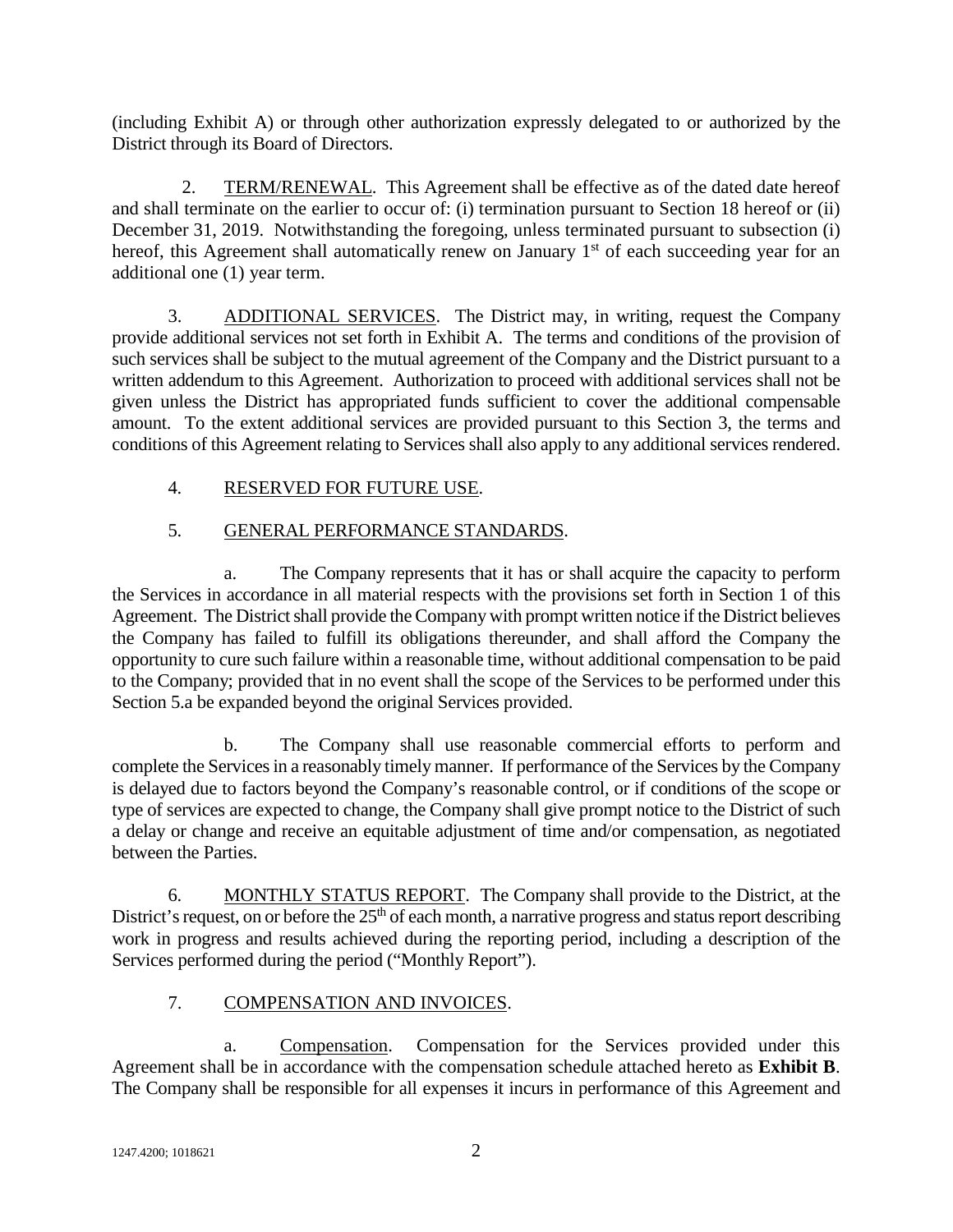shall not be entitled to any reimbursement or compensation except as provided in **Exhibit B** of this Agreement, unless said reimbursement or compensation is approved in writing by the District in advance of incurring such expenses. Any direct reimbursable costs for materials will be reimbursable at the Company's actual cost, provided that the Company shall notify the District of the estimated amount of such reimbursable costs (or any material adjustments thereto subsequently identified) prior to commencing the requested services. Concurrent with the execution of this Agreement, the Company shall provide the District with a current completed Internal Revenue Service Form W-9 (Request for Taxpayer Identification Number and Certification ("W-9"). No payments will be made to the Company until the completed W-9 is provided. The W-9 shall be attached hereto and incorporated herein as **Exhibit B-1**.

b. Invoices. Invoices for the Services shall be submitted monthly, by the  $10<sup>th</sup>$ of each month, during the term of the Agreement and shall contain the following information:

i. An itemized statement of the Services performed.

ii. Any other reasonable information required by the District to process payment of the invoice.

The District shall be charged only for the actual time and direct costs incurred for the performance of the Services. Invoices received by the District after the  $10<sup>th</sup>$  of each month may be processed the following month.

8. TIME FOR PAYMENT. Payment for the Services shall be made by the District within thirty (30) days of receipt of: (i) an invoice in the form required by Section 7; and (ii) if applicable, a reasonably satisfactory and detailed Monthly Report, for that portion of the Services performed and not previously billed. The District may determine to waive or extend the deadline for filing the Monthly Report, or may make payment for Services to the Company notwithstanding a delay in filing the Monthly Report, upon reasonable request of the Company, if it is in the interest of the District to do so. In the event a Board meeting is not scheduled in time to review payment of an invoice, the Board hereby authorizes payment for Services, subject to the appropriation and budget requirements under Section 27 hereof, without the need for additional Board approval, so long as any payment required to be made does not exceed the amounts appropriated for such Services as set forth in the District's approved budget. Such payment shall require review and approval of each Monthly Report and invoice by the President and one other officer of the District, subject to ratification at the next succeeding special or regular Board meeting.

9. INDEPENDENT CONTRACTOR. The Company is an independent contractor and nothing herein shall constitute or designate the Company or any of its employees or agents as employees or agents of the District. The Company shall have full power and authority to select the means, manner and method of performing its duties under this Agreement, without detailed control or direction from the District, and shall be responsible for supervising its own employees or subcontractors. The District is concerned only with the results to be obtained. The District shall not be obligated to secure, and shall not provide, any insurance coverage or employment benefits of any kind or type to or for the Company or its employees, sub-consultants, contractors, agents, or representatives, including coverage or benefits related but not limited to: local, state or federal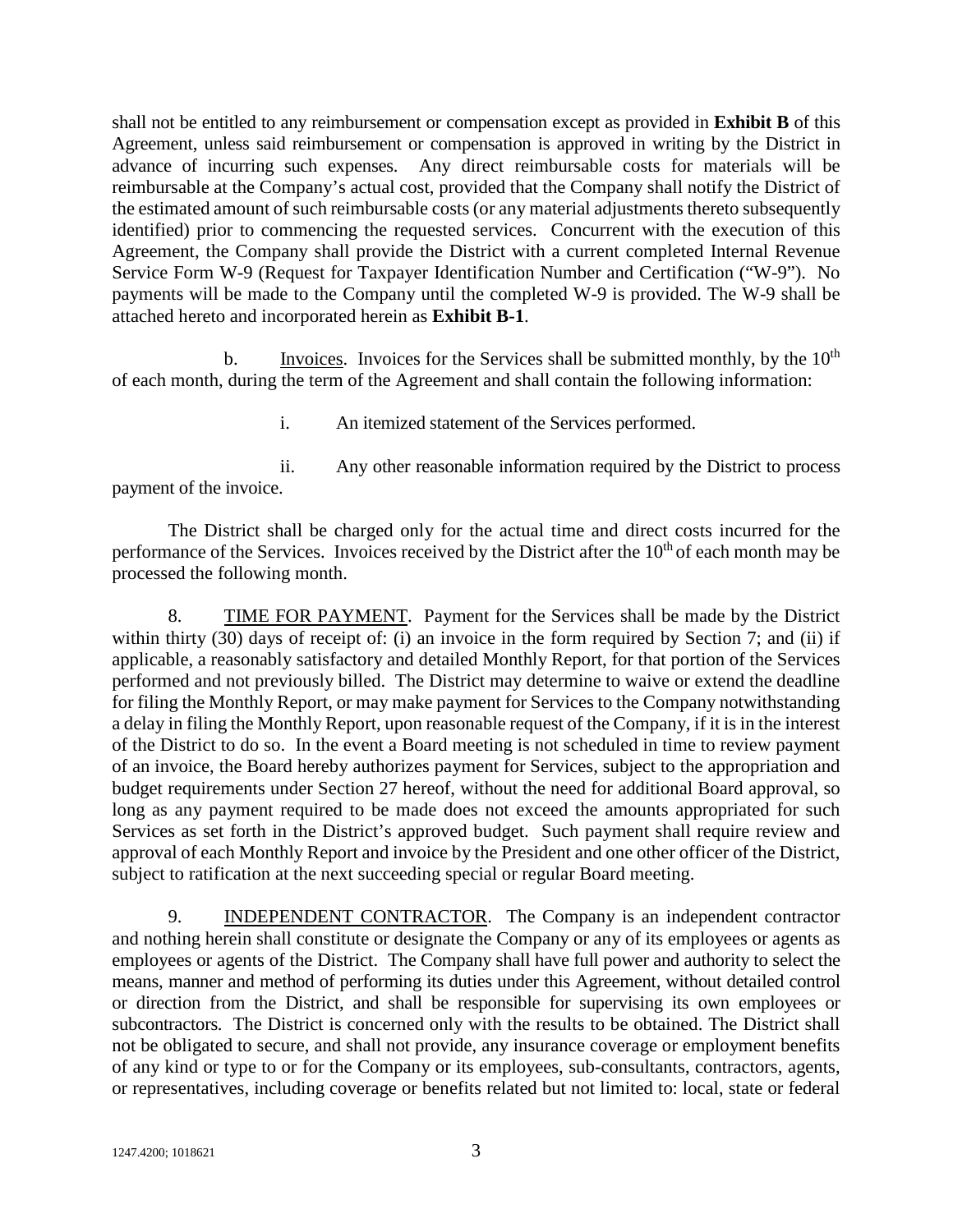income or other tax contributions, insurance contributions (e.g. FICA taxes), workers' compensation, disability, injury, health or life insurance, professional liability insurance, errors and omissions insurance, vacation or sick-time benefits, retirement account contributions, or any other form of taxes, benefits or insurance. The Company shall be responsible for its safety and the safety of its employees, sub-consultants, contractors, agents and representatives. The Company shall comply in all material respects with federal, state and local employment laws, as well as laws relating to safety and health, including but not limited to the Occupational Safety and Health Act of 1970 (OSH Act). All personnel furnished by the Company will be deemed employees or independent contractors of the Company and will not for any purpose be considered employees of the District. **The Company's employees are not entitled to worker's compensation benefits or unemployment insurance benefits, unless unemployment compensation coverage is provided by the Company or some other entity other than the District and the Company is obligated to pay federal and state income taxes on moneys earned by it pursuant to this Agreement.** 

10. EQUAL OPPORTUNITY; EMPLOYMENT ELIGIBILITY. This Agreement is subject to all applicable laws and executive orders relating to equal opportunity and nondiscrimination in employment and the Company represents and warrants that it will not discriminate in its employment practices in violation of any such applicable law or executive order.

The Company hereby states that it does not knowingly employ or contract with illegal aliens and that the Company has participated in or has attempted to participate in the E-Verify Program or Department Program (formerly known as the Basic Pilot Program) (as defined in §8-17.5-101, C.R.S.) in order to verify that it does not employ any illegal aliens. The Company affirmatively makes the follow declarations:

a. The Company shall not knowingly employ or contract with an illegal alien who will perform work under the public contract for services contemplated herein and will participate in the E-Verify Program or Department Program (as defined in §8-17.5-101, C.R.S.) in order to confirm the employment eligibility of all employees who are newly hired for employment to perform work under the public contract for Services contemplated herein.

b. The Company shall not knowingly enter into a contract with a subcontractor that fails to certify to the Company that the subcontractor shall not knowingly employ or contract with an illegal alien to perform the Services contemplated herein.

c. The Company has confirmed the employment eligibility of all employees who are newly hired for employment to perform work under the public contract for services through participation in either the E-Verify Program or the Department Program.

d. The Company is prohibited from using either the E-Verify Program or the Department Program procedures to undertake pre-employment screening of job applicants while this Agreement is being performed.

If the Company obtains actual knowledge that a subcontractor performing the services under this Agreement knowingly employs or contracts with an illegal alien, the Company shall be required to: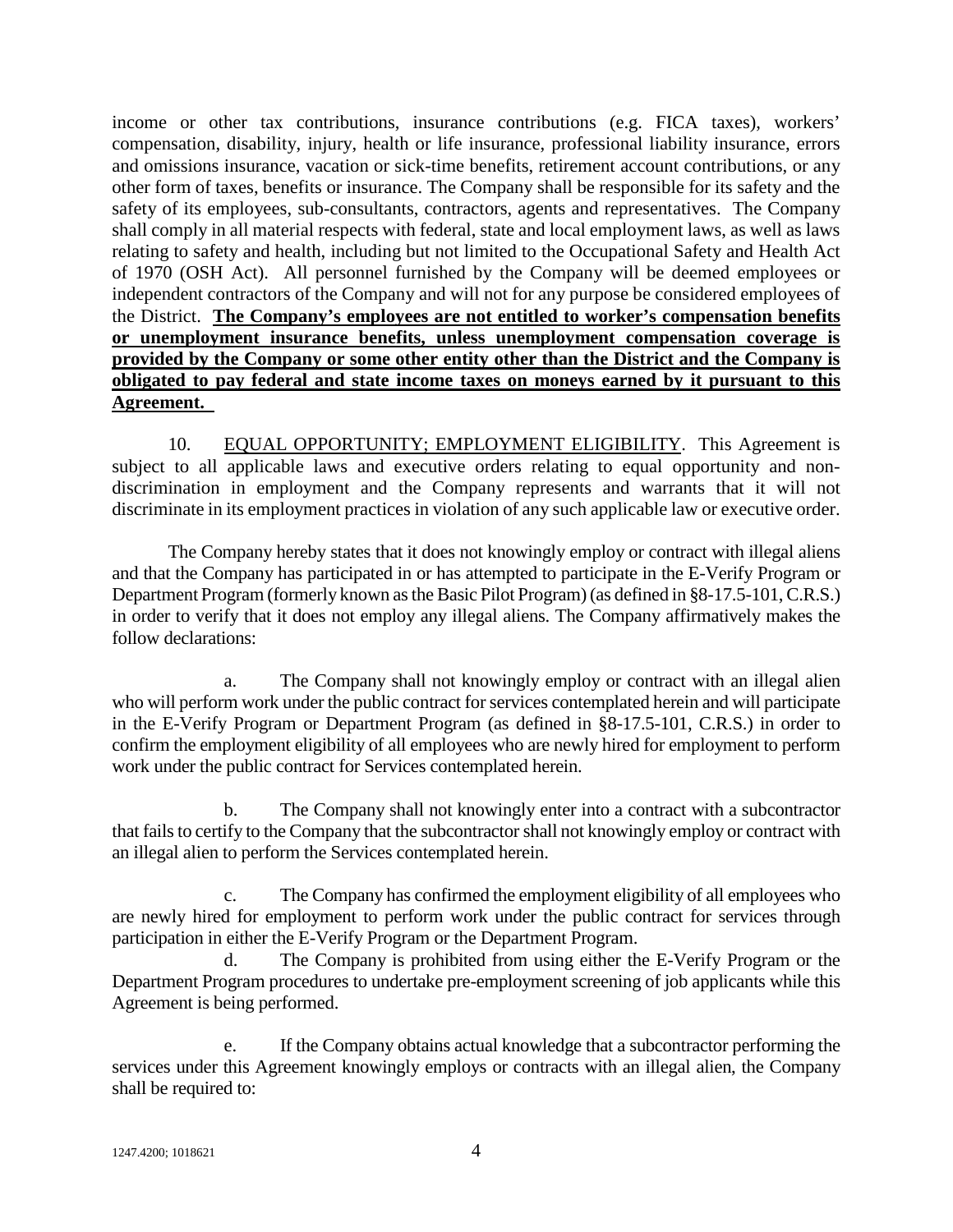i. Notify the subcontractor and the District within three (3) business days that the Company has actual knowledge that the subcontractor is employing or contracting with an illegal alien. For purposes of this Agreement, a "business day" shall mean any day when national banks located in the state of Colorado are open for business with the public.

ii. Terminate the subcontract with the subcontractor if within three (3) business days of receiving the notice required above the subcontractor does not stop employing or contracting with the illegal alien; except that the Company shall not terminate the contract with the subcontractor if during such three (3) business days the subcontractor provides information to establish that the subcontractor has not knowingly employed or contracted with an illegal alien.

f. The Company shall comply with any reasonable request by the Department of Labor and Employment made in the course of an investigation involving matters under this Section 10 that such Department is undertaking pursuant to the authority established in §8-17.5-102, C.R.S.

If the Company violates a provision of the Agreement pursuant to which §8-17.5-102, C.R.S. applies, which violation is not cured within the time provided for cure under this Agreement or under such statute, the District may terminate the Agreement upon written notice to the Company. If the Agreement is so terminated, the Company shall be liable for actual and consequential damages to the District.

# 11. COMPANY'S INSURANCE.

a. The Company shall acquire and maintain, at its sole cost and expense, during the entire term of this Agreement, insurance coverage in the minimum amounts set forth in **Exhibit C**, attached hereto and incorporated herein by this reference. A waiver of subrogation and rights of recovery against the District, its directors, officers, employees and agents is required for each coverage provided. The Commercial General Liability and Comprehensive Automobile Liability Insurance policies will be endorsed to name the District as an additional insured. All coverage provided pursuant to this Agreement shall be written as primary policies, not contributing with and not supplemental to any coverage that the District may carry, and any insurance maintained by the District shall be considered excess. The District shall have the right to verify or confirm, at any time, all coverage, information or representations contained herein.

b. Prior to commencing any work under this Agreement, the Company shall provide the District with a certificate or certificates evidencing the policies required by this Agreement, as well as the amounts of coverage for the respective types of coverage, which certificate(s) shall be attached hereto as **Exhibit C-1**. If the Company subcontracts any portion(s) of the Services, said subcontractor(s) shall be required to furnish certificates evidencing statutory workers' compensation insurance, comprehensive general liability insurance and automobile liability insurance in amounts reasonably satisfactory to the District and the Company; provided; however, that subcontractors of the Company shall not be required by the District to provide coverage in excess of that which is required hereunder of the Company. If the coverage required expires during the term of this Agreement, the Company or subcontractor shall provide replacement certificate(s) evidencing the continuation of the required policies.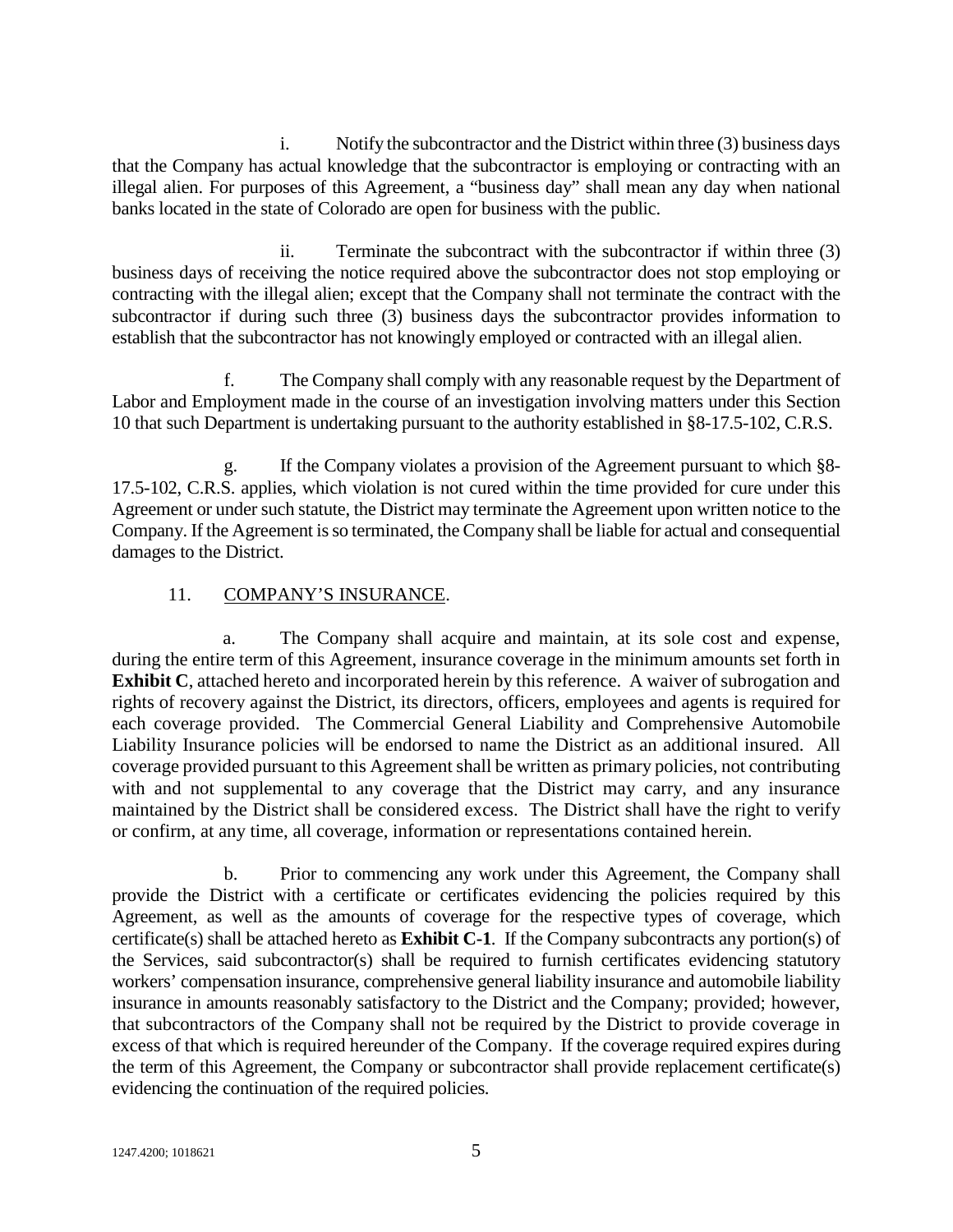c. The Company's failure to purchase the required insurance shall not serve to release it from any obligations contained herein; nor shall the purchase of the required insurance serve to limit the Company's liability under any provision herein. The Company shall be responsible for the payment of any deductibles on issued policies.

## 12. CONFIDENTIALITY AND CONFLICTS.

a. Confidentiality. Any information deemed confidential by the District and given to the Company by the District, or developed by the Company as a result of the performance of a particular task, shall remain confidential. In addition, the Company shall hold in strict confidence, and shall not use in competition, any information which the Company becomes aware of under or by virtue of this Agreement which the District deems confidential, or which the District has agreed to hold confidential, or which, if revealed to a third party, would reasonably be construed to be contrary to the best interests of the District. Confidential information shall not include, however, any information which is (i) generally known to the public at the time provided to the Company, (ii) provided to the Company by a person or entity not bound by confidentiality to the District or (iii) independently developed by the Company without use of the District's confidential information. During the performance of this Agreement, if the Company is notified that certain information is to be considered confidential, the Company agrees to enter into a confidentiality agreement in a form reasonably acceptable to the Company. The Company agrees that any of its employees, agents or subcontractors with access to any information designated thereunder as confidential information of the District shall agree to be bound by the terms of such confidentiality agreement.

b. Conflicts. Prior to the execution of, and during the performance of this Agreement and prior to the execution of future agreements with the District, the Company agrees to notify the District of conflicts known to the Company that would be reasonably likely to adversely impact the Company's provision of Services to the District.

13. OWNERSHIP OF DOCUMENTS. All documents produced by or on behalf of the Company prepared pursuant to this Agreement, including, but not limited to, all electronic files and other documents, in whatever form, shall remain the property of the District under all circumstances, upon payment to the Company of the invoices representing the work by which such materials were produced. For as long as the Company continues to provide Services to the District, the Company shall maintain electronic and reproducible copies on file of any such instruments of service involved in the Services, shall make them available for the District's use, and shall provide such copies to the District upon request, at no cost (as it relates to electronic files) and for copies of other documents, at the Company's actual cost (including both time and materials) to reproduce same.

14. LIENS AND ENCUMBRANCES. The Company shall not have any right or interest in any District assets, or any claim or lien with respect thereto, arising out of this Agreement or the performance of the Services contemplated herein. The Company, for itself, hereby waives and releases any and all statutory or common law mechanic's, materialmen's or other such lien claims, or rights to place a lien upon the District's property or any improvements thereon in connection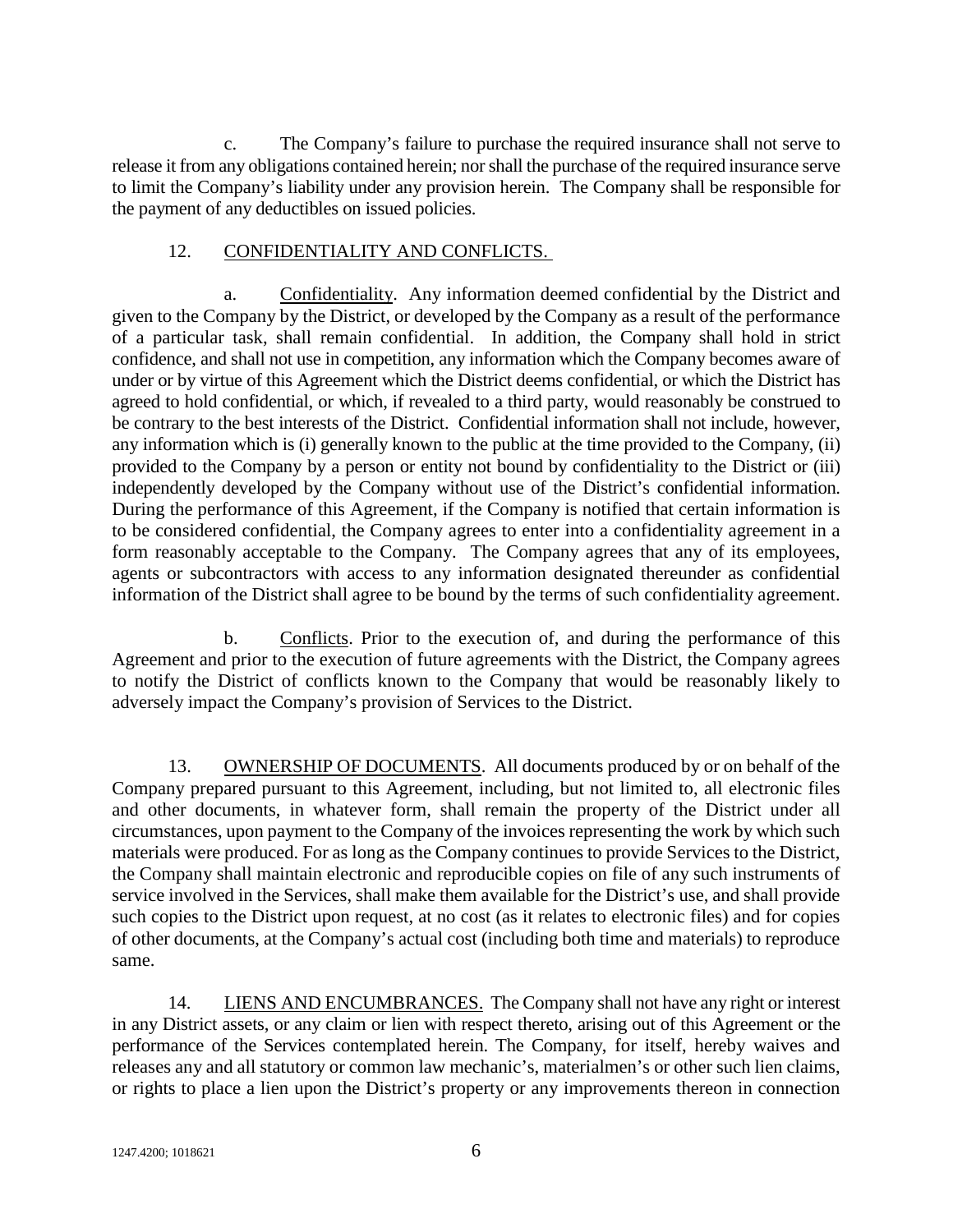with any Services performed under or in connection with this Agreement.

# 15. INDEMNIFICATION.

a. The Company shall defend, indemnify and hold harmless the District and each of its directors, officers, contractors, employees, agents and consultants (collectively, the "District Indemnitees"), from and against any and all claims, demands, losses, liabilities, actions, lawsuits, damages, and expenses ("Claims"), including reasonable legal expenses and attorneys' fees, actually incurred by the District Indemnitees arising directly or indirectly, in whole or in part, out of the errors or omissions, negligence, willful misconduct, or any criminal or tortious act or omission of the Company or any of its subcontractors, officers, agents or employees, in connection with this Agreement and/or the Company's performance of the Services or work pursuant to this Agreement. Anything else in this Agreement or otherwise to the contrary notwithstanding, the Company is not obligated to indemnify the District Indemnitees for the negligence of the District or the negligence of any other District Indemnitee. Except as otherwise provided by applicable law, this indemnification obligation will not be limited in any way by any limitation on the amount or types of damages, compensation or benefits payable by or for the Company under workers' compensation acts, disability acts or other employee benefit acts, provided that in no event shall the Company be liable for special, consequential or punitive damages.

b. In the event the Company fails to assume the defense of any Claims under this Section 15 within fifteen (15) days after notice from the District of the existence of any such Claim, the District may assume the defense of the Claim with counsel of its own selection, and the Company will pay all reasonable expenses of such counsel. Insurance coverage requirements specified herein shall in no way lessen or limit the liability of the Company under the terms of this indemnification obligation.

c. The Company shall obtain, at its own expense, any additional insurance that it deems necessary with respect to its obligations under this Agreement, including the indemnity obligations set forth in this Section 15. This defense and indemnification obligations set forth in this Section 15 shall survive the expiration or termination of this Agreement.

16. ASSIGNMENT. The Company shall not assign this Agreement or parts thereof, or its respective duties, without the express written consent of the District, which consent shall not be unreasonably withheld, conditioned or delayed. Any attempted assignment of this Agreement in whole or in part with respect to which the District has not consented, in writing, shall be null and void and of no effect whatsoever.

17. SUB-CONTRACTORS. The Company is solely and fully responsible to the District for the performance of all Services in accordance with the terms set forth in this Agreement, whether performed by the Company or a subcontractor engaged by the Company, and neither the District's approval of any subcontractors, suppliers or materialmen, nor the failure of performance thereof by such persons or entities, will relieve, release or affect in any manner the Company's duties, liabilities or obligations under this Agreement. The Company shall not subcontract any Services without prior written approval by the District, which approval shall not be unreasonably withheld, conditioned or delayed. The Company agrees that from and after the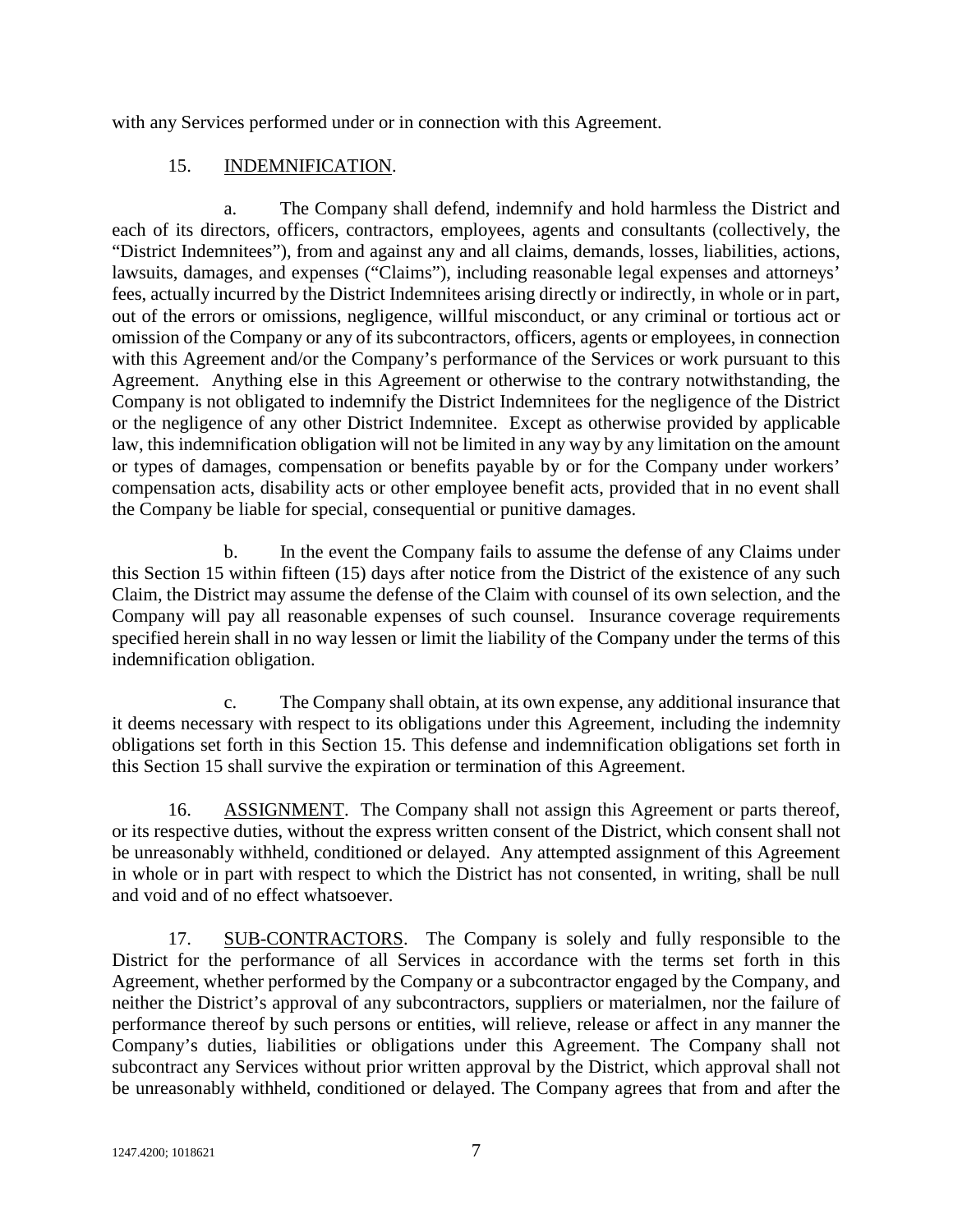Effective Date each and every agreement of the Company with any subcontractor to perform Services under this Agreement shall contain an indemnification provision identical to the one contained herein holding the District harmless for the acts of the subcontractor. Prior to commencing any Services, a subcontractor shall provide evidence of insurance coverage to the District in accordance with requirements of Section 11 hereof. The Company further agrees that all such subcontracts shall provide that they may be terminated immediately without cost or penalty upon termination of this Agreement, other than payment for services rendered prior to the date of any such termination.

18. TERMINATION. In addition to the termination provisions contained in Section 2, above, this Agreement may be terminated for cause or for convenience by the Company upon delivery of thirty (30) days prior written notice to the District and the District by giving the Company thirty (30) days prior written notice prior to termination and/or prior to non-appropriation of funds for the ensuing fiscal year. If this Agreement is terminated, the Company shall be paid for all the Services performed to the reasonable satisfaction of the District in accordance with the terms of this Agreement prior to the designated termination date, including payment for all reimbursable expenses due. Said payment shall be made in the normal course of business, but in any event shall be made no later than thirty (30) days after the effective date of termination. In the event of termination by either Party hereto, the Company shall reasonably cooperate with the District to facilitate a prompt and efficient transition of all work and the District's records to the District or its designees. All reasonable time, fees and costs associated with such transition shall be billed by the Company to the District at the Company's standard rates, and District shall pay the Company all such billed amounts no later than thirty (30) days after receipt of Company's invoice therefor; provided, however, that time, fees and costs associated with the Company's duplication of files or documents for the Company's retention and/or files shall not be paid by the District and shall be a cost borne by the Company.

19. DEFAULT. If either Party fails to perform in any material respect in accordance with the terms, covenants and conditions of this Agreement, or is otherwise in default in any material respect of any of the terms of this Agreement, the non-defaulting Party shall deliver written notice to the defaulting Party of the default, at the address specified in Section 20 below, and the defaulting Party will have fifteen (15) days from and after receipt of the notice to cure the default. If the default is not of a type which can be cured within such fifteen (15)-day period and the defaulting Party gives written notice to the non-defaulting Party within such fifteen (15)-day period that it is actively and diligently pursuing a cure, the defaulting Party will have a reasonable period of time given the nature of the default following the end of the fifteen (15)-day period to cure the default, provided that the defaulting Party is at all times within the additional time period actively and diligently pursuing the cure.

20. NOTICES. Any notice or communication required under this Agreement must be in writing, and may be given personally, sent via nationally recognized overnight carrier service, or by registered or certified mail, return receipt requested. If given by registered or certified mail, the same will be deemed to have been given and received on the first to occur of (i) actual receipt by any of the addressees designated below as the Party to whom notices are to be sent, or (ii) three days after a registered or certified letter containing such notice, properly addressed, with postage prepaid, is deposited in the United States mail. If personally delivered or sent via nationally recognized overnight carrier service, a notice will be deemed to have been given and received on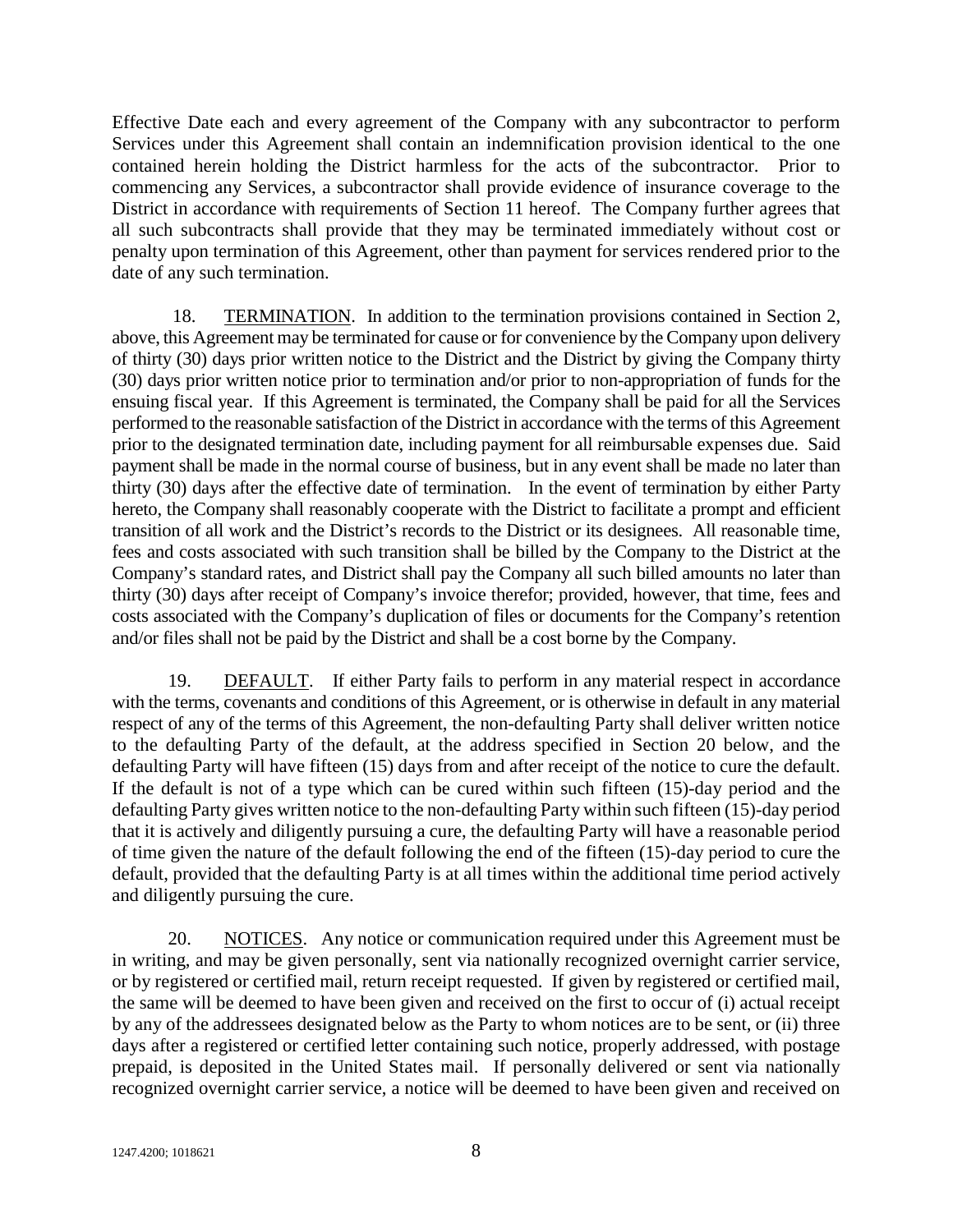the first to occur of (i) one business day after being deposited with a nationally recognized overnight air courier service or (ii) delivery to the Party to whom it is addressed. Any Party hereto may at any time, by giving written notice to the other Party hereto as provided herein designate additional persons to whom notices or communications will be given, and designate any other address in substitution of the address to which such notice or communication will be given. Such notices or communications will be given to the parties at their addresses set forth below:

| District: | Hawthorn Metropolitan District No. 2<br>WHITE BEAR ANKELE TANAKA & WALDRON<br>Attorneys at Law |
|-----------|------------------------------------------------------------------------------------------------|
|           | 2154 East Commons Avenue, Suite 2000                                                           |
|           | Centennial, Colorado 80122                                                                     |
|           | <b>Attention: Kristin Tompkins</b>                                                             |
|           | $(303)$ 858-1800 (phone)                                                                       |
|           | $(303)$ 858-1801 (fax)                                                                         |
|           | ktompkins@wbapc.com                                                                            |
| Company:  | Special District Management Services, Inc.                                                     |
|           | 141 Union Boulevard, Suite 150                                                                 |
|           | Lakewood, Colorado 80228                                                                       |
|           | Attention: Deborah D. McCoy                                                                    |
|           | $(303)$ 987-0835 (phone)                                                                       |

[ddm@sdmsi.com](mailto:ddm@sdmsi.com)

21. RECORDS REVIEW. The District shall have the right to review, upon no less than thirty (30) days' prior written notice to the Company and during the Company's normal business hours, those of the Company's books and records solely as are necessary to substantiate any invoices and payments made by the Company as part of the Services performed for the District under this Agreement.

22. ENTIRE AGREEMENT. This Agreement constitutes the entire Agreement between the Parties hereto relating to the Services, and sets forth the rights, duties, and obligations of each to the other as of this date. Any prior agreements, promises, negotiations, or representations not expressly set forth in this Agreement are of no force and effect. This Agreement may not be modified except by a writing executed by both the Company and the District.

23. BINDING AGREEMENT. This Agreement shall inure to and be binding on the heirs, executors, administrators, successors, and assigns of the Parties hereto.

24. NO WAIVER. No waiver of any of the provisions of this Agreement shall be deemed to constitute a waiver of any other of the provisions of this Agreement, nor shall such waiver constitute a continuing waiver unless otherwise expressly provided herein, nor shall the waiver of any default be deemed a waiver of any subsequent default.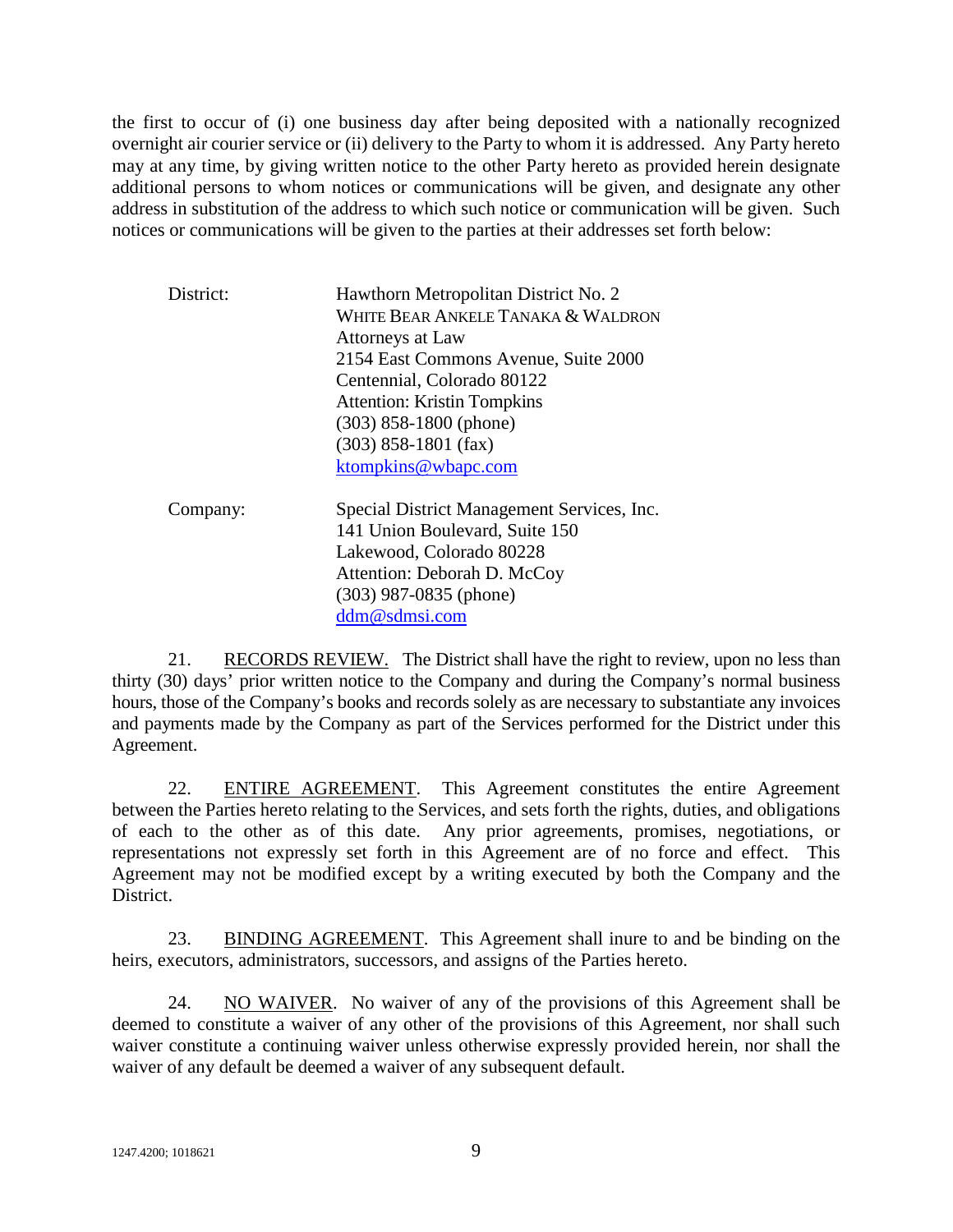25. GOVERNING LAW / DISPUTES. This Agreement and all claims or controversies arising out of or relating to this Agreement shall be governed and construed in accordance with the laws of the State of Colorado, without regard to conflict of law principles that would result in the application of any law other than the law of the State of Colorado. Venue for all actions arising from this Agreement shall be in the District Court in and for the county in which the District is located. The Parties expressly and irrevocably waive any objections or rights which may affect venue of any such action, including, but not limited to, *forum non-conveniens* or otherwise. At the District's request, the Company shall carry on its duties and obligations under this Agreement during any legal proceedings and the District shall continue to pay for the Services performed under this Agreement until and unless this Agreement is otherwise terminated. In the event of any litigation between the District and the Company to enforce any provision of this Agreement or any right of either Party hereto, the Parties agree that the court shall award costs and expenses to the prevailing Party, such costs and expenses to include reasonable attorneys' fees. Otherwise, each Party shall pay its own costs and fees for litigation. At the District's request, if and to the extent the Company is an indispensable party, the Company will consent to being joined in litigation between the District and third parties, but such consent shall not be construed as an admission of fault or liability. Anything else in this Agreement or otherwise to the contrary notwithstanding, the Company shall not be responsible for delays in the performance of the Services caused by factors beyond its reasonable control including delays caused by Act of God, accidents, failure of any governmental or other regulatory authority to act in a timely manner or failure of the District to furnish timely information or to approve or disapprove of Company's Services in a timely manner.

26. GOOD FAITH OF PARTIES. In the performance of this Agreement, or in considering any requested approval, acceptance, consent, or extension of time, the Parties agree that each will act in good faith and will not act unreasonably, arbitrarily, capriciously, or unreasonably withhold, condition, or delay any approval, acceptance, consent, or extension of time required or requested pursuant to this Agreement.

27. SUBJECT TO ANNUAL APPROPRIATION AND BUDGET. The District does not intend hereby to create a multiple-fiscal year direct or indirect debt or other financial obligation whatsoever. The performance of those obligations of the Parties pursuant to this Agreement requiring budgeting and appropriation of funds are subject to annual budgeting and appropriations. The Company expressly understands and agrees that the District's obligations under this Agreement shall extend only to monies appropriated for the purposes of this Agreement by the Board and shall not constitute a mandatory charge, requirement or liability in any ensuing fiscal year beyond the then-current fiscal year. No provision of this Agreement shall be construed or interpreted as a delegation of governmental powers by the District, or as creating a multiple-fiscal year direct or indirect debt or other financial obligation whatsoever of the District or statutory debt limitation, including, without limitation, Article X, Section 20 or Article XI, Section 6 of the Constitution of the State of Colorado. No provision of this Agreement shall be construed to pledge or to create a lien on any class or source of District funds. The District's obligations under this Agreement exist subject to annual budgeting and appropriations, and shall remain subject to the same for the entire term of this Agreement.

28. GOVERNMENTAL IMMUNITY. Nothing in this Agreement shall be construed to waive, limit, or otherwise modify, in whole or in part, any governmental immunity that may be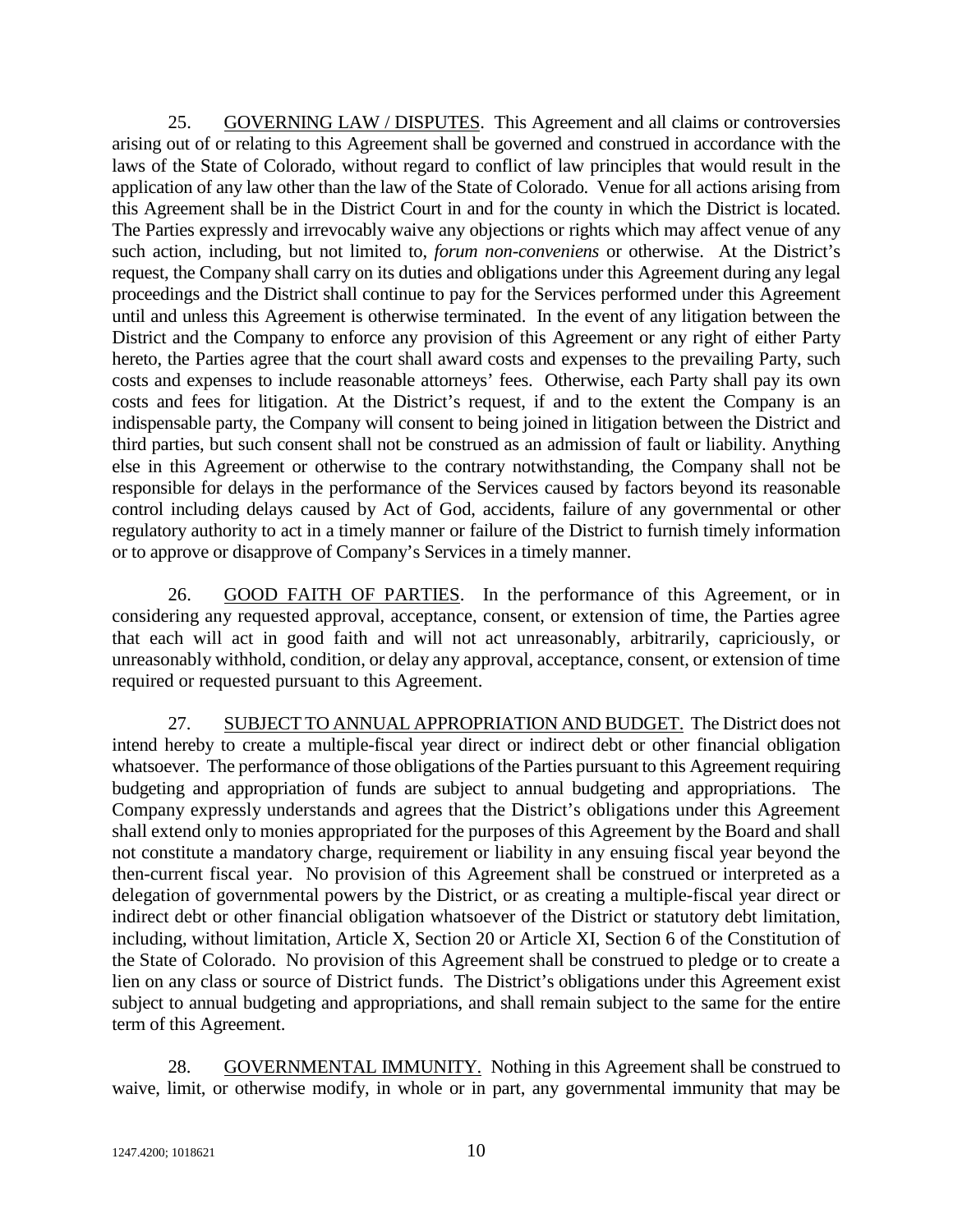available by law to the District, its respective officials, employees, contractors, or agents, or any other person acting on behalf of the District and, in particular, governmental immunity afforded or available to the District pursuant to the Colorado Governmental Immunity Act, §§ 24-10-101, *et seq*., C.R.S.

29. NEGOTIATED PROVISIONS. This Agreement shall not be construed more strictly against one Party than against the other merely by virtue of the fact that it may have been prepared by counsel for one of the Parties, it being acknowledged that each Party has contributed to the preparation of this Agreement.

30. SEVERABILITY. If any portion of this Agreement is declared by any court of competent jurisdiction to be void or unenforceable, such decision shall not affect the validity of any remaining portion of this Agreement, which shall remain in full force and effect. In addition, in lieu of such void or unenforceable provision, there shall automatically be added as part of this Agreement a provision similar in terms to such illegal, invalid or unenforceable provision so that the resulting reformed provision is legal, valid and enforceable.

31. NO THIRD PARTY BENEFICIARIES. It is expressly understood and agreed that enforcement of the terms and conditions of this Agreement, and all rights of action relating to such enforcement, shall be strictly reserved to the Parties and nothing contained in this Agreement shall give or allow any such claim or right of action by any other third party on such Agreement. It is the express intention of the Parties that any person other than Parties receiving services or benefits under this Agreement shall be deemed to be an incidental beneficiary only.

32. OPEN RECORDS. The Parties understand that all material provided or produced under this Agreement may be subject to the Colorado Open Records Act, §§ 24-72-202, *et seq*., C.R.S.

33. TAX EXEMPT STATUS. The District is exempt from Colorado state sales and use taxes. Accordingly, taxes from which the District is exempt shall not be included in any invoices submitted to the District. The District shall, upon request, furnish Company with a copy of its certificate of tax exemption. Company and subcontractors shall apply to the Colorado Department of Revenue, Sales Tax Division, for an Exemption Certificate and purchase materials tax free.

34. COUNTERPART EXECUTION. This Agreement may be executed in several counterparts, each of which may be deemed an original, but all of which together shall constitute one and the same instrument. Executed copies hereof may be delivered by facsimile or email of a PDF document, and, upon receipt, shall be deemed originals and binding upon the signatories hereto, and shall have the full force and effect of the original for all purposes, including the rules of evidence applicable to court proceedings.

# *[Remainder of Page Intentionally Left Blank. Signature Pages to Follow].*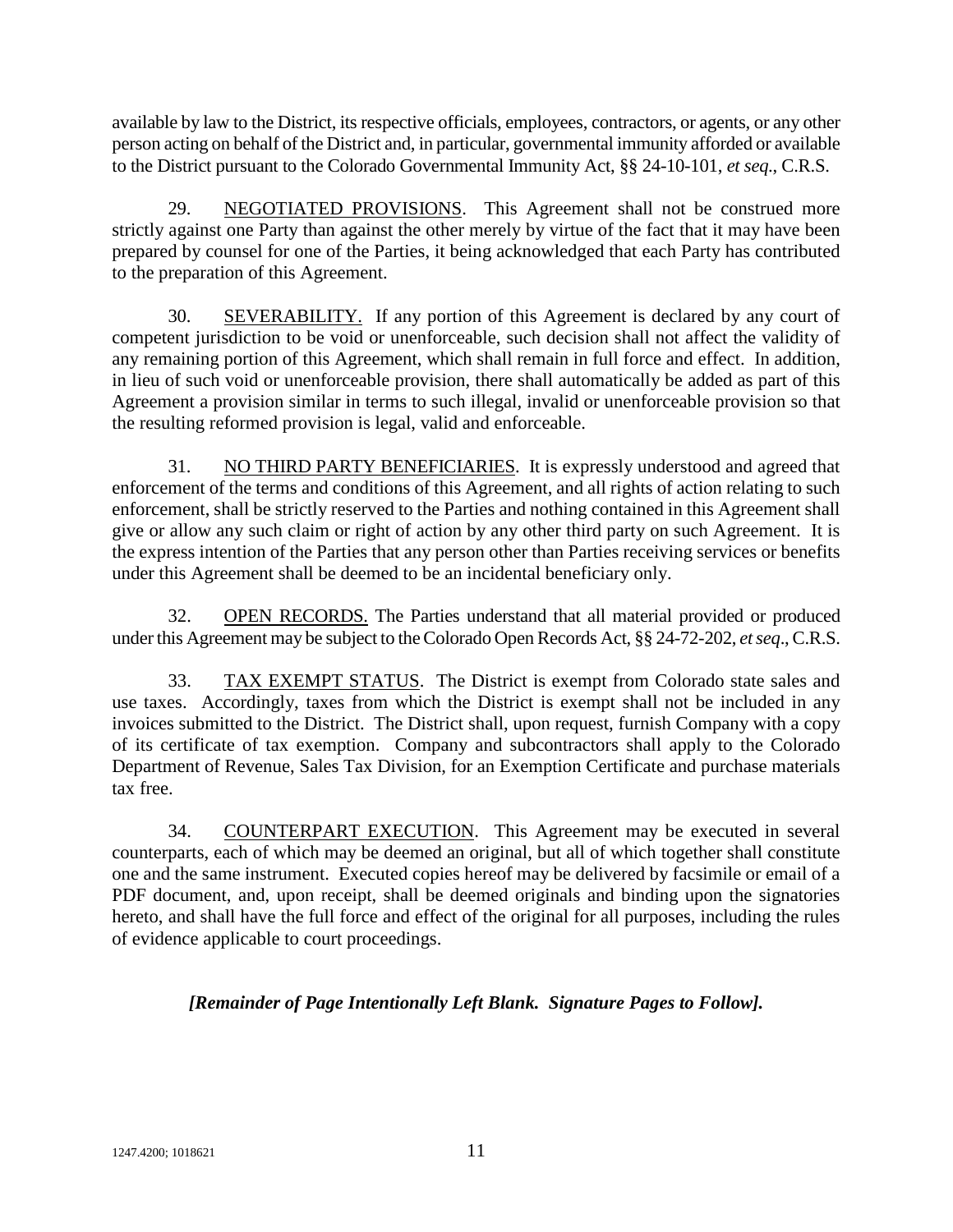IN WITNESS WHEREOF, the Parties have executed this Agreement on the date first above written. By the signature of its representative below, each Party affirms that it has taken all necessary action to authorize said representative to execute this Agreement.

## **DISTRICT:**

**HAWTHORN METROPOLITAN DISTRICT NO. 2**, a quasi-municipal corporation and political subdivision of the State of Colorado

Officer of the District

ATTEST:

APPROVED AS TO FORM:

WHITE BEAR ANKELE TANAKA & WALDRON Attorneys at Law

 $\overline{a}$ General Counsel to the District

*District's Signature Page to Independent Contractor Agreement for Community Management Services with Special District Management Services, Inc., dated January 20, 2020*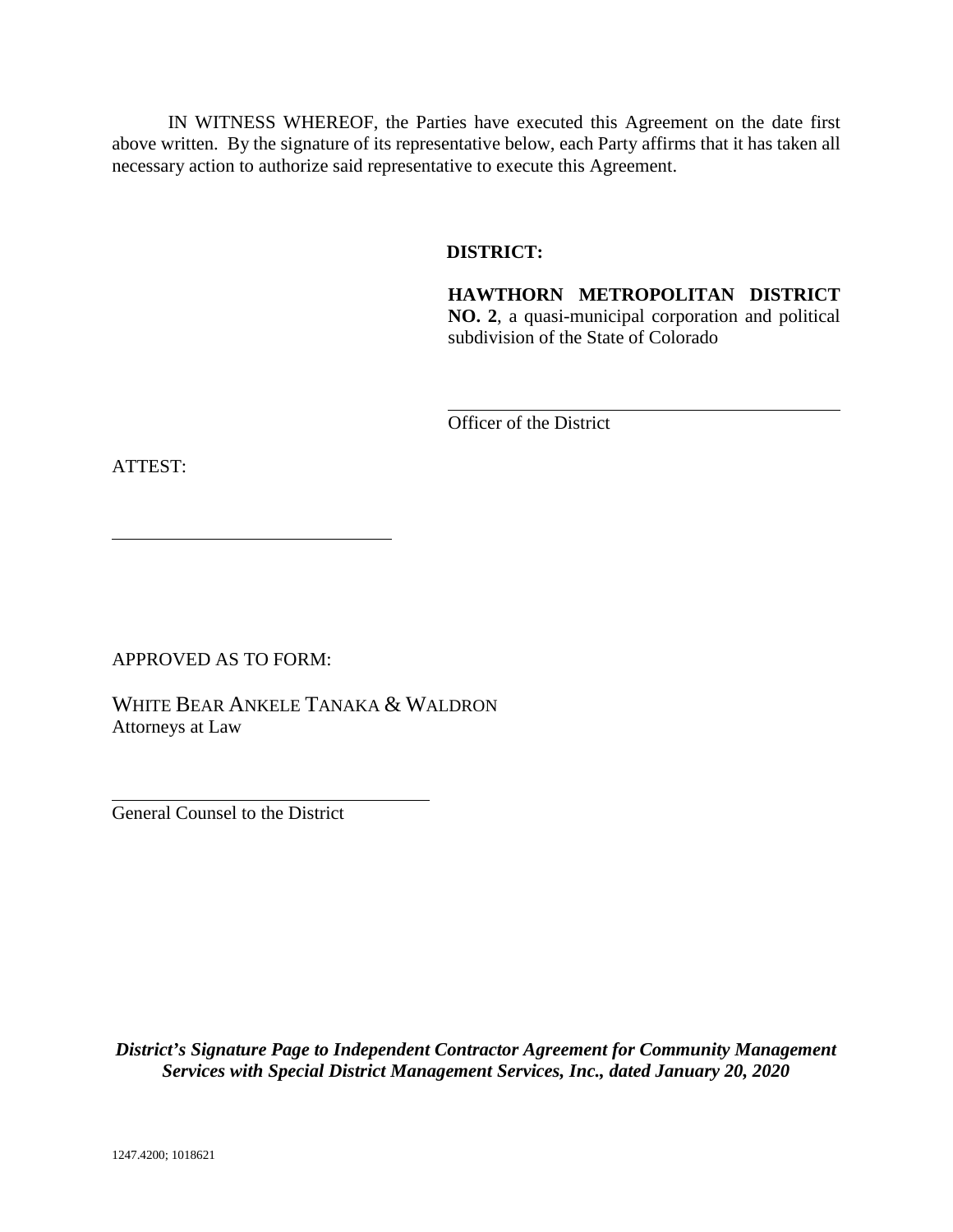## **COMPANY:**

## **SPECIAL DISTRICT MANAGEMENT SERVICES, INC**., a Colorado corporation

Name: Deborah D. McCoy Title: President

| <b>STATE OF COLORADO</b>   |            |
|----------------------------|------------|
|                            | $\int$ SS. |
| <b>COUNTY OF JEFFERSON</b> |            |

The foregoing instrument was acknowledged before me this  $\_\_\_$  day of  $\_\_\_\_\_$ 2020, by Deborah D. McCoy as the President of Special District Management Services, Inc., a Colorado corporation.

WITNESS my hand and official seal.

My commission expires:

 $(S E A L)$ 

Notary Public

*Company's Signature Page to Independent Contractor Agreement for Community Management Services with Hawthorn Metropolitan District No. 2, dated January 20, 2020*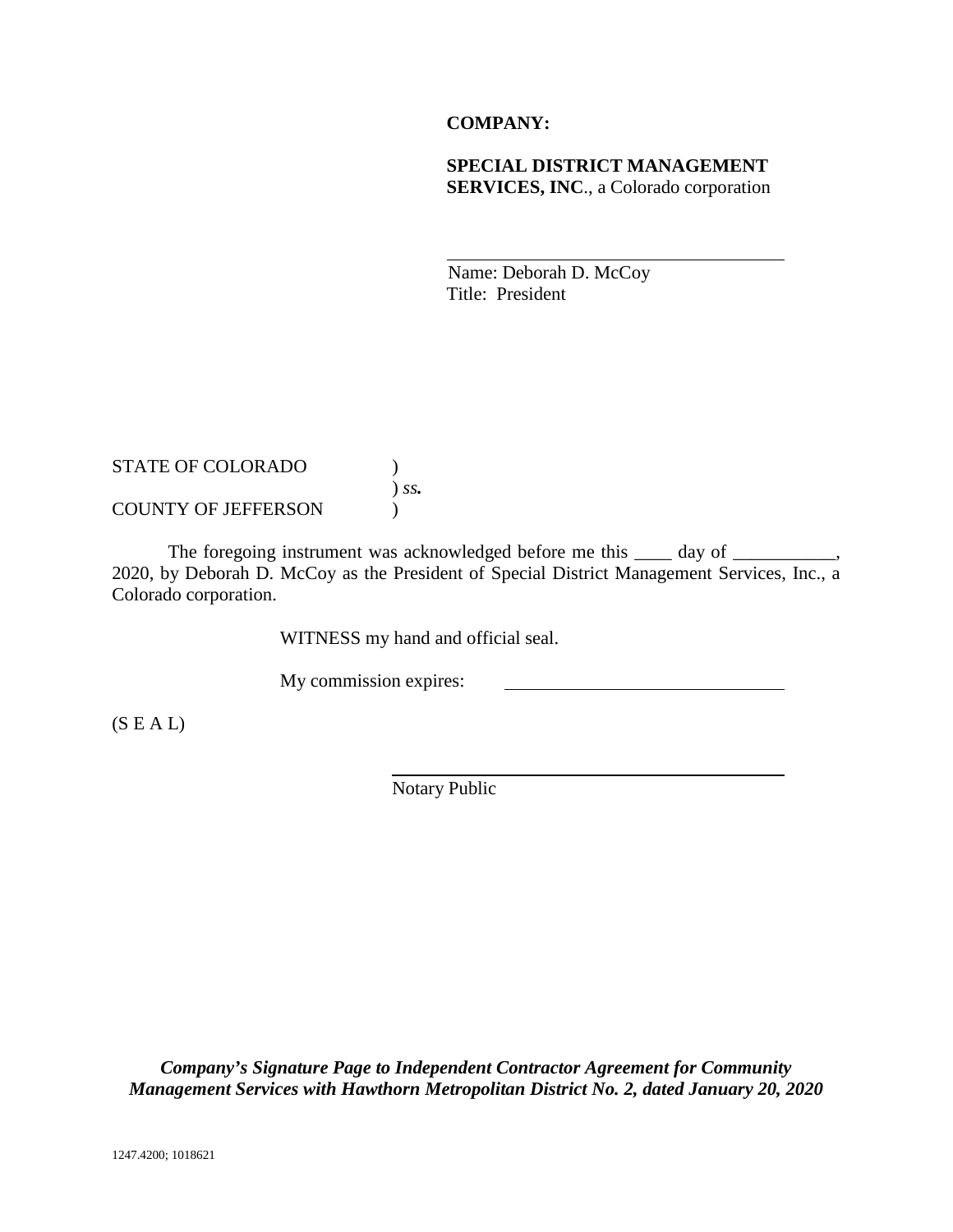# **EXHIBIT A**

SCOPE OF SERVICES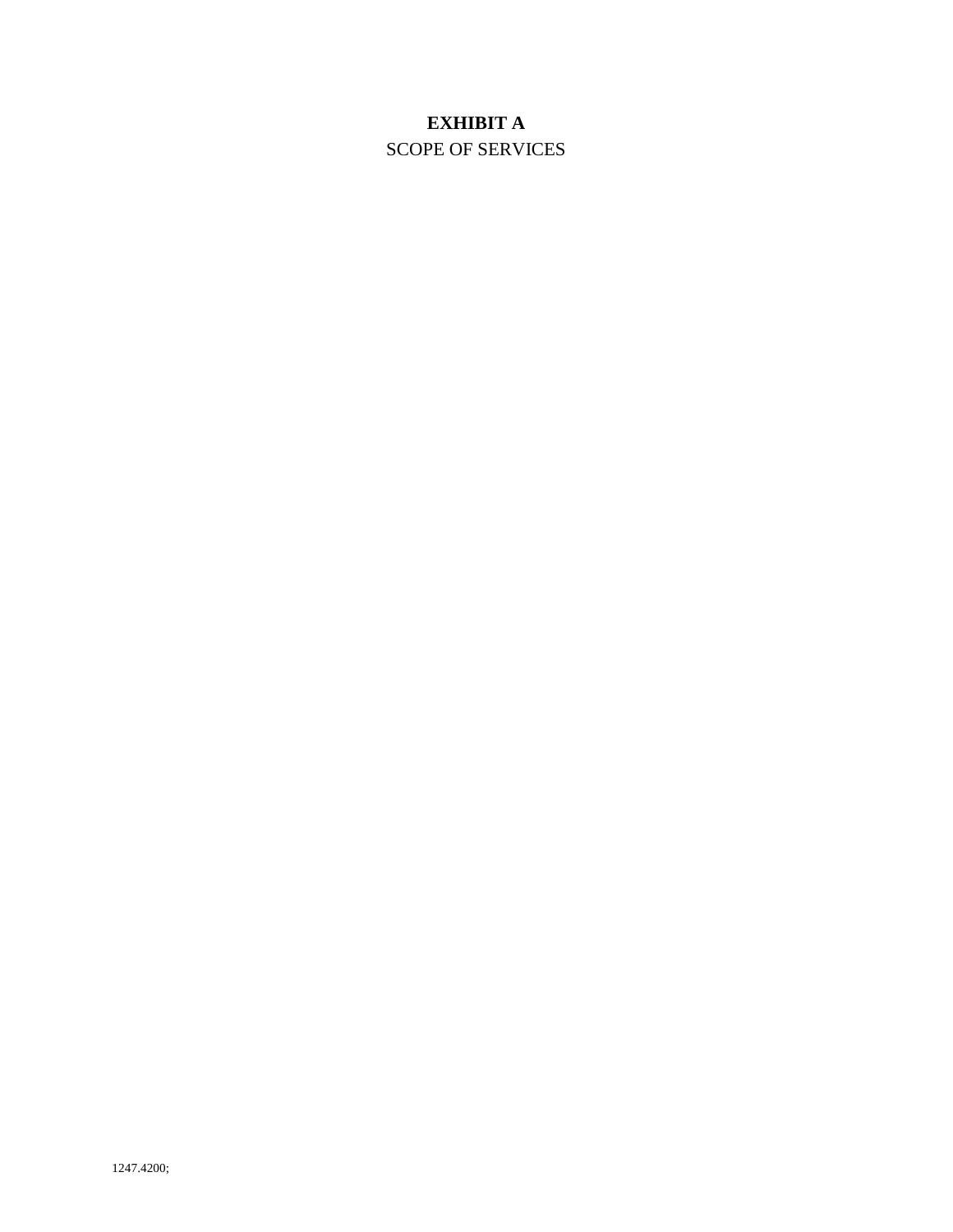# **EXHIBIT B** COMPENSATION SCHEDULE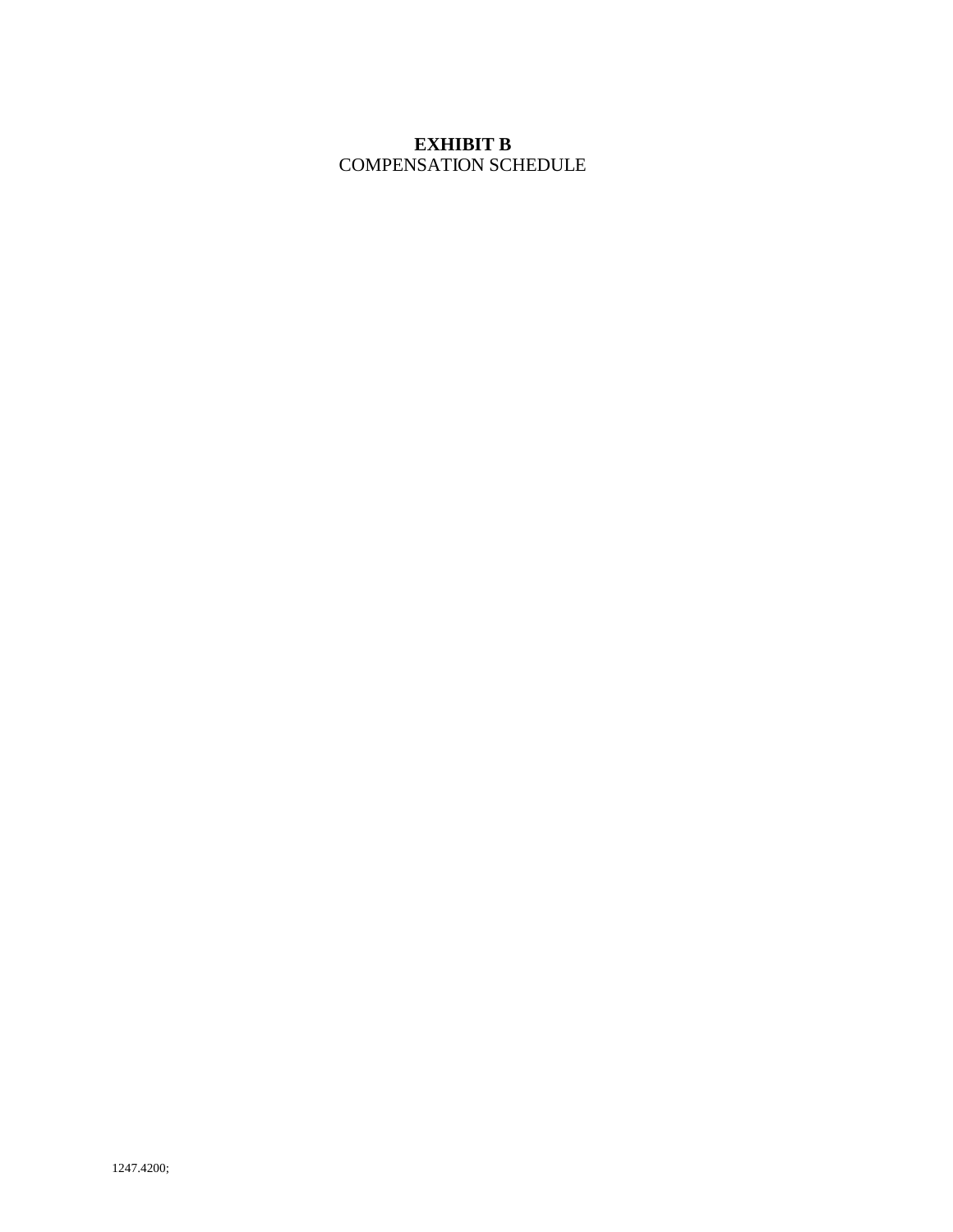# **EXHIBIT B-1** COMPANY'S COMPLETED W-9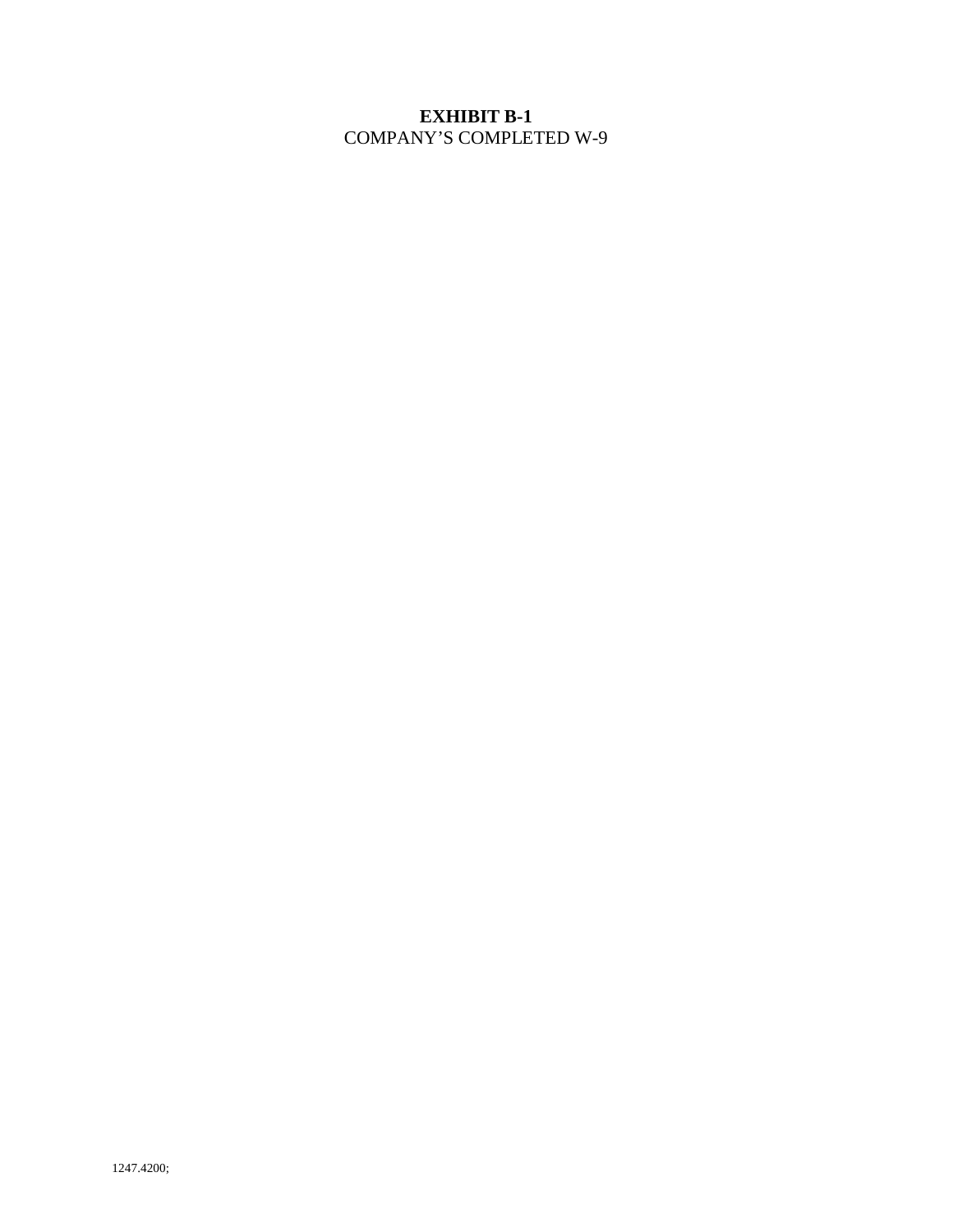## **EXHIBIT C** INSURANCE REQUIREMENTS

NOTE: All insurance required and provided hereunder shall also comply with the provisions of Section 11 of the Agreement.

- 1. Standard Worker's Compensation and Employer's Liability Insurance covering all employees of Contractor involved with the performance of the Services, with policy amounts and coverage in compliance with the laws of the jurisdiction in which the Services will be performed.
- 2. Commercial General Liability Insurance with minimum limits of liability of not less than \$1,000,000 per occurrence for bodily injury and property damage liability; \$2,000,000 designated location, general aggregate. Such insurance will include coverage for contractual liability, personal injury and broad form property damage, and shall include all major divisions of coverage and be on a comprehensive basis including, but not limited to:
	- a. premises operations;
	- b. personal injury liability without employment exclusion;
	- c. blanket contractual;
	- d. broad form property damages, including completed operations;
	- e. medical payments;
	- f. products and completed operations;
	- g. independent consultants coverage;
	- h. coverage inclusive of construction means, methods, techniques, sequences, and procedures, employed in the capacity of a construction consultant; and

## **This policy must include coverage extensions to cover the indemnification obligations contained in this Agreement to the extent caused by or arising out of bodily injury or property damage.**

- 3. Comprehensive Automobile Liability Insurance covering all owned, non-owned and hired automobiles used in connection with the performance of the Services, with limits of liability of not less than \$1,000,000 combined single limit bodily injury and property damage. **This policy must include coverage extensions to cover the indemnification obligations contained in this Agreement to the extent caused by or arising out of bodily injury or property damage.**
- 4. If applicable: Contractor shall secure and maintain a third party fidelity bond in favor of the District covering the Contractor and its employees and agents who may provide or be responsible for the provision of Services where such activities contemplate the responsibility for money or property of the District. Such bond shall protect the District against any fraudulent or dishonest act which may result in the loss of money, securities, or other property belonging to or in the possession of the District. Said bond shall be in an amount as determined by the District, from a surety acceptable to the District.
- 5. Any other insurance commonly used by contractors for services of the type to be performed pursuant to this Agreement.
- 6. Professional liability insurance in the amount of \$1,000,000.00 each occurrence.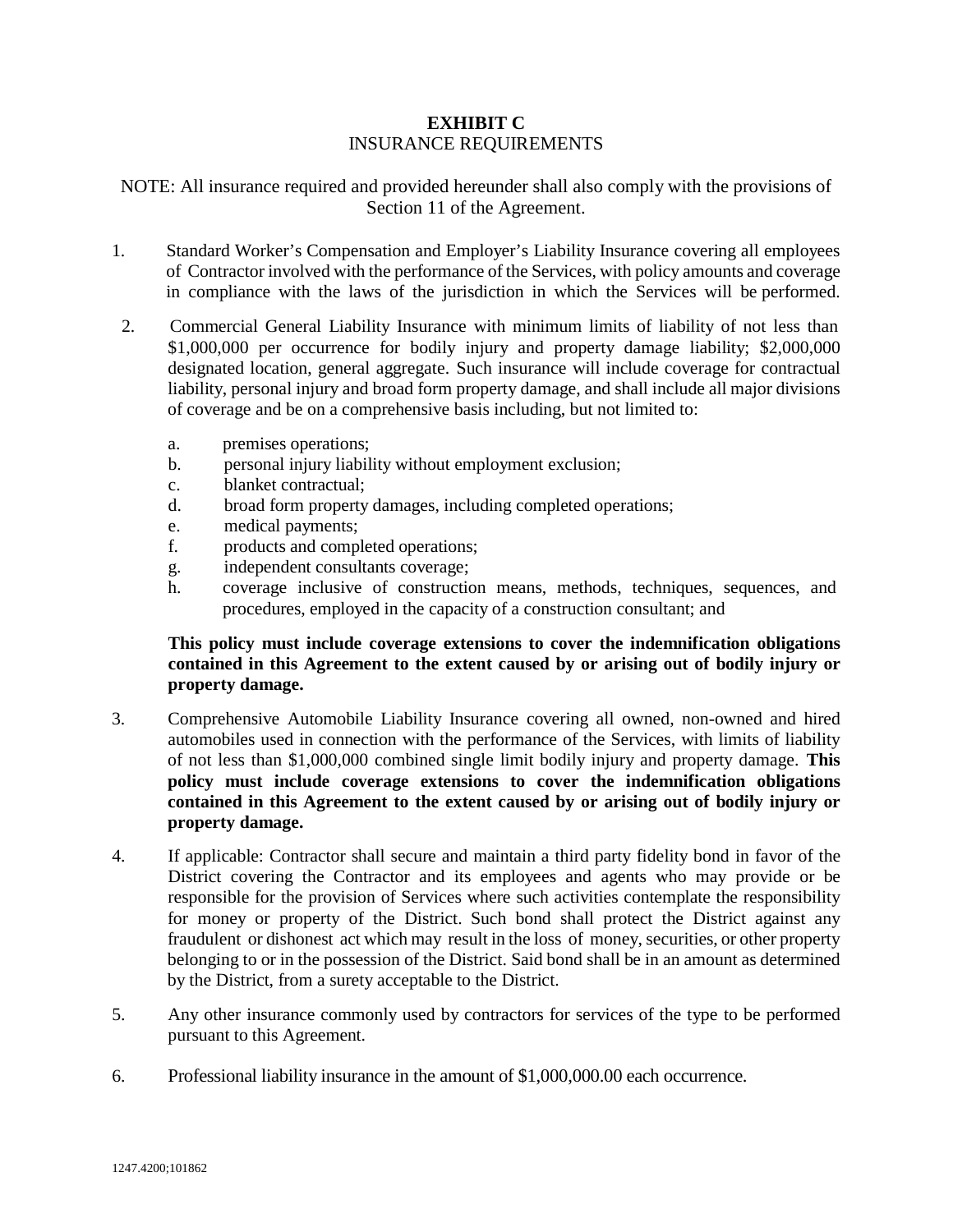# **EXHIBIT C-1** CERTIFICATE OF INSURANCE